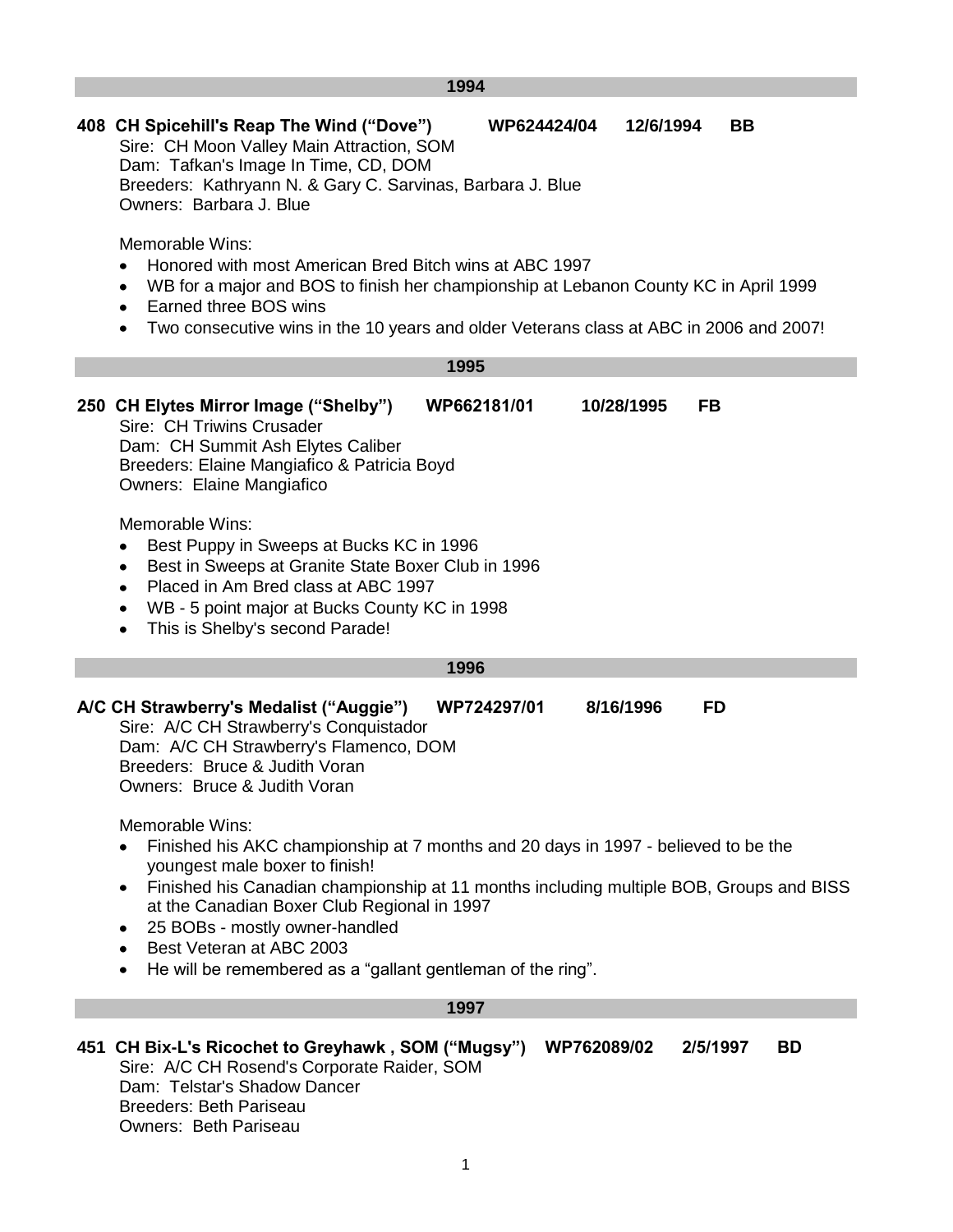- Finished in 24 total shows
- A BOB winner
- Sire of ten champions including WD/BOW at ABC 2002
- Look for his ABC winner son (Kobe) in the 2001 whelp year later in the Parade!

#### **298 CH Robinson's Rosebud of Raja ("Rosie") WP767341/01 3/12/1997 FB**

Sire: A/C CH Raja's Walking Tall Dam: Robinson's Ricochet Romance Breeders: Lynn Wicker & Delma K. Robinson Owners: William & Delma Robinson

Memorable Wins:

- First place in Am Bred class at ABC 1998  $\bullet$
- Finished with three majors in July 1999 two 5 point and one 4 point major
- Third place in Brood Bitch at ABC 2003
- Rosie is a Certified Therapy Dog
- This is Rosie's second Parade!

#### **468 CH Nobleheart's Desire of Cynra ("Bumblebea") WP659140/03 3/15/1997 BB**

Sire: CH Cynra's Magic Carpet Dam: Nobleheart's Fire-N-Ice Breeders: Michael & Pamela McMillan Owners: Beatrice S. Wade

Memorable Wins:

- WB 5 point major at Asheville KC in summer 2000
- Finished with 5 point major at Maryland Boxer Club Specialty in Oct 2000
- Bumblebea is known for not liking fireworks!!
- Her sire was the 9-12 month winner in Futurity in ABC 1995!

#### **596 CH Belco's Butterfly Kiss ("Patti") WP808449/02 4/20/1997 FB**

Sire: A/C CH Elharlen's Yachtsman, SOM Dam: Belco's Masquerade Breeders: Elizabeth Coviello-Davis, Robert & Clydette Lothrop Owners: Elizabeth Coviello-Davis, Robert & Clydette Lothrop

Memorable Wins:

- Finished from Bred By Exhibitor class
- BBE In Show at Mid Coast Kennel Club in 1998  $\bullet$
- Recipient of the Charlotte Brayshaw award for most wins from BBE class 1999  $\bullet$
- BOB and Group 2 at North Shore Kennel Club in 2000
- AOM from Veterans class at Granite State Boxer Club in May 2004  $\bullet$
- $\bullet$ Best Veteran in Sweepstakes ABC regional in Oct 2007

#### **423 CH Kellymar's I Got You ("Babe") WP805166/01 9/16/1997 FD**

Sire: CH Kellymar's The Beat Goes On Dam: Ronnins Annebelle of Thor Breeders: Patricia & Frederik Jensen Owners: Joseph Loeb, Lawrence Rosen, Mary Leibensperger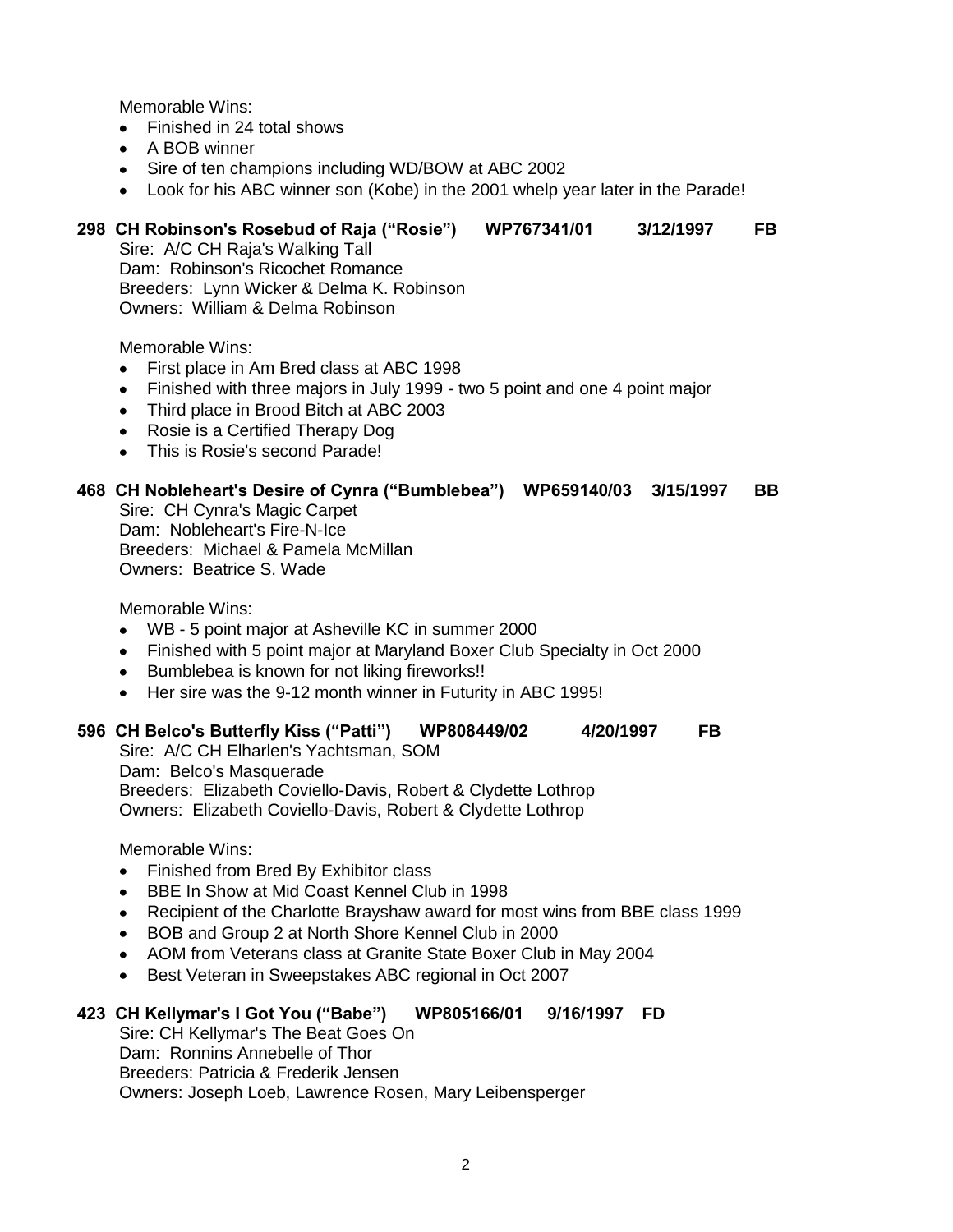- WD for 4 point major at Trenton KC in May 2000
- Finished at the Worcester KC in Dec 2000
- Best Veteran at ABC Regional in 2004  $\bullet$
- $\bullet$ Sire of BIS winner (Ch. Kellymar's Supreme Decision)

#### **1998**

**247 CH Woodview's Maverick ("Brett") WP839644/01 1/28/1998 FD**

Sire: CH Debut's Desperado, CD, SOM Dam: CH Golden Glove's Celebration, DOM Breeders: Keith & Lorie Thomas Owners: Molly Bachman

Memorable Wins:

- Finished at 18 months old making his father a Sire of Merit
- First of four litter mates to finish
- Brett has four get competing this week!

#### **537 A/C BISS A/C CH Logan Elm Runs At Heart Acre, SOM, SOMC ("Logan") WP831670/04 1/30/1998 BD**

Sire: A/C CH Josha's Linebacker, CD, SOM, LOM, SOMC, LOMC Dam: CH Huffand's Chi Chi, DOM Breeders: Jeff & Kari Hammer Phillips Owners: Dr. James & Priscilla Kilman

Memorable Wins:

- Multiple Groups and BISS wins  $\bullet$
- Top Twenty contender at ABC 2000, 2001 & 2002
- BOB at Boxer Club of Canada Specialty in 2002
- Logan has 13 AKC champions and 8 Canadian champions!  $\bullet$

#### **446 BIS BISS CH Carillon Elegance Rummer Run, DOM ("Ellie") WP867271/01 5/6/1998 FB**

Sire: CH Rummer Run's High Noon, SOM Dam: CH Lonestar's Tangipahoa Breeders: Leigh Ann Justice & Ann B. Anderson Owners: Cindy Suarez, Steve & Ann B. Anderson, Polly Whitney

Memorable Wins:

- BOB at ABC 2001 and 2002  $\bullet$
- BOB at ABC Regional in Oct 2001  $\bullet$
- BOB at Eukanuba Classic in 2001  $\bullet$
- BOB and Group 3 at Westminster KC in 2002  $\bullet$
- Won Top Twenty competition at ABC 2002
- $\bullet$ Multiple BISS and BIS wins from 2000 to 2002 to achieve rankings of #1 Boxer Bitch in 2000 and #1 Boxer in 2001 and 2002
- Became DOM in 2007  $\bullet$

#### **CH Cinabam's Sunshine Of Cameliard ("Mickey") WP875841/01 7/27/1998 BD**

Sire: CH Cameliard's Tribute To Starjax Dam: Cinabam's Irish Cream Breeders: Teresa Bonrber-Cunningham Owners: Virginia Johnson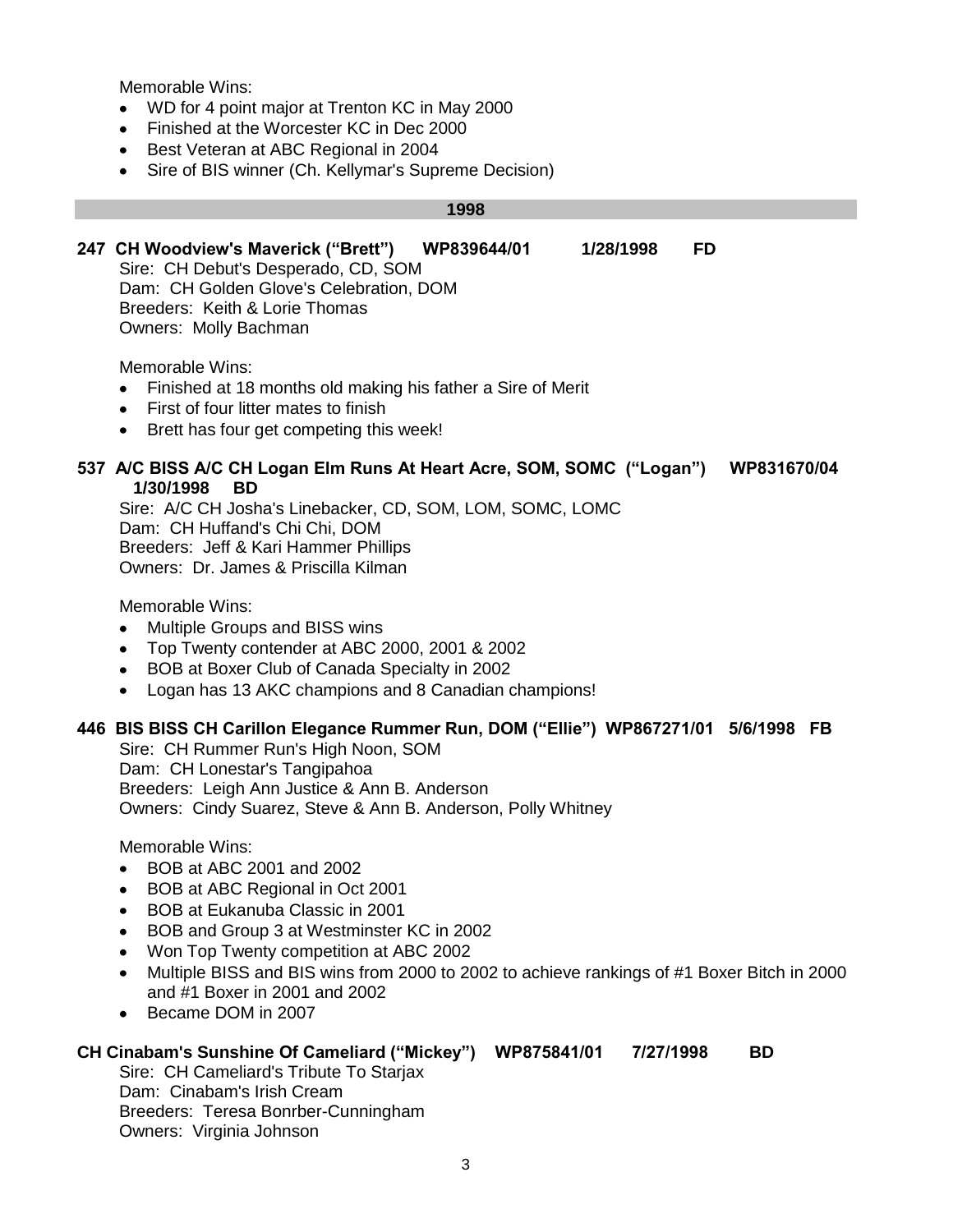- WD 3 point major at Livonia KC in Sept 1999
- WD 4 point major at Hoosier KC in Oct 1999

## **223 CH Debut's Satisfaction ("Boomer") WP876043/01 9/10/1998 FD**

Sire: CH Hickory's Golden Glove, SOM Dam: CH Debut's Fancy Dancer Breeders: Terry & Genine Demaso Owners: Nancy Knarr

Memorable Wins:

- BOW 3 point major from 9-12 month class at Valparaiso KC in June 1999
- WD 3 point major at Greater Lafayette KC in March 2000
- BOW at Anderson KC to finish his championship in Feb 2001

#### **389 CH Interlude's Bavarian Hummel, SOM ("Jack") WP885179/01 10/17/1998 BD**

Sire: CH Savoye's Calibra Flashfire Dam: Thanque Gypsy Wind Breeders: Jerry & Dot Bryant Owners: Vera Kollar

Memorable Wins:

- 1999 ABC Most Puppy Dog Blues
- Trained in Agility and achieved 1 High in Trial
- Tied for #3 Top Producing Sire in 2004
- Achieved Sire of Merit at 5 years of age by siring 10 champions out of 6 litters!

#### **100 A/C CH Huffand 'N Arriba's Society Page CGC, TDI ("Barbie") WP883114/04 10/24/1998 BB**

Sire: A/C Ch Josha's Linebacker, CD, SOM, LOM Dam: CH Huffand's Obladah Of Arriba Breeders: Phillip Koenig, Barbara Gibson, Ted Fickes, Carol Connolly Owners: Marion & Laurence Hughes

Memorable Wins:

- Finished at 16 months with three majors
- WB 4 point major at Western Reserve KC in Dec 1999
- WB major at Maryland KC in Feb 2000
- Grand Sweepstakes winner and WB for a 5 point major at Louisville KY KC in March 2000
- Barbie is a registered therapy dog

#### **284 CH Bravo's Dance Card ("Millie") WS8842126/01 11/1/1998 BB**

Sire: A/C CH Heart Acres Escort in Black, SOM Dam: Box Run's Promise V Kiebla Breeders: Susan Finley & Joyce Campbell, DVM Owners: Susan Finley

- First place in 6-9 month brindle class at ABC 1999
- Finished as WB/BOS at ABC Regional 1999
- BOB at ABC May 2004
- BOB at ABC Regional October 2002
- BOS at ABC May 2000 & May 2003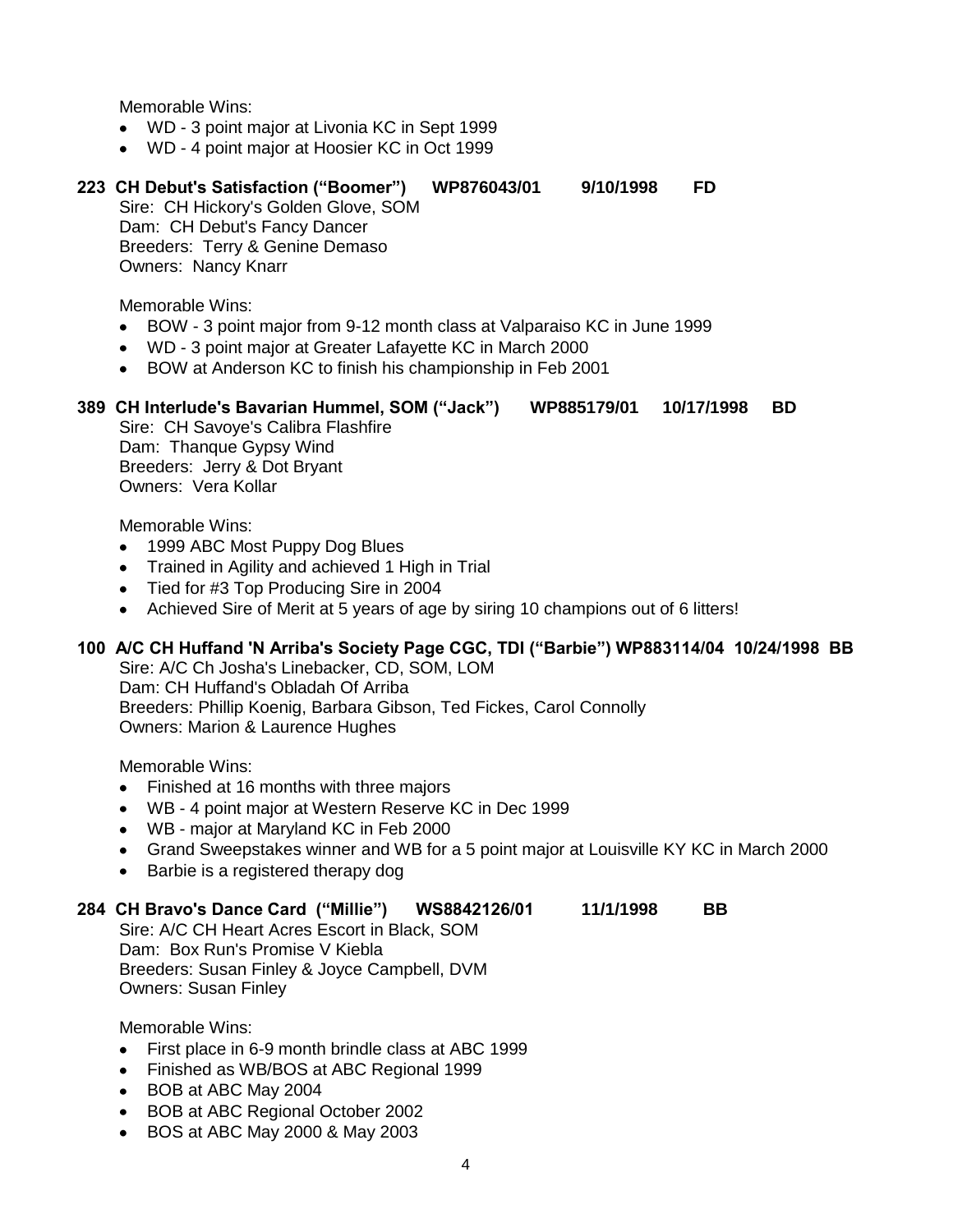- AOM at ABC May 2002
- Top Twenty Contender in 2001, 2002, 2004
- Multiple Best in Specialties, Group Awards and Best of Breeds

# **483 CH Shamrock's Sixty Minute Man ("Stoney") WP886955/02 11/10/1998 FD**

Sire: CH PRO's Ace In The Hole Dam: Highflight's Blaze Of Glory Breeders: Byron & Deborah Spivey Owners: Byron & Deborah Spivey

Memorable Wins:

- WD 4 point major at Tampa Bay Boxer Club in Jan 2001  $\bullet$
- WD 3 point major at Manatee KC in Jan 2001  $\bullet$
- WD 5 point major at Indiana Boxer Club Specialty in Feb 2001  $\bullet$
- BOS at Georgia Boxer Club Specialty in April 2001
- $\bullet$ Stoney is the grandsire of last year's ABC BOB winner!

# **505 CH Bargary's Buried Treasure ("Digger") WP885258/0 11/15/1998 FD**

Sire: CH Rochils Viva Maxx Dam: CH Lonestar's Tallahassee, DOM Breeders: Barbara & Gary Wadge Owners: Barbara & Gary Wadge

Memorable Wins:

- Digger finished with four majors  $\bullet$
- BOW 3 point major at San Antonio in March 2000
- WD & BOS 3 point major at Heart of America supported entry in Aug 2000  $\bullet$
- WD 5 point major at Houston Kennel Club, Astrohall Series of Dog Shows in July 2000
- BOW 4 point major at Louisiana Boxer Club Specialty in Sept 2000

#### **1999**

- **409 CH Special K's New Beginnings CGC TDI TT ("Ben") WP903931/04 1/1/1999 FD** Sire: CH Santi Me Haywire, NA, NAJ, SOM Dam: KO's Special K Precious Jewel Breeders: Rhonda Epley
	- Owners: Valerie Lillibridge

Memorable Wins:

- Grand Sweepstakes winner at Missouri Valley Boxer Club in Nov 1999 and May 2000  $\bullet$
- WD for majors at Des Moines KC and Council Bluffs KC shows in Fall 2001  $\bullet$
- Back-to-back Group placements at the Heart of Iowa KC in April 2002  $\bullet$
- Best Veteran at Cedar Valley Boxer Club specialty in Sept 2006

# **193 CH Kami-Ko N' Kini Top Hat N' Tails ("Taylor") WP917391/02 4/4/1999 BD**

Sire: CH Jopa's Great Gusto Of Higos, SOM Dam: CH Kami-K N' Kini's NC O'Huffand Breeders: Beverly Albert & Lois Trist Owners: Beverly Albert & Lois Trist

- Best in Sweeps at Central Indiana Boxer Club Specialty in Feb 2000  $\bullet$
- Placed in 12-18 month class in Futurity at ABC 2000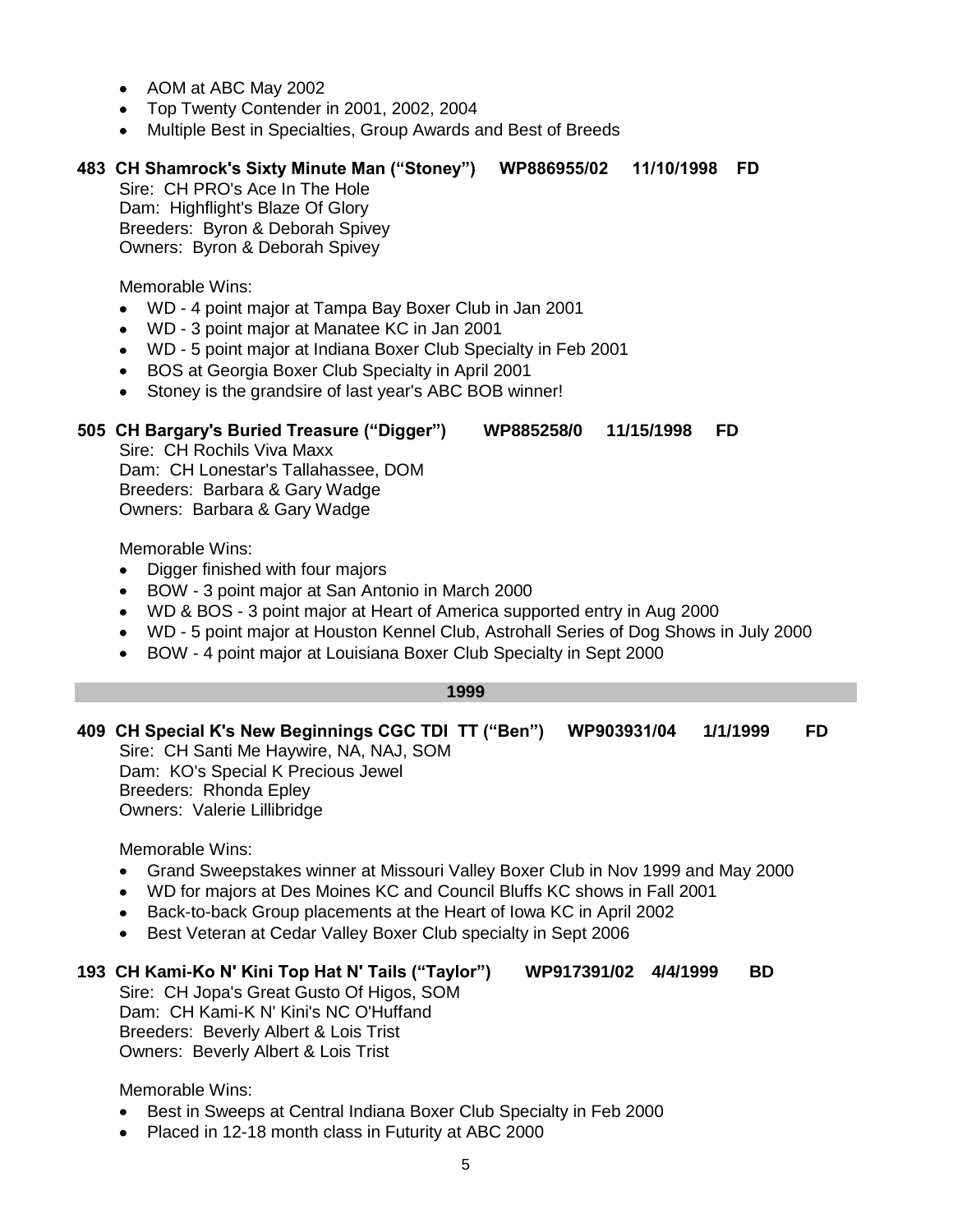- WD 3 point major from BBE class at Vicksburg KC in June 2000
- WD 5 point major from 12-18 month class at Lima KC in Nov 2000
- Owner-handled at Memphis KC for his last single to finish in Dec 2000
- Best Veteran at Boxer Club of Southern California Specialty in Jan 2008

# **347 A/C CH Mojave Crest's Skywalker ("Walker") WP929338/01 7/12/1999 BD** Sire: CH Plaryskp's Noble Knight Dam: Mojave Crest's Candy Heart Breeders: Suzanne Aline Playter & Yvonne Playter Owners: Suzanne Aline Playter Memorable Wins: BOW - 4 point major at Silver Bay Kennel Club in 2001  $\bullet$ BOW - 3 point major at Del Valle Dog Club in 2001  $\bullet$ • Sire of the WB at ABC Regional in 2005 • Sire of the Best Puppy in Futurity at ABC 2007 **614 CH Daisax Winmere Night Chime ("Lily") WP938993/02 7/20/1999 BB** Sire: CH Amity Hall's Record Braker Dam: Winmere Lady Luck Breeders: Theresa Garton & Kathryn Saxon Owners: Theresa Garton, Lynn Garton, Kathryn Saxon Memorable Wins: Earned a 5 point major on the Ohio circuit in Nov 2002  $\bullet$ Finished with a 5 pt major on the competitive Florida circuit in January 2003 **442 A/C CH Raypat's Queen of Hearts ("Lucy") WP931004/01 7/24/1999 FB** Sire: A/C CH Syrr Run's Line of Credit, SOM Dam: Raypat's Highland Lizzy Breeders: Ray & Pat Kisselovich Owners: Ray & Pat Kisselovich Memorable Wins: Grand Prize Futurity Winner at ABC 2000 Earned Canadian championship at 11 months of age Finished American championship at 13 months of age Top Twenty contender at ABC 2003  $\bullet$ **277 Ch Bravo's Dance Master ("Mikey") WP 932619/04 7/30/1999 BD** Sire: A/C CH Heart Acres Escort in Black, SOM Dam: Box Run's Prospect V Kiebla Breeders: Susan Finley & Joyce Campbell, DVM

Memorable Wins:

Owners: Susan Finley

- Placed 2nd in Futurity and Regular Classes at ABC 1999
- Grand Sweepstakes at three Specialties
- Finished by going BOW at three majors at just 14 months of age

#### **403 CH Vancroft's Myde Impressive ("James") WP934496/01 7/31/1999 FD**

Sire: CH Vancrof't Primetime, SOM Dam: Interlude's Diamonds 'N' Gold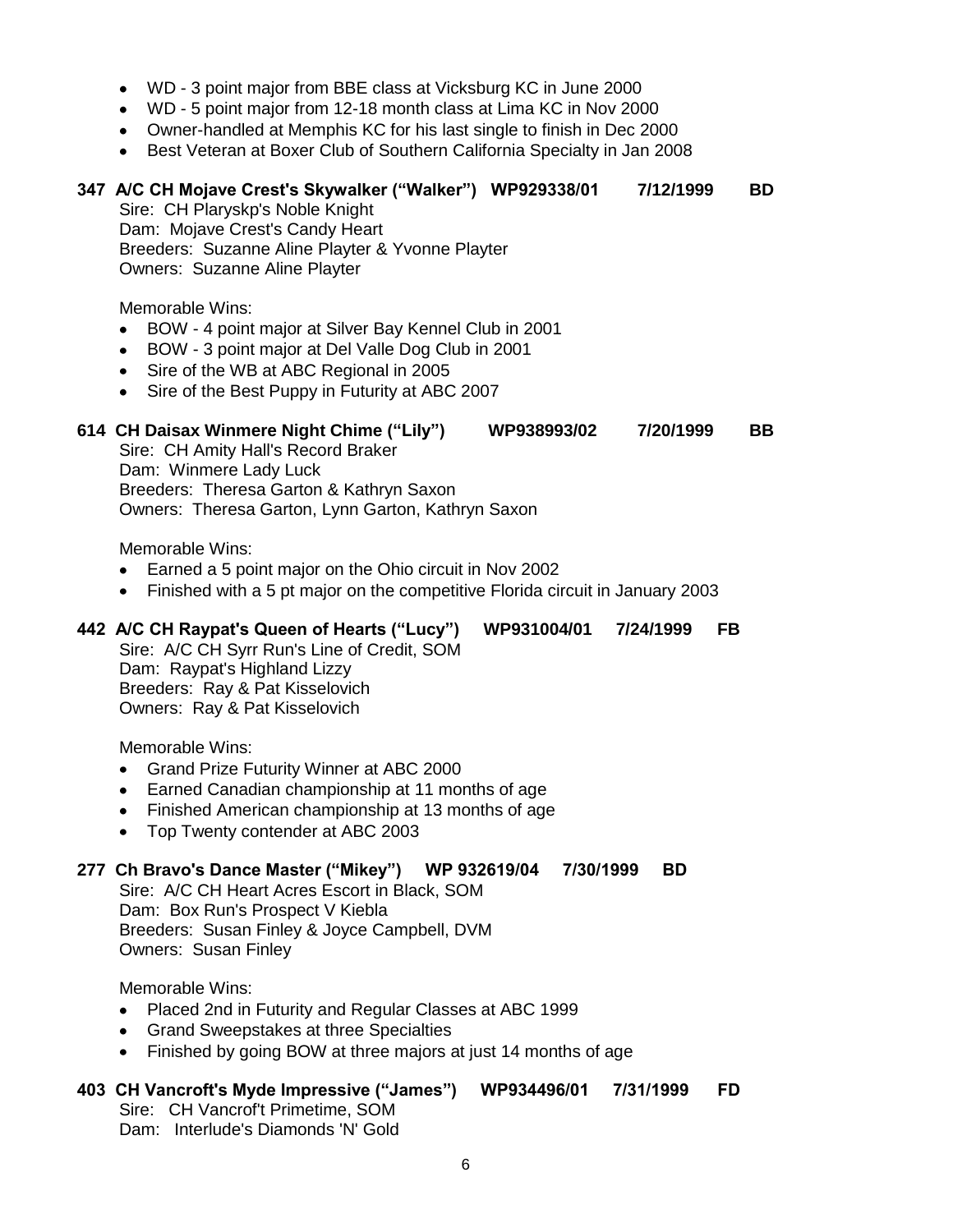Breeders: Debra L. Bedford Owners: Deborah L. Clark and Mary Simmons

Memorable Wins:

- WD 3 point major at Minnesota Boxer Club Specialty in Aug 2001
- Finished with 4 point major at Michigan Boxer Club Specialty in Sept 2001
- This is James' second Parade of Champions!
- His son joins him in the Parade!

#### **118 CH Renno's Rave About Me ("Sky") WP974437/02 9/2/1999 BB**

Sire: CH Renno's Rave Review Dam: CH Renno's Don't Go There Breeders: Hannelore Renno & Gary Steele Owners: Hannelore Renno & Amanda Giardino

Memorable Wins:

WB & BOS to finish at the Golden Gate Boxer Club Specialty in Aug 2001

# **335 Ch Andelz Gamlin on Doc Holiday ("Doc") WP937746/01 9/24/1999 BD**

Sire: Andel's Legandary Pawprints Dam: Lough Derraine O'Burks Breeders: Anna Rogers Owners: John & Lavon Wilkinson

Memorable Wins:

- Earned three 4 point majors, finishing with back-to-back majors at Tulsa winning the coveted ABC plaque
- Winner of 6-8 year Veterans class in ABC 2006
- Loves to show and is unbeaten in Veterans classes to date
- Doc is a wonderful companion and lives a pampered life

#### **115 CH LattaLane's West Side Story ("Tucker") WP936336/03 9/30/1999 BD**

Sire: CH Storybook's Rip It Up, SOM Dam: A/C CH Savoye's Shantilli Lace, DOM Breeders: Thomas & Carol Latta Owners: Thomas & Carol Latta

Memorable Wins:

- BOW 3 point major at Mid Continent KC of Tulsa in March 2002
- WD & BOS 3 point major at Rapid City KC in Oct 2002

#### **365 BIS BISS CH Brookwood's Dream Dancer, SOM ("Danny") WP945214/01 10/19/1999 FD**

Sire: CH Hi Tech Johnny J of Boxerton, SOM, LOM Dam: CH Brookwood's Ivy In Snow, DOM Breeders: Lee Ann Brooks Owners: Lee Ann Brooks, David Brooks & Bethany Glenn

- Reserve 6-9 month puppy in Futurity at ABC 2000
- Multiple All-Breed BIS and BISS winner
- 2002 Winner of ABC award for most BIS wins
- #2 Boxer male (all systems) behind his son in 2003
- AOM at Westminster KC in 2003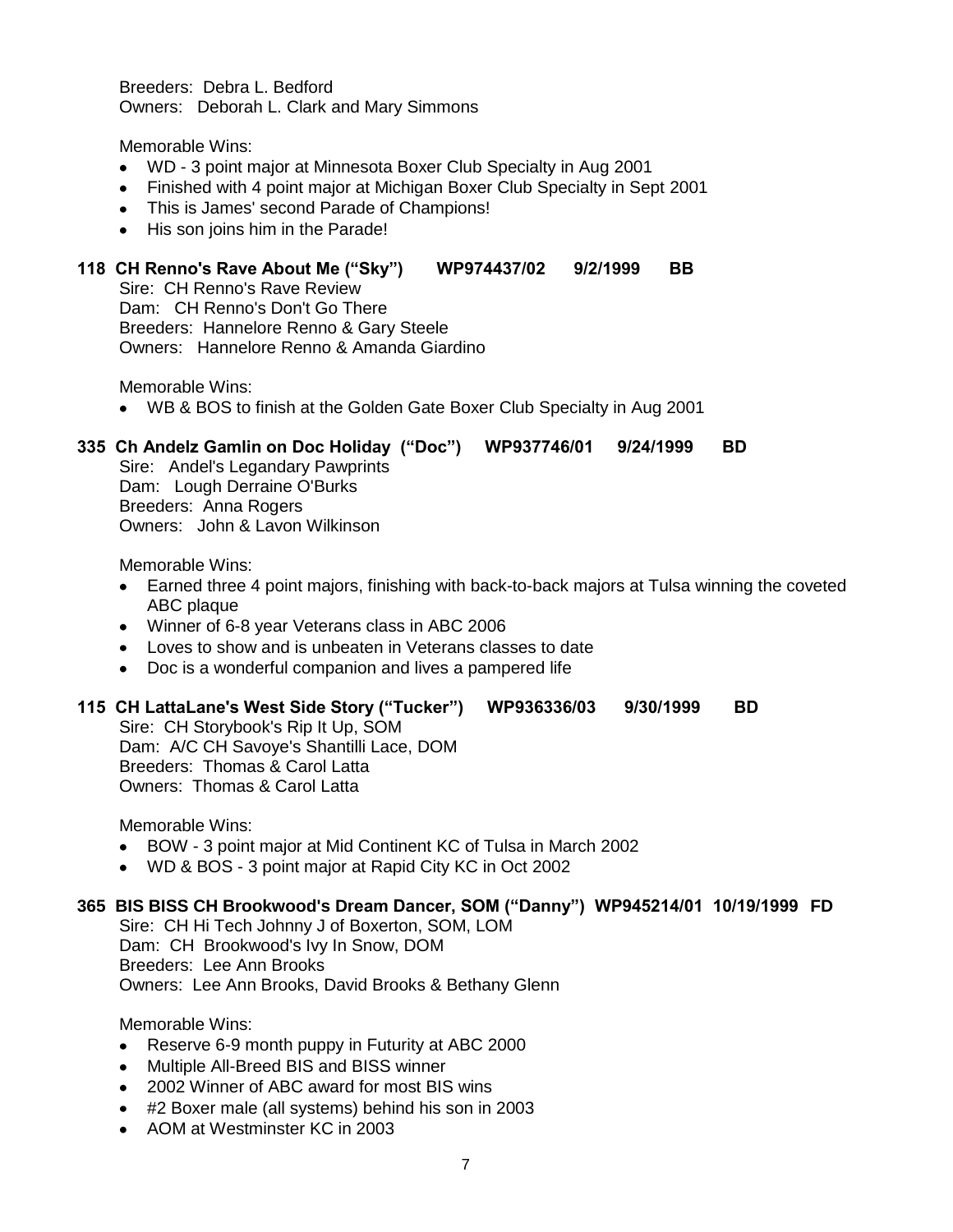- Top Twenty Winner at ABC 2003  $\bullet$
- Stud Dog Class Winner at ABC 2005
- Sire of 15 champions to date
- BOB & Best Veteran at Blue Grass Boxer Club Specialty in March 2008

# **123 A/C CH ZanDel's Tip A Few ("Tipper") WP944801/01 10/20/1999 FD**

Sire: CH Jaquet's Lord Mayor Dam: Dutchie's Sweet Revenge Breeders: Delma Sheaffer Owners: Zane & Delma Sheaffer

Memorable Wins:

- WD 4 point major owner-handled at Maryland Boxer Club in Oct 2000
- BOW 3 point major at Boardwalk KC in Dec 2000  $\bullet$
- Tipper is the first homebred champion for his owners!  $\bullet$

# **765 CH Avalon's Baccarat of Victory, CD, RN, TT ("Beau") WP94968805 10/22/1999 BD**

Sire: CH Avalon's Excalibur of TuRo Dam: MGM's Sophia Loren II Breeders: Daniel Buchwald DVM, Nora Hansen & Michele Steward Owners: Amber Gates

Memorable Wins:

- Finished his championship owner-handled at 18 months in 2001
- Received his Companion Dog title at 6 1/2 years old and his RN a short time later

#### **2000**

#### **333 A/C CH Rasilon's Tango's Talisman ("Troy") WR033752/01 1/26/2000 BD** Sire: C CH Packapunch's Sylvester Stallone, SOMC

Dam: C CH Rasilon's Madisons Last Tango DOMC Breeders: Geraldine Ganske Owners: Kristi Wagg & Geraldine Ganske

Memorable Wins:

- WD 4 point major at La Porte County Kennel Club in 2001
- BOW 3 point major at Sandusky Kennel club in 2001  $\bullet$
- $\bullet$ Troy enjoys showing in Veterans at home in Canada

#### **273 CH Boxella's Masterpiece ("Lenny") WP963908/01 1/30/2000 BD**

Sire: CH Brookwood's Card Shark Dam: Boxella's Adorable Dolly Breeders: Joseph Heine Owners: Kenneth & Lisa Andrake

Memorable Wins:

- $\bullet$ Third place in 15-18 month brindle class in Futurity at ABC 2001
- WD 4 point major at Central Ohio Associated Specialties in April 2001
- WD 3 point major at Central Indiana Boxer Club Specialty in Feb 2003

#### **569 CH Boxella's Master-Key ("Franky") WP963908/02 1/30/2000 BD** Sire: CH Brookwood's Card Shark Dam: Boxella's Adorable Dolly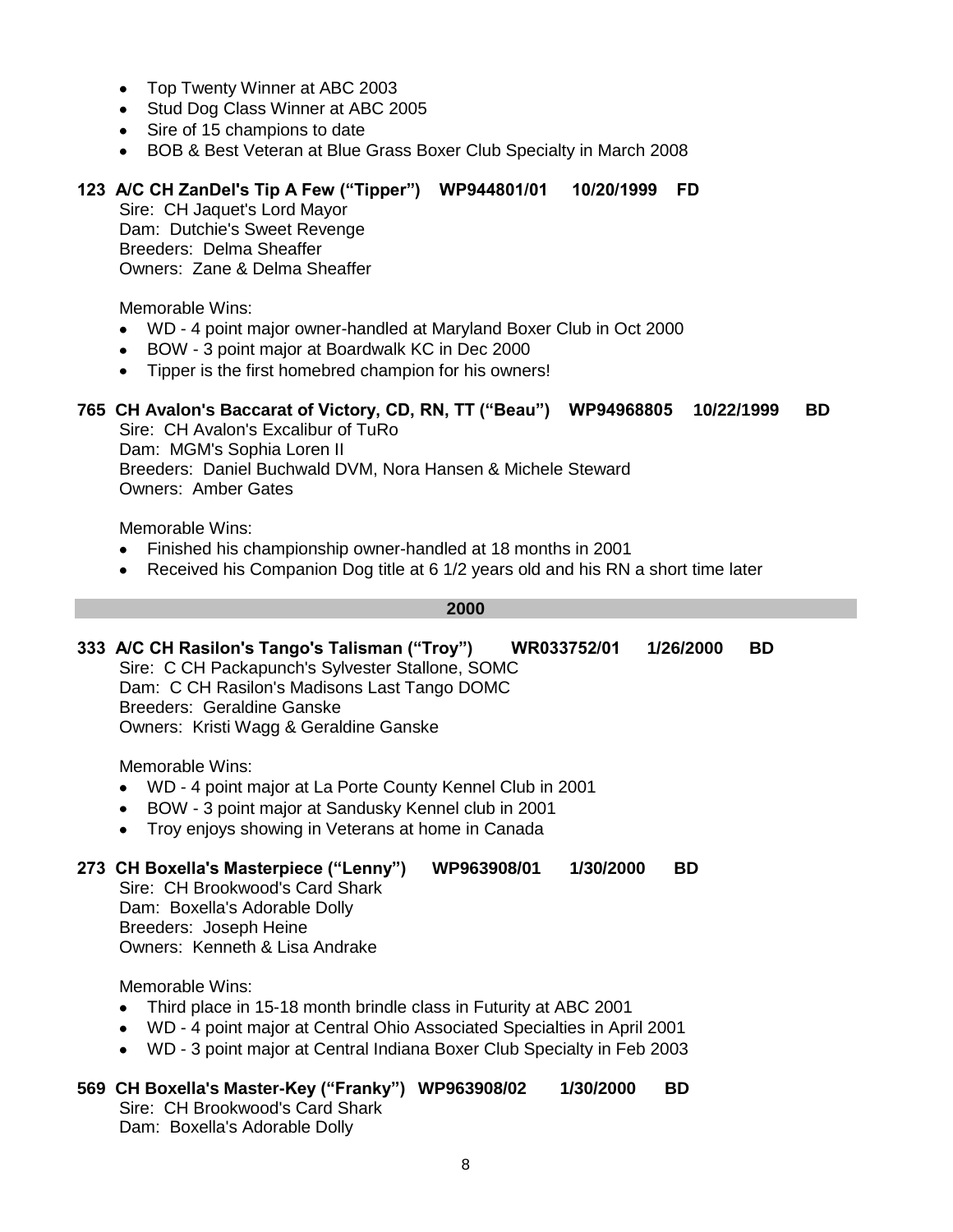Breeders: Joseph Heine Owners: Joseph Heine

Memorable Wins:

- Along with his littermate, CH Boxella's Masterpiece, Franky represents about 30 generations of breeding over a 50 year period to include several outstanding boxers who finished in the first and second generations
- ABC's records show Boxella's Nonita finishing in January 1962!

# **387 CH Bavaria's Simply The Best ("Max") WP962018/09 1/31/2000 FD**

Sire: CH Interlude's Bavarian Hummel, SOM Dam: CH Bavaria's Take A Chance On Me, DOM Breeders: Vera Kollar Owners: Vera Kollar

Memorable Wins:

- Max finished his championship at 12 months of age with three majors entirely breeder/owner  $\bullet$ handled
- Multiple BOB and group placements including a Group 1 at two years of age
- At 7.5 years of age, Max won BOB over a special from the Veterans class and a Veterans Group 1

# **204 Ch Nastinan's Lovelace ("Lacy") WP63037/09 2/29/2000 FB**

Sire: CH Hi-Tech Johnny J of Boxerton, SOM, LOM Dam: CH Huffand's Arriba of KKN'K, DOM Breeders: Deborah Marshall Owners: Deborah Marshall

Memorable Wins:

- $\bullet$ Grand Prize Futurity Winner at ABC 2001
- WB 4 point major at Fort Steuben KC in 2001
- WB 4 point major at Beaver County KC in 2001
- BOB from classes over specials at Genesee Valley KC in 2001  $\bullet$
- Finished in nine shows breeder/owner handled!  $\bullet$

# **478 CH Bargary's Outrageous Fortune, RN ("Raegae") WP967511/04 3/4/2000 BB**

Sire: A/C CH Heart Acres Escort In Black, SOM Dam: CH Lonestar's Tallahassee, DOM Breeders: Barbara & Gary Wadge Owners: Barbara & Gary Wadge

Memorable Wins:

- First place in 12-15 month Futurity class at ABC 2001  $\bullet$
- WB 3 point major at Oklahoma City in Oct 2001
- WB & BOS (over Specials) in Jackson MS in Dec 2001
- BOW 4 point major at Houston Kennel Club in Feb 2002  $\bullet$

# **639 BIS BISS CH Hi-Tech's Basic Edition, SOM ("Derek") WP975981/01 3/23/2000 FD**

Sire: CH Hi-Tech Johnny J of Boxerton, SOM, LOM Dam: CH Hi-Tech's Limited Edition Breeders: Dr. William & Zoila Truesdale, & Kristy Hodolitz Owners: Dr. William & Zoila Truesdale, & Myrna Kahlo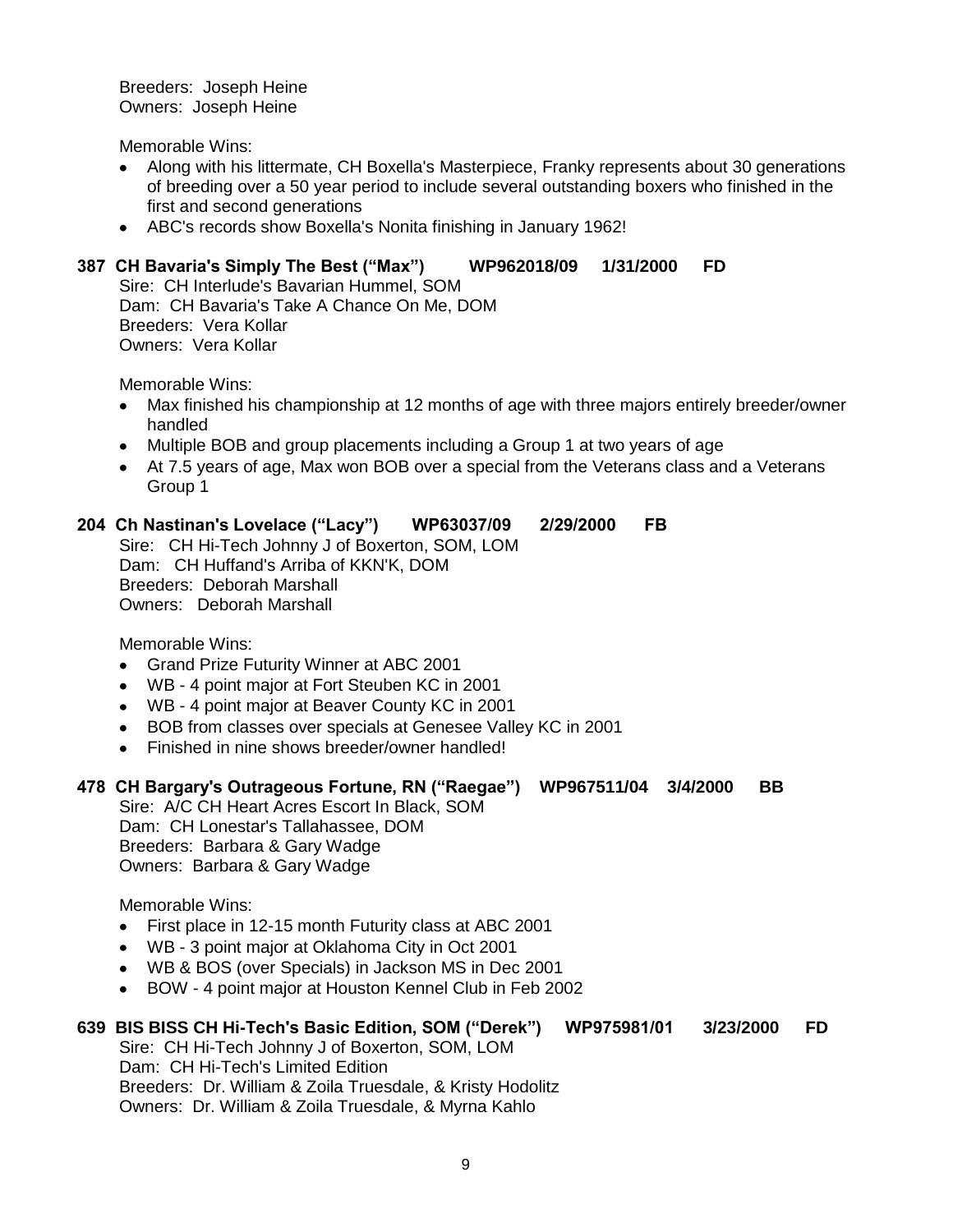- RWD from 12-18 month class at ABC 2001  $\bullet$
- BOB at ABC Regional in 2004  $\bullet$
- Ranked #2 Boxer, #2 Working Dog and #6 among all-breeds in 2005  $\bullet$
- Competed in Top Twenty in 2003, 2004 & 2005  $\bullet$
- Top Twenty Winner at ABC 2005  $\bullet$
- Won AOM, Best Veteran and Stud Dog at ABC 2007
- Multiple BISS and BIS winner
- Became a SOM in 2007
- Fifth generation of BIS winners for breeders!  $\bullet$

# **96 Ch Halcyon Garnsey Rendezvous, DOM ("Diva") WP968178/05 3/28/2000 FB**

Sire: A/C CH Lynbary's Ode to Cachet Dam: CH Halcyon Gilding the Lily Breeders: Susan von Rothkirch & Clay Haviland Owners: Susan von Rothkirch

Memorable Wins:

- Finished at 12 months of age with three majors  $\bullet$
- AOM at ABC 2001 at 13 months of age
- Earned 20 BOB in limited showing as a special in 2001 & 2002 and a second AOM at ABC 2002
- At 6 years of age, Diva won Best Veteran Bitch and her third AOM at ABC 2006!
- Became DOM in 2006 and two of her champion get Chip and Zoomer join her in the Parade!

#### **327 A/C CH Pax' Victory of Incognito ("Tory") WP968783/04 4/11/2000 BD**

Sire: A/C CH Garnsey's Mad Max, SOM Dam: Pax' Camellia Breeders: Terra & Robert Mularski, & Audrey G. Schnell Owners: Audrey G. Schnell

Memorable Wins:

- WD 4 point major at Augusta KC in April 2001
- Followed quickly with 6 singles in two weekends
- WD 4 point major at Bexar KC in July 2001
- Finished at Hot Springs National Park KC in Sept 2001
- This is Tory's second Parade!

# **187 CH Schoental's Oskar, CDX, RE, CGC, TDI ("Oskar") WP986845/02 7/1/2000 BD**

Sire: CH Bee-Mike's One Night Stand, SOM Dam: Schoental's Fraulein Liesl, CD, CGC, TDI Breeders: Barbara R. & Robert L. Compton and Kasey L. Glorioso Owners: Barbara R. & Robert L. Compton

- $\bullet$ 2nd place 9-12 months in Futurity at ABC 2001
- Most American Bred Dog Wins in 2003  $\bullet$
- Finished with 4 point major at Windham County KC in Nov 2003  $\bullet$  .
- Finished CD in April 2005; CDX at Oriole Dog Training Club in March 2007; and RE in Nov  $\bullet$ 2007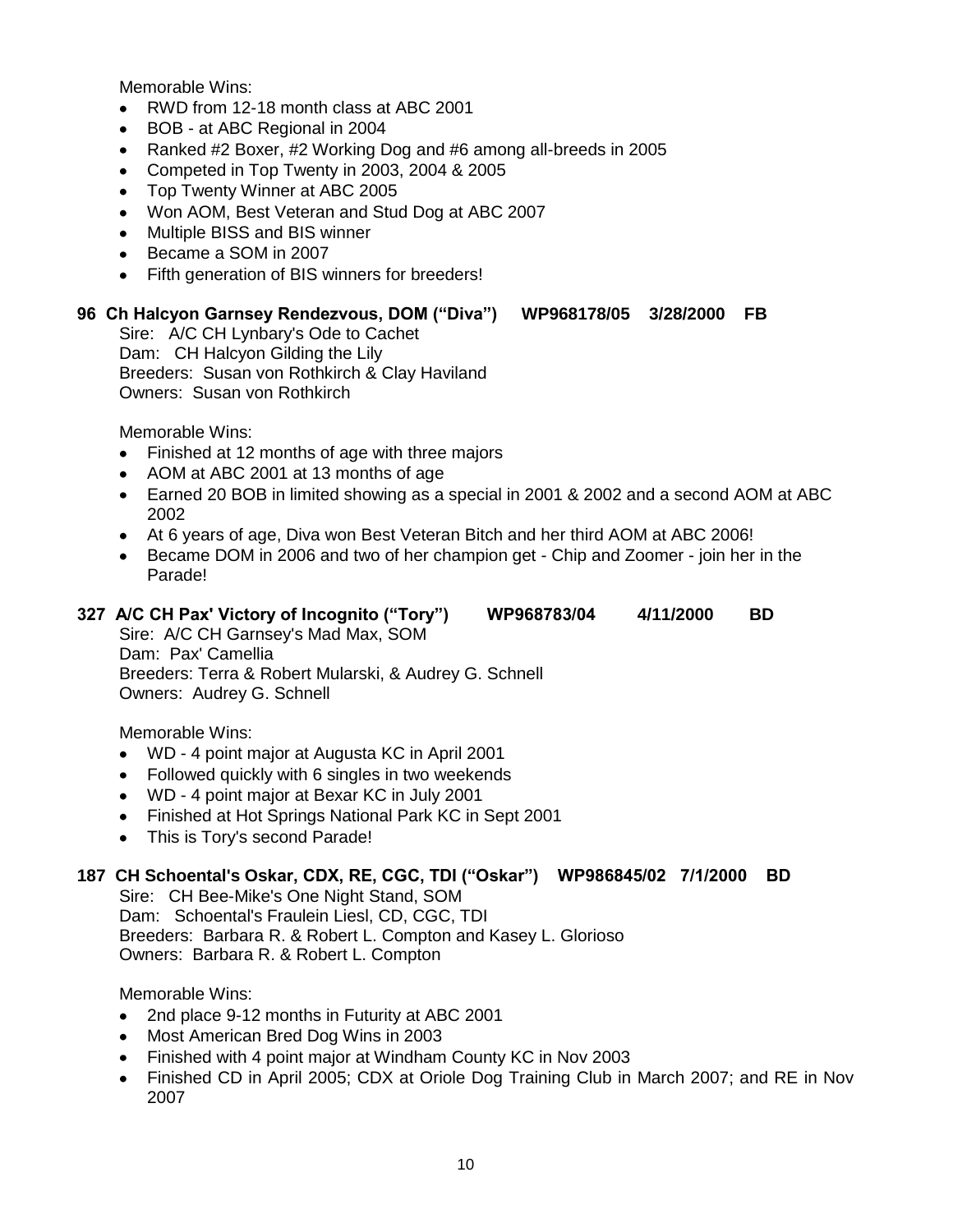**568 CH Benchmark's Hot Topic ("Trouble") WP982575/01 7/2/2000 FB** Sire: CH Encore's Rock Solid Dam: Pilotspeak Kahlua Breeders: Ellen Ellerman Owners: Ellen Ellerman

Memorable Wins:

- BOW 3 point major at Sandusky KC in 2001  $\bullet$
- BOW & BOB 4 point major at Waukesha KC in 2001  $\bullet$
- WB & BOS 3 point major at Ann Arbor KC in 2002
- BOB at Bloomington KC in 2002

#### **492 CH Ladi Luck's Magic In The Air ("Kati") WP992647/03 7/10/2000 BB**

Sire: CH Baldr's Black Tie And Tails, SOM Dam: Ladi Luck's Queen Of Hearts Breeders: Shelli McGregor Owners: Shelli McGregor

Memorable Wins:

- First place in Open Brindle class at ABC 2002  $\bullet$
- Finished in April 2007 at 6 years and 9 months of age in limited showing and mostly owner- $\bullet$ handled
- Made her sire a SOM!

**276 CH Ramarco's Liza of Paradocs, DOM ("Luci") WP 985039/05 7/18/2000 BB** Sire: A/C Ch Heart Acres Escort in Black, SOM Dam: CH Ramarco's Rockin' Robin Breeders: Sheila Prillwitz and Connie M Burks Owners: Bob & Sherri Keeler and Susan Finley

Memorable Wins:

- Finished as WB/BOW at 4 majors in 2001
- Became a Dam of Merit and was named ABC's "Dam of the Year" in 2005  $\bullet$

# **93 BISS CH Breezewood's Lord of Wystmont, SOM, CDX, RE, CGC, TDI ("D'Artagnan") WR001489/01 10/16/2000 BD**

Sire: CH Barbary Lane Dare Be Bold Dam: CH Breezewood's Reflections Breeders: Christine Baum & Barry Wyerman Owners: Amy & Todd Bieri

Memorable Wins:

- First place in Am Bred class at ABC 2002  $\bullet$
- BISS at at the Treetown Boxer Club Specialty in 2003  $\bullet$
- Multiple BOBs and group placements to earn Top Twenty status in 2003  $\bullet$
- Earned several obedience titles including CDX and RE and continues to work toward his UD
- Became a SOM in 2007!

# **449 CH Bargary's Cadsome My Shadow ("Teddy") WR001450/02 10/27/2000 FD**

Sire: CH Special K's A Jet of My Own, SOM Dam: CH Bargary's Razzmatazz, RN, CD, AX, AXJ Breeders: Barbara & Gary Wadge Owners: Patsy & Aubry Griggs, & Barbara Wadge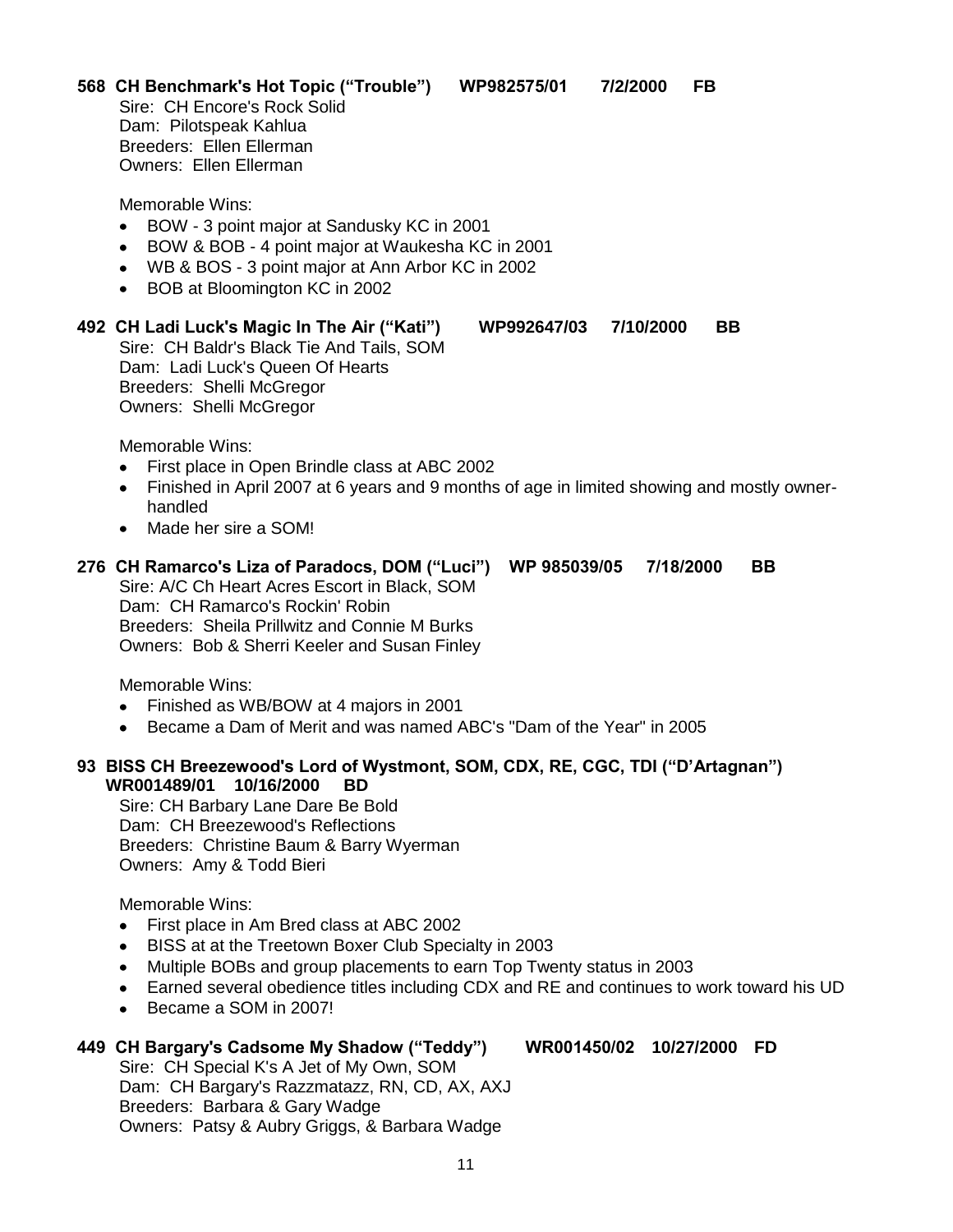- Placed in BBE class at ABC 2002
- Won three majors in 2002: 5 point major at Blue Grass Cluster 4 point major at Louisiana Kennel Club 4 point major at Houston Kennel Club
- BOB (over top specials) at Slidell DFA in 2002
- Teddy was exclusively breeder / owner-handled

# **CH Bullet's Petrie Desert Rose, CGC ("Dee Dee") WR004110/06 11/18/2000 FB**

Sire: CH Scarborough Hotel California Dam: CH Petrie's First Watch Breeders: Jean & Jerry Shields Owners: Dr. Jacqueline Royce & Danielle Butler

Memorable Wins:

- Placed second in Am Bred fawn class at ABC 2002
- BOW & BOW 4 point major at Conyers KC of Georgia in Aug 2003
- WB 4 point major to finish at Jacksonville Dog Association in Jan 2004

# **219 BISS A/C CH Belco's LongKiss GoodKnight, CGC ("Tristan") WR013167/03 12/1/2000 FD**

Sire: A/C CH Elharlen's Opening Knight Dam: CH Belco's Butterfly Kiss Breeders: Elizabeth Coviello-Davis Owners: Sandra Gaynor & Elizabeth Coviello-Davis

Memorable Wins:

- Grand Prize Sweepstakes wins at Middlesex Boxer Club in Dec 2001 and Granite State Boxer Club and Middlesex Boxer Club in May 2002
- WD 5 point major at Rhode Island Boxer Club specialty in Dec 2001
- Placed 2nd in class at ABC 2002
- $\bullet$ Multiple BOBs and Group placements
- BISS at Granite State Boxer Club in 2004
- Canadian BIS in 2004

#### **2001**

## **25 BIS BISS CH Capri's Woods End Spellcaster ("Loki") WR014856/05 1/6/2001 FD**

Sire: A/C/Berm CH Woods End Crown Sable, SOM, LOM Dam: CH Rummer Run's Capri Breeders: Barbara Bachman Owners: Barbara Bachman, Mrs. Jack L. Billhardt, & Sergio Tenenbaum

- 2006 ABC National Specialty Winner & Stud Dog Class Winner  $\bullet$
- $\bullet$ Sire of the 2006 ABC WD/BOW who is now a BIS Winner
- 2005 AKC/Eukanuba National Championship BOB/Group 2  $\bullet$
- 2004 Top 15 Among All Breeds & No. 4 Working Dog  $\bullet$
- Two Time BIS Winner, Connecticut River Working Group
- 2003 BOB, American Boxer Club Regional Specialty  $\bullet$
- Other wins include: 22 All Breed BISs, 26 Specialty Best In Shows, 88 Group Firsts, over 220 BOBs and Winner of 6 BISs in one weekend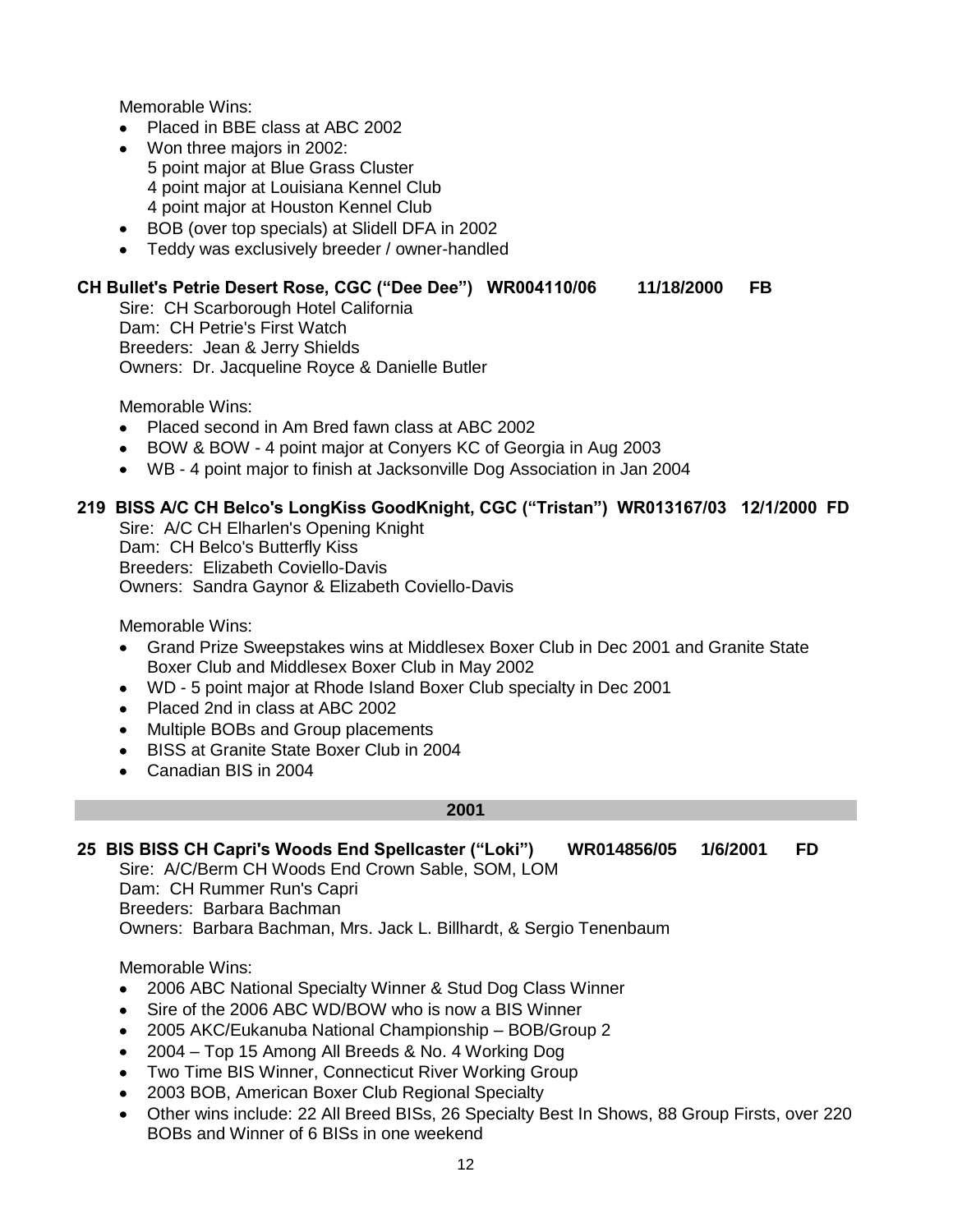Loki is joined in the Parade by his son Ch. Capri's Magic Maker of Sassy

# **226 CH Thorbolt EZ Kiss This ("Sandy") WR008560/01 1/6/2001 BB** Sire: A/C CH Breho Sunjac EZ Travlin Dam: Dutchess Tiger Thorbolt Breeders: John T. Rogers Owners: John & Cynthia Rogers Memorable Wins: Best Puppy in Sweeps at Dallas Boxer Club in 2001  $\bullet$  $\bullet$ First place in 12-18 month class at ABC 2002 Finished at Sturgis KC in Oct 2003 **679 CH Pats Oliver Twist-Abbeylands WR01227604 1/10/2001 FD** Sire: CH Arriba Talisman Ego, SOM Dam: Jopa's Tiranonog of Abbeylands, DOM Breeders: Timothy & Barbara Walthall Owners: Patricia Pannell **64 CH Lazy K's About Last Knight ("Jane") WR020776/02 2/5/2001 FB** Sire: A/C Ch Marne's My First Tango Dam: Lazy K's Misty Morning CDX Breeders: Sue Gubernatis & Ken Knight Owners: Sue Gubernatis Memorable Wins:  $\bullet$ BOW - 4 point major at the Potomac Boxer Club in 2002 BOW - 4 point major at the Greater Cincinnati Boxer Club in 2002

BOS at the Ohio Boxer Club in 2003 (her only time shown as a special)

# **228 BIS BISS CH Skidoo's Charlie's Angel DOM ("Jill") WR016638/01 2/13/2001 FB**

Sire: CH Bayview Strides Ahead, LOM Dam: CH Skidoo's Special Blend of Cabernet Breeders: Wendy Morawski & Les Cline Owners: Charles Vose & Wendy Morawski

Memorable Wins:

- WB at ABC 2002
- Top Twenty contender at ABC in 2004 and 2005
- One BIS win and eight BISS wins during 2002-2006
- 42 Group placements with 15 Group Firsts
- Jill's first litter made her a DOM!

#### **548 A/C CH Aracrest Zelicious ("Zeta") WR074340/01 2/26/2001 BB**

Sire: CH Holly Lane Spin A Dream Dam: CH Aracrest's Revlon Breeders: Norah McGriskin Owners: Pat Healy, Norah McGriskin & Howard Engel

- Best In Sweepstakes and WB at Boxer Club of Canada Specialty in June 2002
- Two of Zeta's champion kids join her in the Parade!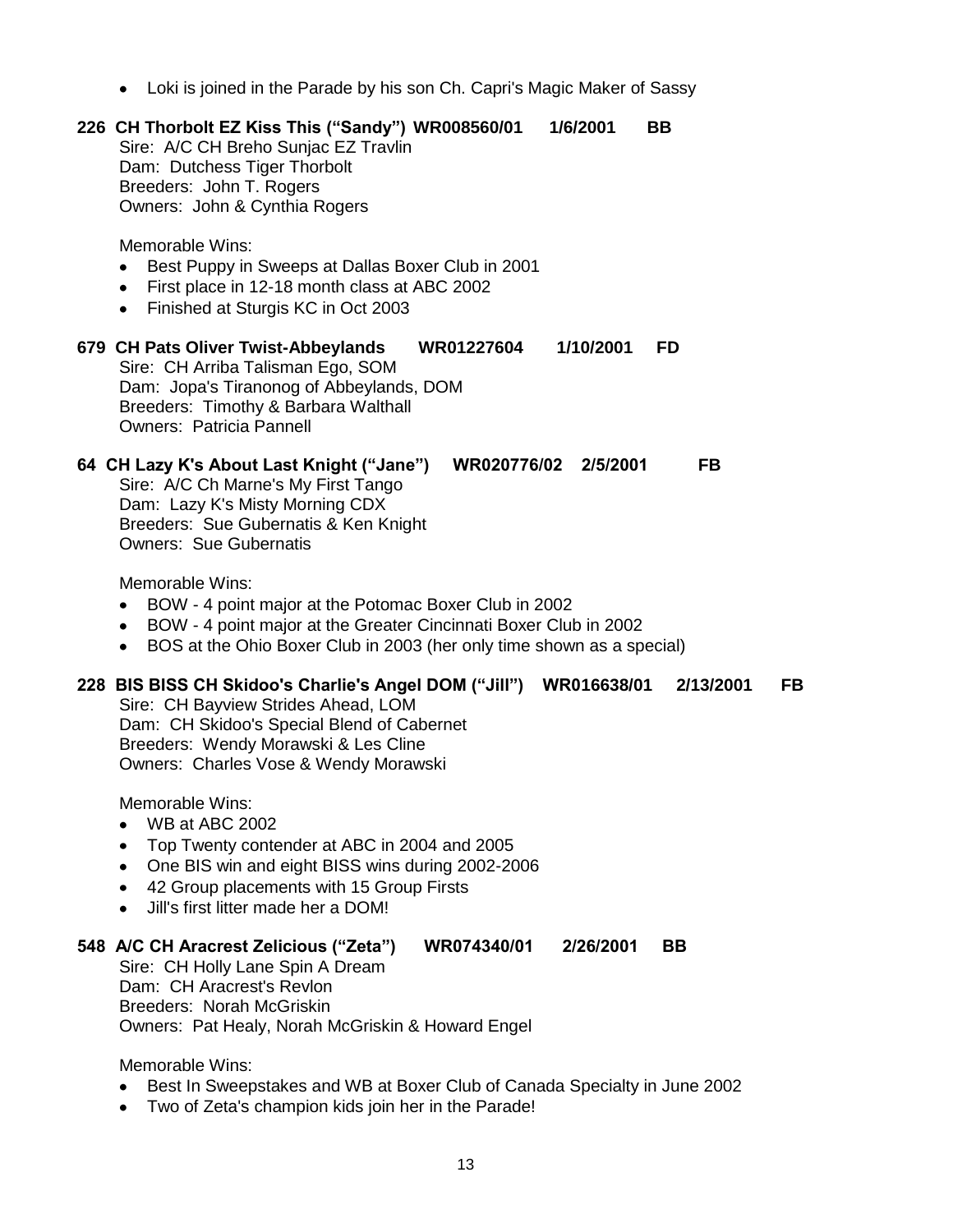# **630 CH Adellin's Annie With Luv By Bridger ("Annie") WR019356/06 3/6/2001 FB**

Sire: CH Santi Me Hay Wire, NA, NAJ, SOM Dam: CH Adellin's Black Diamonds Jewel, DOM Breeders: Mrs. Roy Adelman & Linda A. Kulow Owners: Linda A. Kulow, Nancy & Tessie Savage

Memorable Wins:

- BOW over her litter brother and for her final major at Central Iowa KC in Jan 2004
- Three AKC champion get to date and her son Dillion joins her in the Parade!
- Another son is an Indian champion!

#### **296 CH Robinson's Hi-Tech Treasure ("Ruby") WR021614/01 3/7/2001 FB**

Sire: CH Hi-Tech's Johnny J of Boxerton, SOM, LOM Dam: CH Robinson's Rosebud of Raja Breeders: Delma K. Robinson Owners: William & Delma Robinson

Memorable Wins:

- WB 5 point major at Louisville Combined Specialties in March 2002  $\bullet$
- Placed third in Open Fawn class at ABC 2003  $\bullet$
- WB 3 point major at Michigan Boxer Club specialty in May 2003
- WB 4 point major at Blue Grass Boxer Club in May 2003
- WB fourth major to finish at St. Louis Dog Breeders Club in Sept 2003
- Finished when being "Plain" was "NOT Cool"  $\bullet$

#### **427 CH Brush Hill's Head Honcho ("Honcho") WR017974/01 3/21/2001 FD**

Sire: CH Minstrel's Mannheim Steamroller Dam: Brush Hill's Morning Glory Breeders: Ellen Bradley Owners: Ellen Bradley

Memorable Wins:

- Two Grand Prize Sweepstakes wins at Rhode Island and Middlesex Boxer Club specialties in  $\bullet$ Dec 2001
- Placed second in 12-15 month class in Futurity at ABC 2002
- BOB over specials at 14 months of age to finish at Ladies Dog Club in June 2002
- Won 8 BOBs and a Group 2 to earn an invitation to the Eukanuba National Championship
- Helped his Junior handler win the Best Junior Showmanship Award at ABC 2003
- Sire of 2005 Top Twenty Contender ("Sassy") who joins him in the Parade!

# **BISS A/C CH Encore's Jet Setter, DOM ("Jet") WR029734/05 3/28/2001 BB**

Sire: A/C CH Berlane's Causin' An Uproar, SOM Dam: CH Encore's Allure, DOM Breeders: Cheryl Cates Owners: Joanne Hutchins & Cheryl Cates

- BISS at Boxer Club of Southern California in Jan 2003
- Top Twenty Contender at ABC in 2003 and 2004  $\bullet$
- Foundation bitch for Anomar Boxers
- Became a DOM in 2007!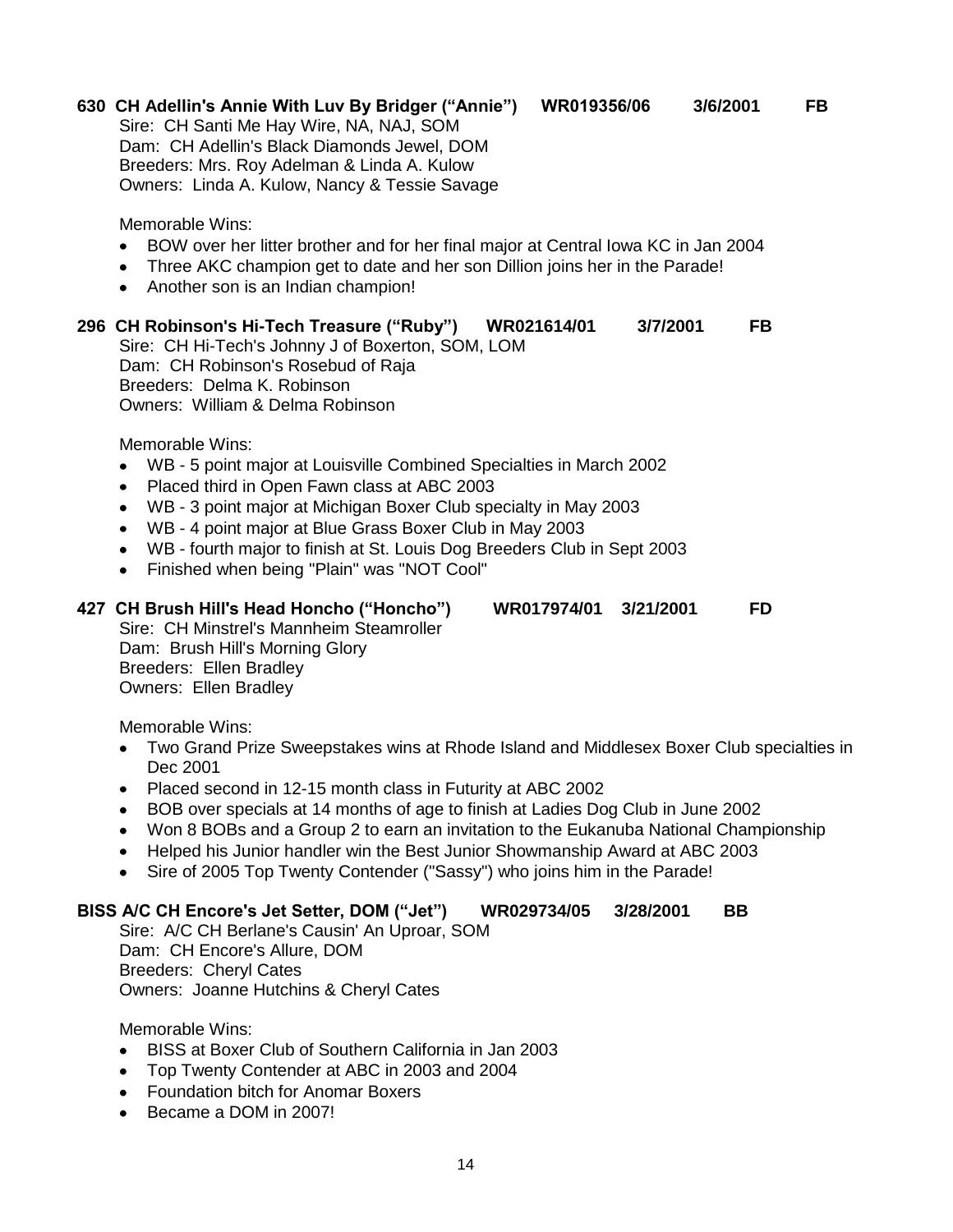# **456 BIS BISS A/C CH Kaja's Little Rascal CGC ("Darla") WR030014/06 3/29/2001 FB**

Sire: CH Sentry's Loud N Proud Dam: Kaja's Luck of the Seventh Breeders: Janet Smith Owners: Donna & Roger George

Memorable Wins:

- 53 Group placements during her career
- Six BIS wins including back-to-back wins at St. Petersburg DFA in March 2004  $\bullet$
- Five BISS including back-to-back wins at the Blue Grass Boxer Club shows in March 2004  $\bullet$ and Michigan Boxer Club in both May and Sept 2004
- #1 Boxer Bitch in 2004
- Received award for most BOS wins at ABC 2005
- Top Twenty contender at ABC in 2004 & 2005  $\bullet$

#### **127 BISS CH Raklyn's Showboat ("Sailor") WR027871/01 5/10/2001 FD**

Sire: Ch Hi-Tech Johnny J of Boxerton, SOM, LOM Dam: Ch Raklyn's Celebration, DOM Breeders: Debbie & Erin Struff

Owners: Guido & Susan Tafur

Memorable Wins:

- Two Grand Prize Sweepstakes wins  $\bullet$
- Finished at 17 months with four majors
- BISS Rhode Island Boxer Club Specialty in Dec 2003
- Multiple BOBs and group placements to become Top Twenty contender in 2003
- BISS Potomac Boxer Club Specialty in April 2006  $\bullet$

#### **619 CH Raklyns Stealing The Show, SOM ("Stealer") WR027871/03 5/10/2001 FD**

Sire: Ch Hi-Tech Johnny J of Boxerton, SOM, LOM Dam: Ch Raklyn's Celebration, DOM Breeders: Debbie & Erin Struff Owners: Debbie & Erin Struff

Memorable Wins:

- First place in 9-12 month fawn dog class at ABC in 2002  $\bullet$
- Finished at 18 months of age with three majors  $\bullet$
- Second place in Stud Dog class at ABC in 2005 and third place in 2004
- Became a SOM in 2006 and currently has 12 champion offspring

#### **642 CH Raklyns Showin' Off ("Norma Jean") WR027871/02 5/10/2001 FB**

Sire: Ch Hi-Tech Johnny J of Boxerton, SOM, LOM Dam: Ch Raklyn's Celebration, DOM Breeders: Debbie & Erin Struff Owners: Debbie & Erin Struff, Karen & Pat Quagliana

- Placed in BBE class at ABC 2003
- BOS at the Middlesex Boxer Club specialty in May 2004
- Third place in Brood Bitch class at ABC 2007
- Norma Jean is joined in the Parade by her three champion sons: Jack, Arod and Jetes!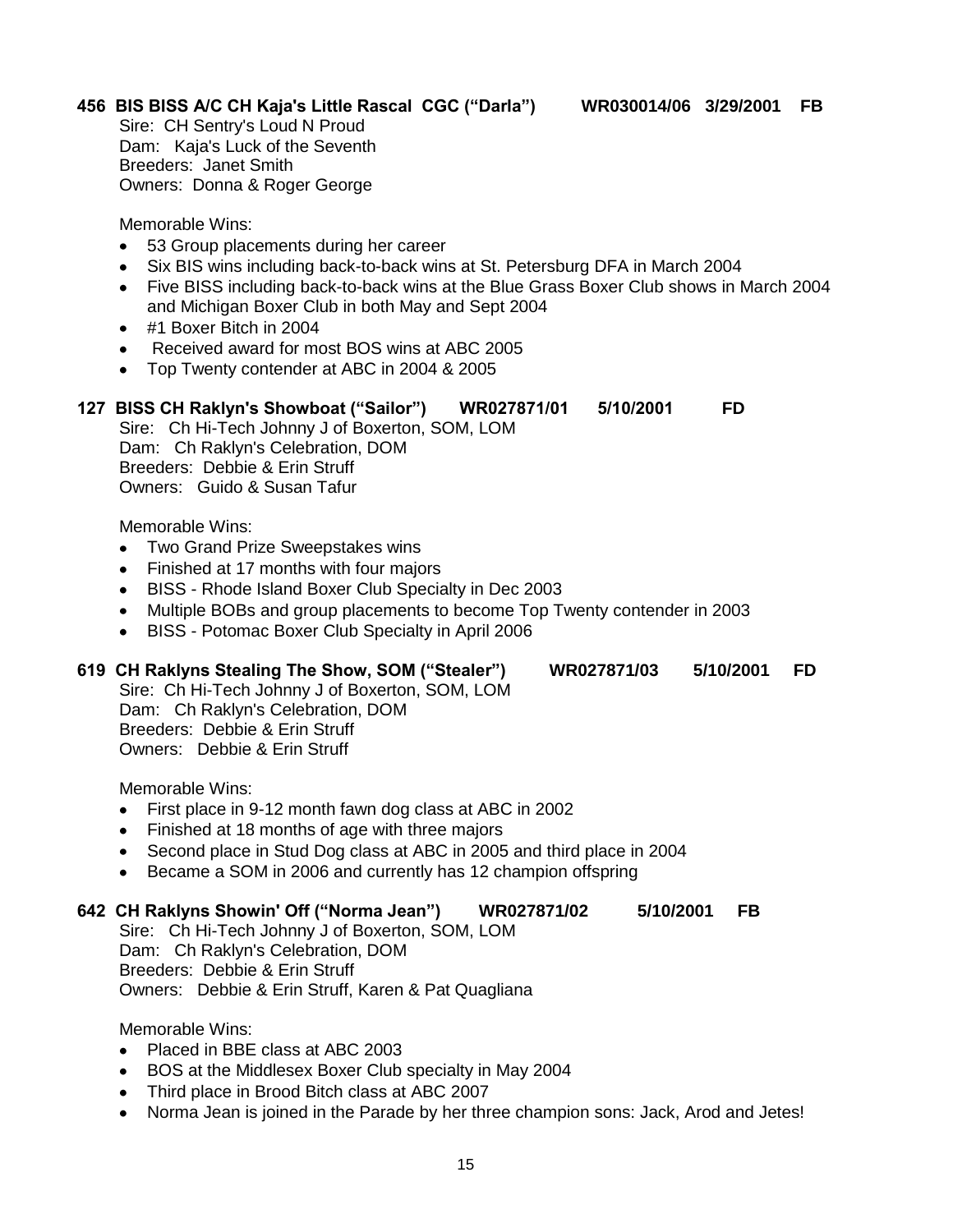#### **782 CH Dynamic-Shera's Supreme Court ("Penny") WR033213/01 6/8/2001 BB** Sire: Bix'L's Court Order

Dam: CH Shera's Fancy Dancer Of Rosa Breeders: Barbara Riggs Owners: Diane Stephens & Barbara Riggs

Memorable Wins:

- BOW major at the Long Beach KC in Dec 2005
- Passed the herding instinct test
- Earned the first leg of herding HT

#### **275 CH Brookwoods DayDream Believer ("Mickey") WR039599/01 6/20/2001 BD** Sire: CH Brookwood's Dream Dancer, SOM Dam: Brookwood's Place Your Bets, DOM

Breeders: Lee Ann Brooks & Bethany Glenn

Owners: Kenneth Andrake, Lee Ann Brooks, Deborah McCarroll & Mark Fagan

Memorable Wins:

- Placed second in 9-12 month brindle class behind his brother at Futurity at ABC 2002
- Placed third in Open Brindle class at ABC 2003

# **371 BIS BISS CH Brookwood's Mystic Warrior ("Tommie") WR039599/02 6/20/2001 BD**

Sire: CH Brookwood's Dream Dancer, SOM Dam: Brookwood's Place Your Bets, DOM Breeders: Lee Ann Brooks & Bethany Glenn Owners: Lee Ann Brooks, Debbie McCarroll & Dr. Mark Fagan

Memorable Wins:

- Best 9-12 month Puppy in the Futurity at ABC 2002  $\bullet$
- $\bullet$ BOB at the Eukanuba National Championship in 2003
- 62 All-Breed BIS wins
- BOB at ABC in 2003 and 2005
- Top Twenty Winner at ABC in 2004  $\bullet$
- Winner of ABC awards for most BIS, BISS, Groups and BOBs in 2003, 2004 & 2005
- #1 Boxer in the country (all systems) in 2003, 2004 & 2005
- #1 Working Dog in the country in 2004 and 2005
- #3 Dog (all breeds) in the country in 2005
- BOB at Westminster KC in 2004
- Second Top Winning Boxer male in history!

#### **Am Can Col De Las Americas Ecua Guat GCG Latinam Mex GCM Panam Sicalam World CH Brookwood's Full Moon, TT ("Lonnie") WR039599/03 6/20/2001 FD**

Sire: CH Brookwood's Dream Dancer, SOM Dam: Brookwood's Place Your Bets, DOM Breeders: Lee Ann Brooks & Bethany Glenn Owners: Enrique Trapaga

- Top Twenty contender at ABC 2005
- 34 BOB and 24 Group placements
- Winner of five BISS in 2007
- #1 Boxer and #4 Working Dog in Mexico in 2007
- BOB & Group 4th at World Dog Show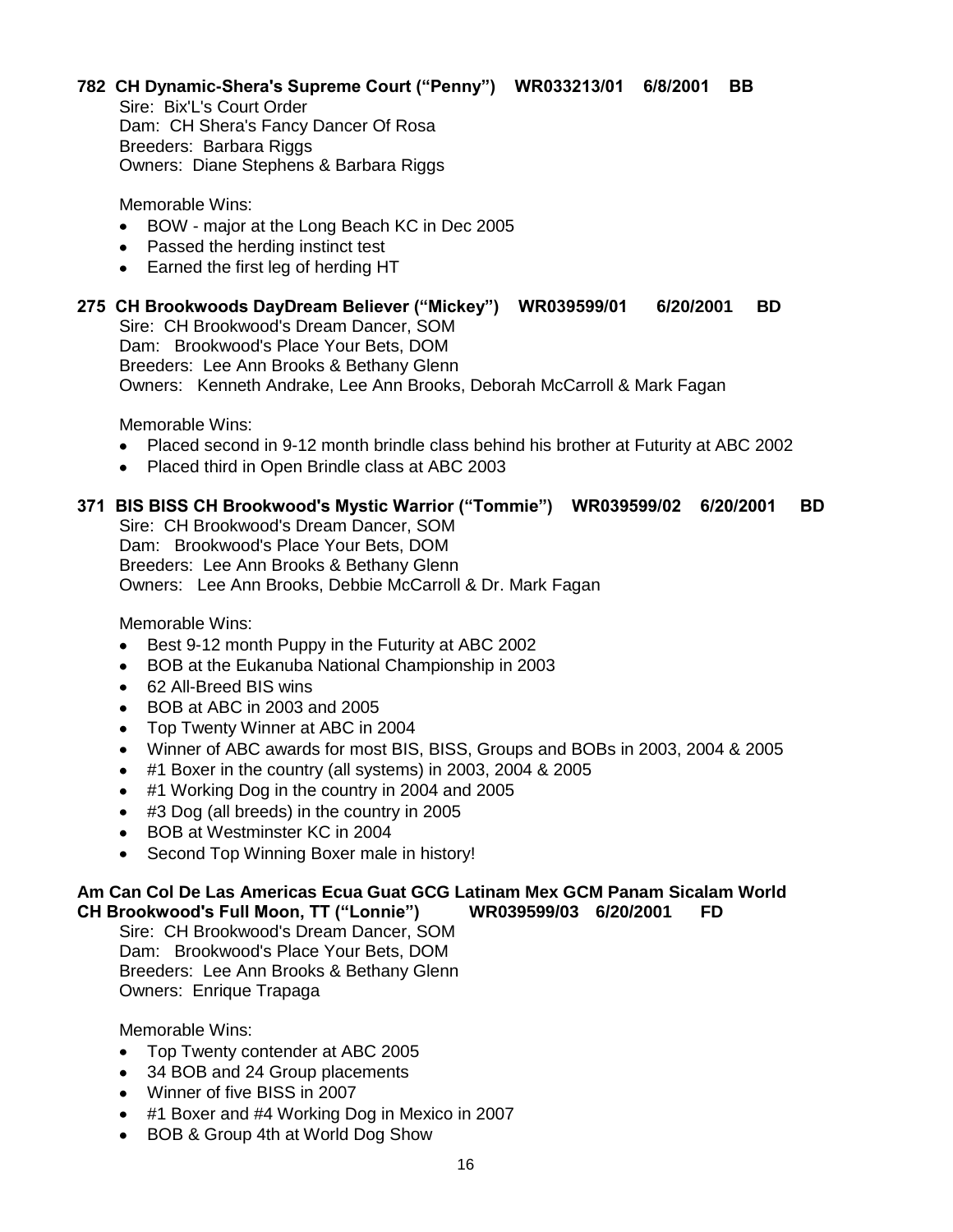# **720 CH Brookwood's Sunset Seranade ("Sera") WR039599/04 6/20/2001 FB**

Sire: CH Brookwood's Dream Dancer, SOM Dam: Brookwood's Place Your Bets, DOM Breeders: Lee Ann Brooks & Bethany Glenn Owners: Lee Ann Brooks, Bethany Glenn & Kenneth Andrake

Memorable Wins:

- WB 4 point major at Beaver County KC in July 2004
- WB 3 point major at Conyers KC in Aug 2004
- BOW 3 point major at Alamance KC in Sept 2004
- BOW at Georgia Boxer Club in Sept 2004
- BOW, BOB, Group 2 finished from the classes at Thronateeska KC in Oct 2004  $\bullet$

#### **CH Brookwood's Majestic Star ("Star") WR039599/05 6/20/2001 FB**

Sire: CH Brookwood's Dream Dancer, SOM Dam: Brookwood's Place Your Bets, DOM Breeders: Lee Ann Brooks & Bethany Glenn Owners: Kenneth Andrake, Lee Ann Brooks, Deborah McCarroll & Mark Fagan

Memorable Wins:

Back-to-back 5 point majors on Montana circuit in 2003

# **453 CH Bix-L Time's Triple Double ("Kobe") WR054161/01 7/16/2001 BD**

Sire: CH Bix-L's Ricochet to Greyhawk, SOM Dam: It's About Time Breeders: Angel Hall Owners: Phyllis, Tom, and Jonathan Foreman

Memorable Wins:

- WD & BOW from the 9-12 month class at ABC 2002  $\bullet$
- Finished at 14 months
- Multiple BOB winner and a Working Group winner
- Kobe joins his sire in the Parade!

### **573 CH Belco's Get Yomota Runnin' ("Trucker") WR056968/01 7/26/2001 BD**

Sire: A/C CH Elharlen's Your Choice Dam: Dapper's Seawind Sassafrass Breeders: Patricia McMullen, Margaret York & Elizabeth Coviello-Davis Owners: Susan Turner & Elizabeth Coviello-Davis

Memorable Wins:

- Best Junior in Sweeps at Rhode Island Boxer Club in May 2002  $\bullet$
- Fourth in Open Brindle class at ABC 2004
- BOW 5 point major at Mid-Kentucky Kennel Club in March 2005
- BOW 4 point major to finish at Harrisburg KC Show in April 2005  $\bullet$

# **613 CH Andelz Stars N Stripes ("Samson") WR044796/02 9/8/2001 BD**

Sire: Andelz Legandary Paw Prints Dam: Lough Derrain O'Burks Breeders: Anna E. Rogers Owners: Juan & Diana Medina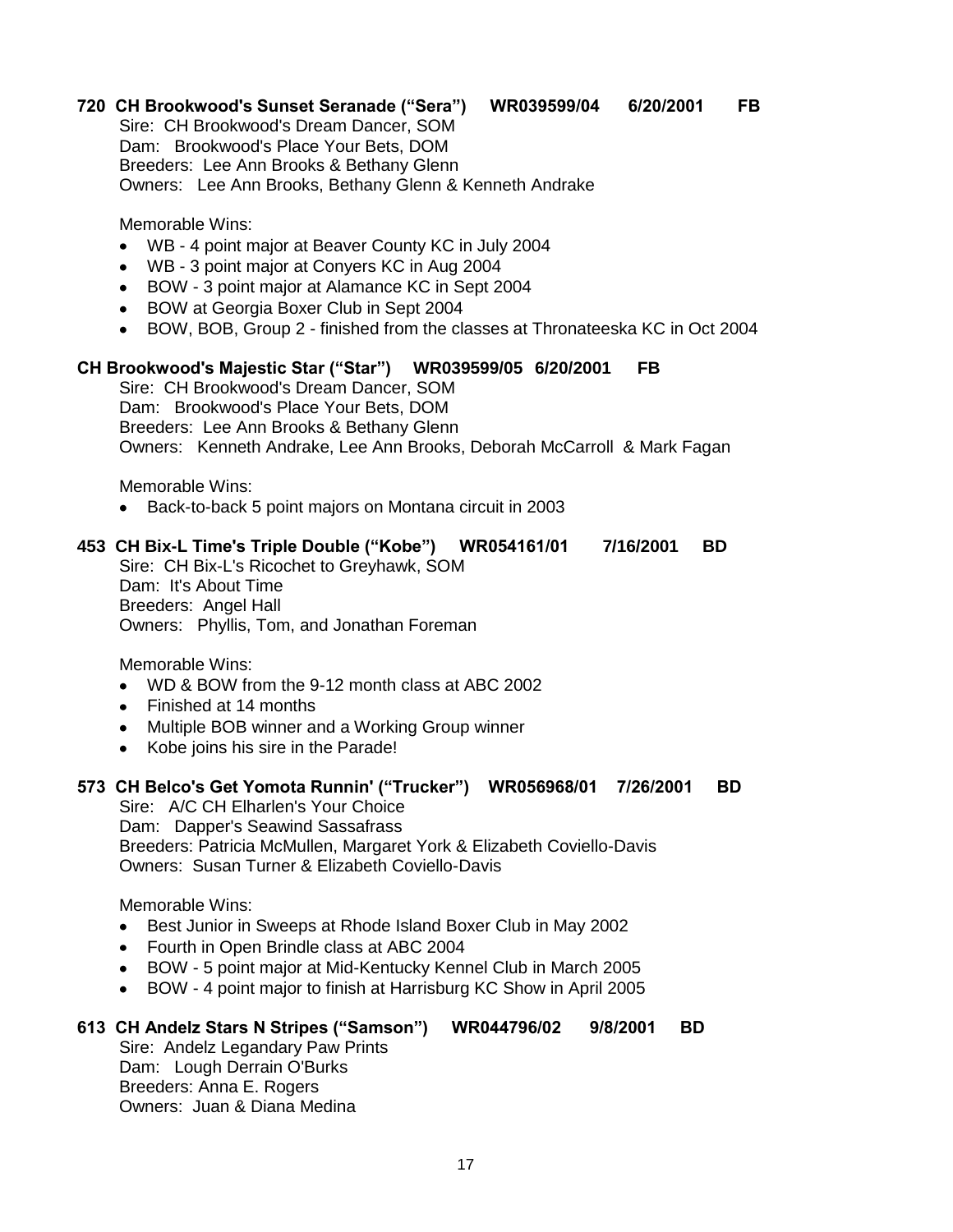- WD & BOS at Cen-Tex KC in Nov 2002  $\bullet$
- Received his first major for 4 points at Bartsville KC in Oct 2003  $\bullet$
- WD for second major at Tri-State KC one week later
- Finished at Nolan River KC with 3 majors
- BOB at Denton KC in May 2004
- Won his Veteran's class at the Dallas Boxer Club Specialty in March 2008

# **785 CH Weston's Cry For Freedom ("Abe") WR045857/01 9/27/2001 BD**

Sire: CH Cameliard's Shadow Walker Dam: Cameliard's Satin N' Lace Breeders: Virginia Johnson & Chris Randolph Owners: Virginia Johnson, Chris Randolph & Lacy Aarssvold

Memorable Wins:

- WD 3 point major at Terre Haute KC in April 2003
- WD 5 point major at Blue Grass Boxer Club specialty in March 2004

## **138 A/C CH ZanDel's Jazz Mania ("Jazz") WR054582/01 10/30/2001 FB**

Sire: Ch Bee-Mike's One Night Stand, SOM Dam: ZanDel's Sweet And Sassy Breeders: Zane & Delma Sheaffer Owners: Zane & Delma Sheaffer

Memorable Wins:

- Best Junior in Sweepstakes at Tampa Bay Boxer Club Specialty in Jan 2003  $\bullet$
- BOW 3 point major at Warren Co KC in Aug 2003  $\bullet$
- WB at Maryland Boxer Club Specialty in April 2004
- BOW 4 point major at Warren County KC in June 2004
- BOW & BOS at National Capitol KC to finish and celebrate on the 4th of July 2004!!

# **80 A/C CH Moonlight's Let Me Entertain You ("Jordan") WR05063805 10/31/2001 BB**

Sire: A/C CH Cherkei Midnite N Montgomery, SOMC Dam: C CH Moonlight's Tiger Jewel, CDOM Breeders: Sharyn Chevrier Owners: Sharyn Chevrier & Diana R. Zorich

Memorable Wins:

- First AM CH for Moonlight Boxers
- Earned her Canadian championship in Sept. 2003  $\bullet$
- BOW 4 point major to finish at Chambersburg Area KC in April 2005  $\bullet$

#### **657 CH Raineylane's Different Drum ("Drummer") WR055028/01 12/10/2001 BD**

Sire: CH Raineylane's Marshall Dillon, SOM Dam: CH Raineylane's Haverun Sweet Sioux Breeders: Norman & Josette Crook, & Bridget Brown Owners: Jack & Bridget Brown

- Futurity Reserve Winner from 15-18 month class at ABC 2003
- Won two 4 point majors at the Boxer Club of Louisiana in May 2003 and from the BBE class in Sept 2003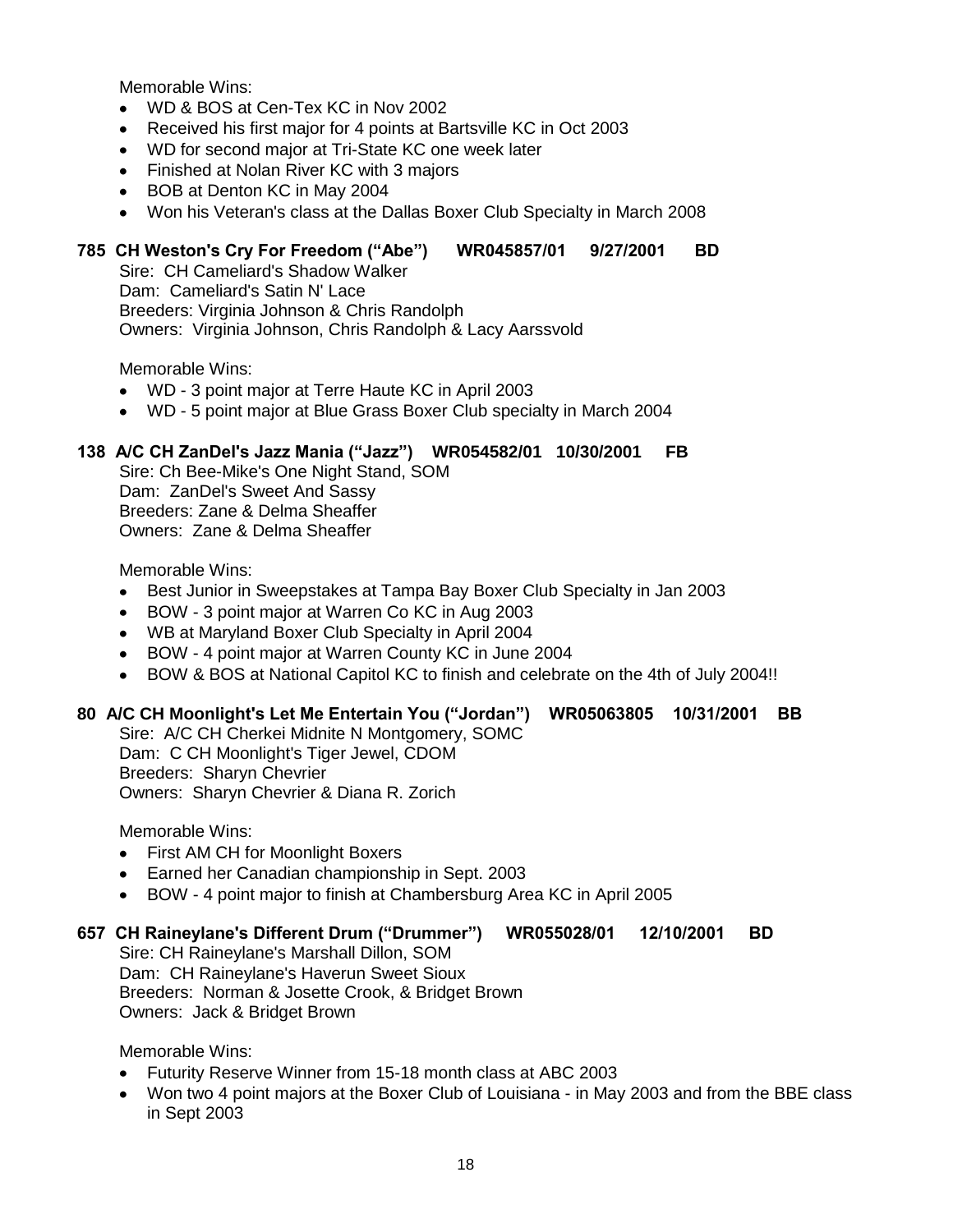#### **2002**

# **161 CH Arriba Talisman Hocus Pocus ("Merlin") WR062617/01 1/22/2002 FD**

Sire: CH Arriba Talisman Abracadabra Dam: CH Arriba Talisman Obladee of Huffand, DOM Breeders: Theodore Fickes, DVM Owners: Monica Lynch

Memorable Wins:

- BOW 4 point major at Greater Cincinnati Boxer Club in June 2003  $\bullet$
- WD 5 point major at Dayton KC in June 2003
- WD 3 point major at East Tennessee Boxer Club in March 2004
- WD 4 point major at Ohio Boxer Club in June 2004
- BOB at Paducah KC in June 2004

# **108 CH KC & Carillon's Wildfire Of Backwood CGC ("Skylar") WS005574/04 2/19/2002 BB**

Sire: CH High Rivers Cadet Of Salbad Dam: Backwood's Two Part Harmony Breeders: William R. Simpson, Jr. & Sarah South Owners: Karen Suarez & Cindy Suarez

Memorable Wins:

- Placed second in Am Bred class at ABC 2003
- Finished at 18 months of age with three majors
- Back-to-back WB & BOS for majors at Sawnee Mountain KC and Lawrenceville KC in Aug  $\bullet$ 2003
- Six of her eight wins were BOS

# **278 CH Bravo's Grand Marquee ("Jackie") WR 062042/08 3/1/2002 BB**

Sire: Ch Bee-Mike's One Night Stand, SOM Dam: Ch Ramarco's Liza of Paradocs, DOM Breeders: Susan Finley and Philip Koenig Owners: Susan Finley

Memorable Wins:

- Won her Open Brindle class at ABC 2004
- Finished her championship as WB/BOW at 4 majors including 3 Specialties

# **A/C CH Encore's Chianti, DOM ("Chianti") WS006899/02 3/6/2002 FB**

Sire: CH Bayview's Strides Ahead, SOM, LOM Dam: Encore's Kaleidoscope Breeders: Cheryl A. Cates, Nancy Callis Cutler, Ellen Melzer Saul, & Betty Aikenhead Owners: Joanne Hutchins & Cheryl Cates

Memorable Wins:

- Chianti became a DOM in 2007 with four champions from her first litter
- Watch for her champion son, Tucker, later in the Parade

#### **804 CH Harrowood's Princess Diana ("Diana") WR067576/01 3/28/2002 FB** Sire: CH Brookwood's Dream Dancer, SOM Dam: Harrowood's One 'N Only Breeders: Ronald C. & Elizabeth H. Mattson Owners: Ronald C. & Elizabeth H. Mattson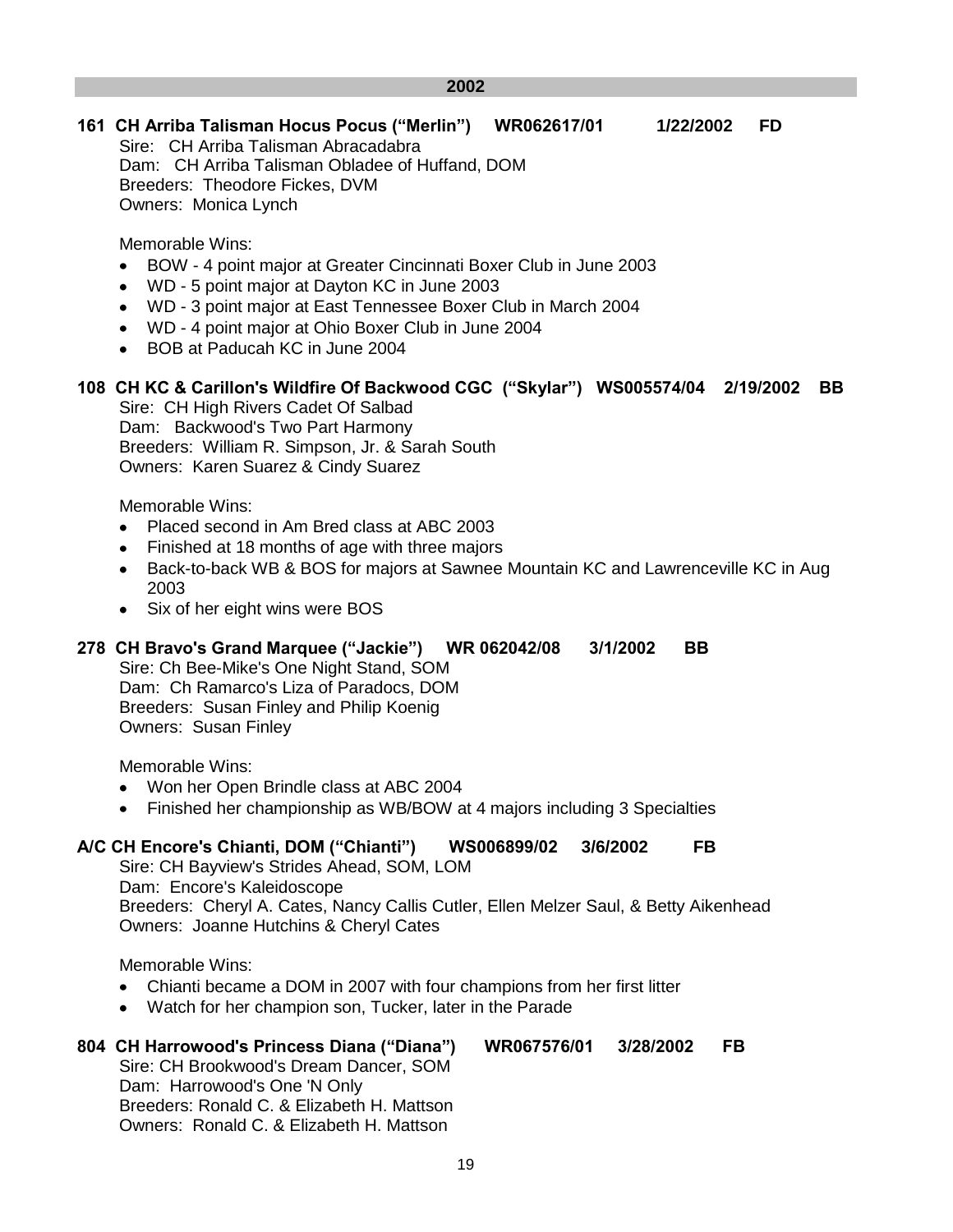- WB 4 point major at Bluegrass Boxer Club specialty in March 2004
- Diana joins her sire in the Parade!

# **245 CH Kami-Ko N' Kini Woodview Lariat ("Larry") WS008535/06 3/29/2002 BD**

Sire: CH Highriver's Taylor Made of Backwoods, SOM Dam: Kami-Ko N' Kini Black Mischief, DOM Breeders: Lois Trist, Bev Albert, & Ellen McClure Owners: Molly Bachman & Bev Albert

Memorable Wins:

- Owner-handled, Larry finished with four majors at 17 months
- BOW 3 point major at Burlington WI KC in July 2003  $\bullet$
- BOW & BOS 3 point major at St. Louis DFA in Sept 2003
- BOB 3 point major at Sprit of the Heartland KC in Sept 2003
- BOW for last major at Greater St. Louis Boxer Club Specialty in Oct 2003

# **538 CH Scenicvu's Iridescence ("Gabrielle") WS011110/02 5/31/2002 BB**

Sire: CH Maxl's Golden Boy, SOM Dam: CH Scenicvu's Prismatic Breeders: Ken & Laura Mann, & Donita McCarty Owners: Carol J. Novak

Memorable Wins:

- BOW 4 point major at Danville KC in March 2003
- WB 3 point major at Blennerhasset KC in March 2005
- BOB at St. Clairsville Ohio KC in May 2005
- WB & BOS to finish at Butler County KC in May 2005

# **35 CH Burlwood's Grand Opening at DuGrace ("Blake") WS014732/07 6/8/2002 FD**

Sire: CH Maxl's Premiere of Dreamweaver, SOM Dam: CH Beate's Sabrina, DOM Breeders: Rhonda Nickels Owners: Tom Ryan

Memorable Wins:

- WD 4 point major at Wichita KC in 2002
- Placed in 9-12 month Futurity class and BBE class at ABC 2003
- WD 5 point major at Sioux Empire KC in Oct 2004
- BOW 5 point major to finish at Boxer Club of Arizona Specialty in March 2006
- Blake is his owner's first champion!  $\bullet$

# **465 BISS CH Burlwood's Matinee' Idol Of Maxl ("Brach") WS014732/03 6/8/2002 FD**

Sire: CH Maxl's Premiere of Dreamweaver, SOM Dam: CH Beate's Sabrina, DOM Breeders: Rhonda Nickels Owners: Shelli McGregor & Taylor Goertz

- Finished owner-handled in very limited showing at 12  $\frac{1}{2}$  months of age in June 2003
- Multiple breed and group wins
- Top Twenty contender in 2005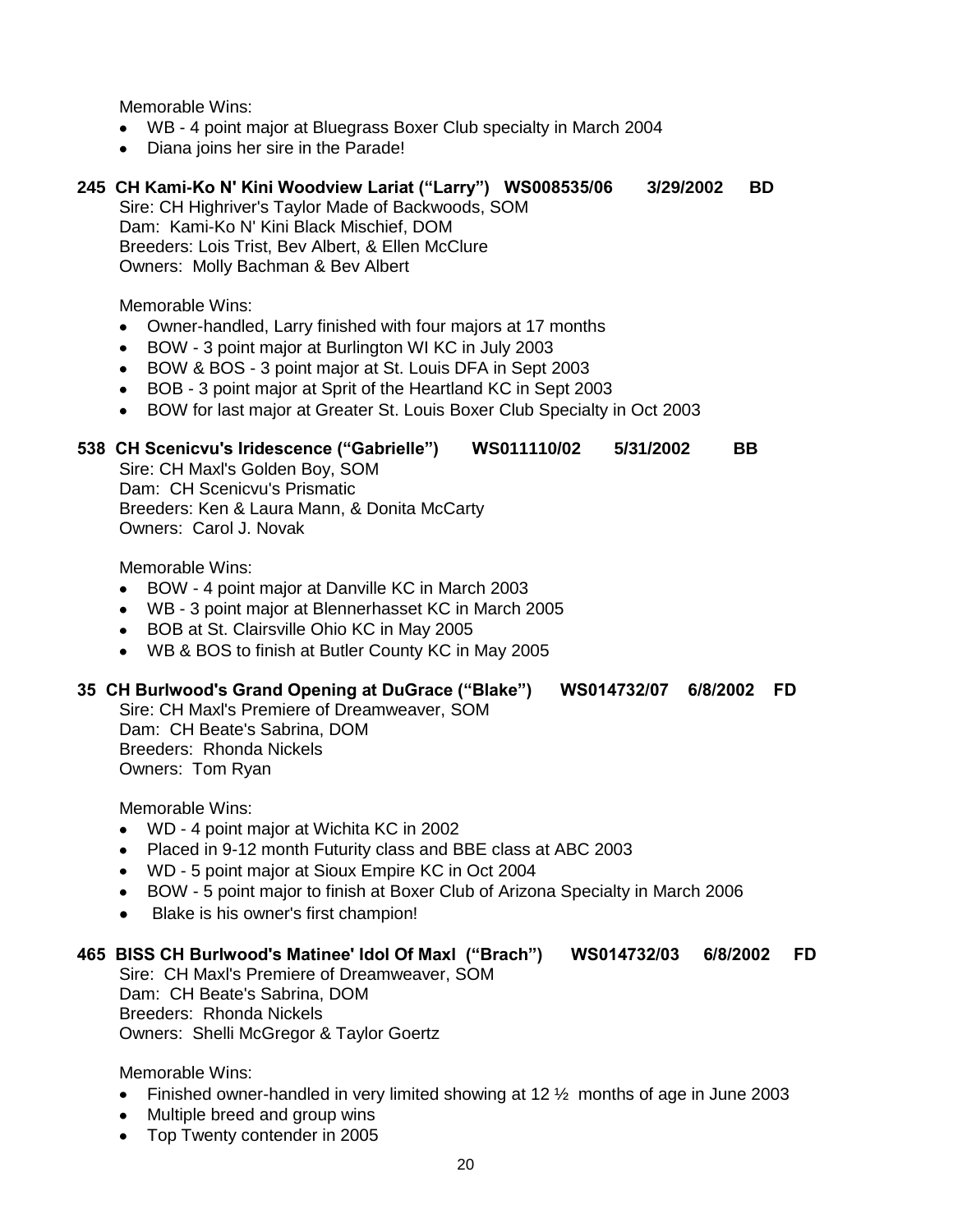- Competed in Eukanuba Invitiational in 2006
- Currently starting a Junior show career

# **318 A/C CH Just-A-Wyn's 24K Gold ("Kersten") WS009210/02 6/10/2002 FB**

Sire: CH Pinebrook's Unique Blend, SOM Dam: C CH Just-A-Wyn's Double Trouble Breeders: Tony & Mary Lynn Wynieski Owners: Ashley & Mary Lynn Wynieski

Memorable Wins:

- $\bullet$ Breeder owner-handled to finish from BBE class
- Foundation bitch for breeding program
- Her two champion sons, Karr and Armani, join her in the Parade!

# **648 BIS BISS CH Bayview Some Like It Hot ("Monroe") WS013675/01 6/27/2002 FB**

Sire: CH Bayview Strides's Ahead, SOM Dam: Bayview Whats Luv Got To Do With It Breeders: Ken & Paula Morrison, Tom Spridgen Owners: Cheryl & Keith Robbins, Romi & Sheila Cormier

Memorable Wins:

- Top winning bitch in breed history!
- #2 all-time winning boxer second only to Bang Away  $\bullet$
- 70 all-breed BIS, 200 Group Firsts, 30 BISS
- #3 all breeds in 2006
- #1 Boxer and #1 Working dog in 2006
- Top Twenty Winner at ABC 2006
- Numerous ABC Awards  $\bullet$

# **183 CH Greenfield's Politically InCorrect ("Houston") WR072071/01 6/30/2002 FD**

Sire: CH Garnsey's Mad Max, SOM Dam: Greenfield's Schemes N Dreams Breeders: Marianne Balzer & Ron Gubry Owners: Marianne Balzer

Memorable Wins:

- BOB at Lake Shore KC over specials in Nov 2003  $\bullet$
- First place in Open Fawn class at ABC National and Regional shows in 2004  $\bullet$
- Finished with 3 point major at Boxer Club of Oklahoma Specialty in Oct 2004

# **622 CH Fuerst's Country Star ("Reba") WR068828/07 7/4/2002 BB**

Sire: CH Santi Me Hay Wire, SOM NA NAJ Dam: Fuerst's Texas Butterfly Breeders: Gary & Peggy Fuerst Owners: Gary & Peggy Fuerst

Memorable Wins:

- Breeder/owner handled for 12 points including WB & BOS for a 5 point major at Rapid City KC in Oct 2005
- BOW 4 point major at Bartlesville KC in Nov 2005

#### **239 CH Elytes Independent Arrival ("Rival") WR068689/01 7/16/2002 FD** Sire: CH Halcyons I Rest My Case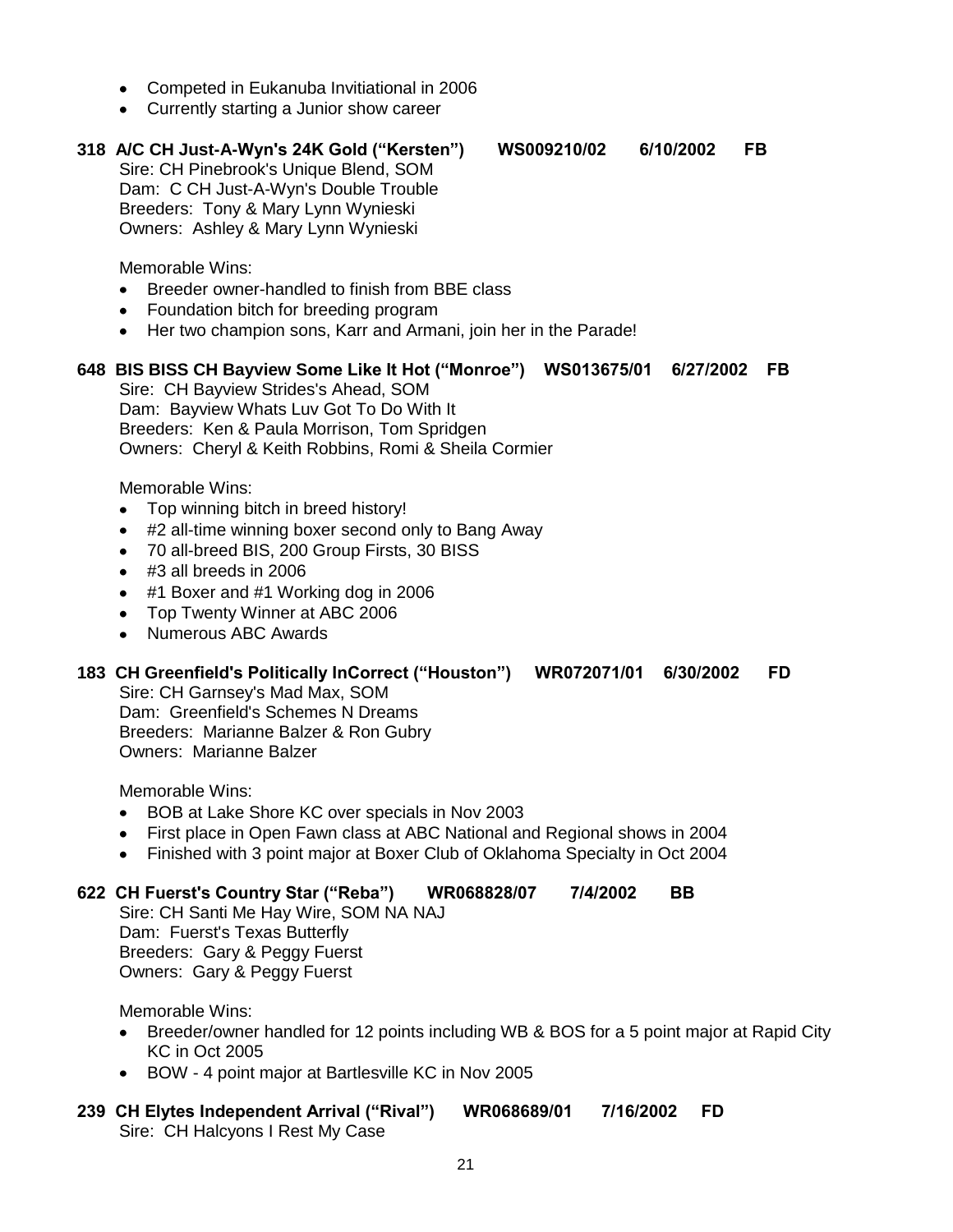Dam: CH Elytes Mirror Image Breeders: Elaine Mangiafico Owners: Elaine Mangiafico

Memorable Wins:

- BOB from Am Bred class at Del-Otse-Nango KC in June 2005  $\bullet$
- BOW for two majors in the same weekend at North Shore KC and Middlesex County KC in  $\bullet$ June 2005
- Rival joins his dam, Shelby, in the Parade!

#### **294 CH Robinson's Burgundy Rose ("Brenda") WS014949/02 7/29/2002 BB**

Sire: CH Kami-Ko N' Kini's Simply Raja Dam: CH Robinson's Rosebud of Raja Breeders: Delma K. Robinson Owners: William & Delma Robinson

Memorable Wins:

- Finished with four majors at 15 months of age in Nov 2003
- Placed in Obedience Novice class at ABC 2004  $\bullet$
- Won Brood Bitch competition at ABC 2007
- Her son, Bernie, and her mother, Rosie, join Brenda in the Parade!

#### **251CH Rochil's the Big Chill ("Banner") WS015380/01 8/1/2002 FD**

Sire: Ch Sunrise' First Son of Rochil Dam: Rochil's Chilled To The Maxx Breeders: Perry & Sandi Combest Owners: Lisa Malachi and Perry & Sandi Combest

Memorable Wins:

- Futurity and class placements at ABC 2003
- Class placement at 2004 ABC
- BOW 5 point major at the Reliant Park World Series of Dog Shows in 2005

#### **218 CH Kami-Ko N' Kini Boots N' Saddle ("Sadie") WS018253/02 8/13/2002 FB**

Sire: CH Raineylane's Marshall Dillon, SOM Dam: Kami-Ko N' Kini All Gussied Up Breeders: Lois Trist & Beverly Albert Owners: Lois Trist & Beverly Albert

Memorable Wins:

- First place in Am Bred Fawn class at ABC 2004
- Finished with back-to-back majors in April 2006
- $\bullet$ Sadie's son joins her in the Parade!

#### **181 A/C CH Yankees Hi Tech Wrangler ("Jesse") WS017274/04 8/15/2002 FD** Sire: CH Hi-Tech Johnny J of Boxerton, SOM, LOM Dam: CH Yankees Homecoming, DOM Breeders: Margery Fogarty Owners: Sandra Towne & Janice Fournier

- Grand Sweeps and WD for his first major at the New Jersey Boxer Club in 2003
- Finished at 14 months of age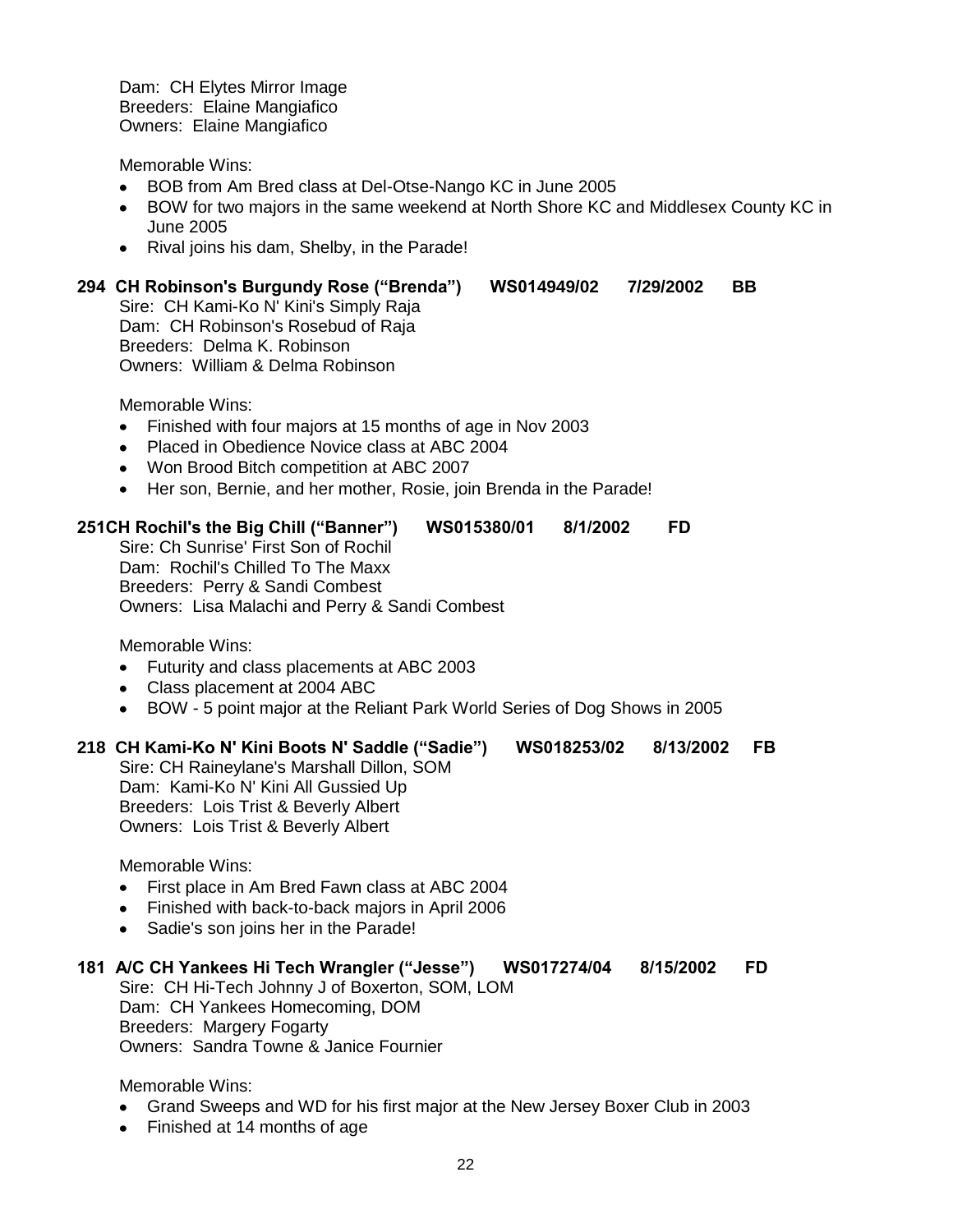- Obtained multiple BOB and group placements in Houston, West Central Oklahoma and Hobbs City, New Mexico
- Finished his Canadian Championship in 3 shows

# **241 BIS CH MaSue's Out Of Luck ("George") WR072893/04 8/16/2002 FD**

Sire: CH EWO'S Reflection Of Breaker, SOM Dam: EWO'S Sassy Sister Breeders: Earl Overstreet & Kathy Garraghty Owners: Doug and Sue Tolbert

Memorable Wins:

- BIS in Durham KC in Sept 2004  $\bullet$
- Group First Furniture City KC in Nov 2004
- Back-to-back Group Firsts Durham KC and Allamance KC in Sept 2005

# **364 CH Firestar's Indian Summer, CD, RN ("Kirby") WS016669/05 8/29/2002 BB**

Sire: CH Storybooks Rip It Up, SOM Dam: CH Firestar's Carnival Breeders: Diane E. Boyle & Elizabeth J. Cavanaugh Owners: Sandra J. Johnson & Diane E. Boyle

Memorable Wins:

- Finished at Tree Town Boxer Club in June 2004
- Placed second in Novice A Obedience at ABC 2005
- Received her CD title at Stone City KC in June 2005
- Qualified for her RN at Fox Valley KC in June 2006
- Kirby has proven to embody the breed characteristics "Beauty & Brains"

# **9 CH Ronard's Lone Star ("Charlie") WR078578/01 8/31/2002 FD**

Sire: CH Ronard's Feuer Marshal Dam: CH Ronard's Legendary Interlude Breeders: Sharon K. Steckler Owners: Sharon K. Steckler

Memorable Wins:

- First major for 4 points from 9-12 month puppy class at the Reliant Park World Series of Dog Shows in July 2003
- Finished with 4 point major at Houston KC in March 2004
- Multiple BOW and BOB wins

# **227 CH Karjean Zingara Billy Blazes ("Billy") WS024329/01 9/29/2002 FD**

Sire: CH Arriba Talisman Ego, SOM Dam: CH Scenicvu's Southern Charm, DOM Breeders: Carol & Mike Nesbitt & Tami Mishler Owners: M. Bruning, Tiffany Bruning, Tami Mischler & Carol L. Nesbitt

- WD 4 point major at Marion County of Ohio KC at the same show as his litter sister in July 2004
- BOW & BOS 4 point major at Leavenworth KC in Aug 2005
- **232 CH Karjean Zingara Arial Flyer ("Tessa") WS024329/02 9/29/2002 FB** Sire: CH Arriba Talisman Ego, SOM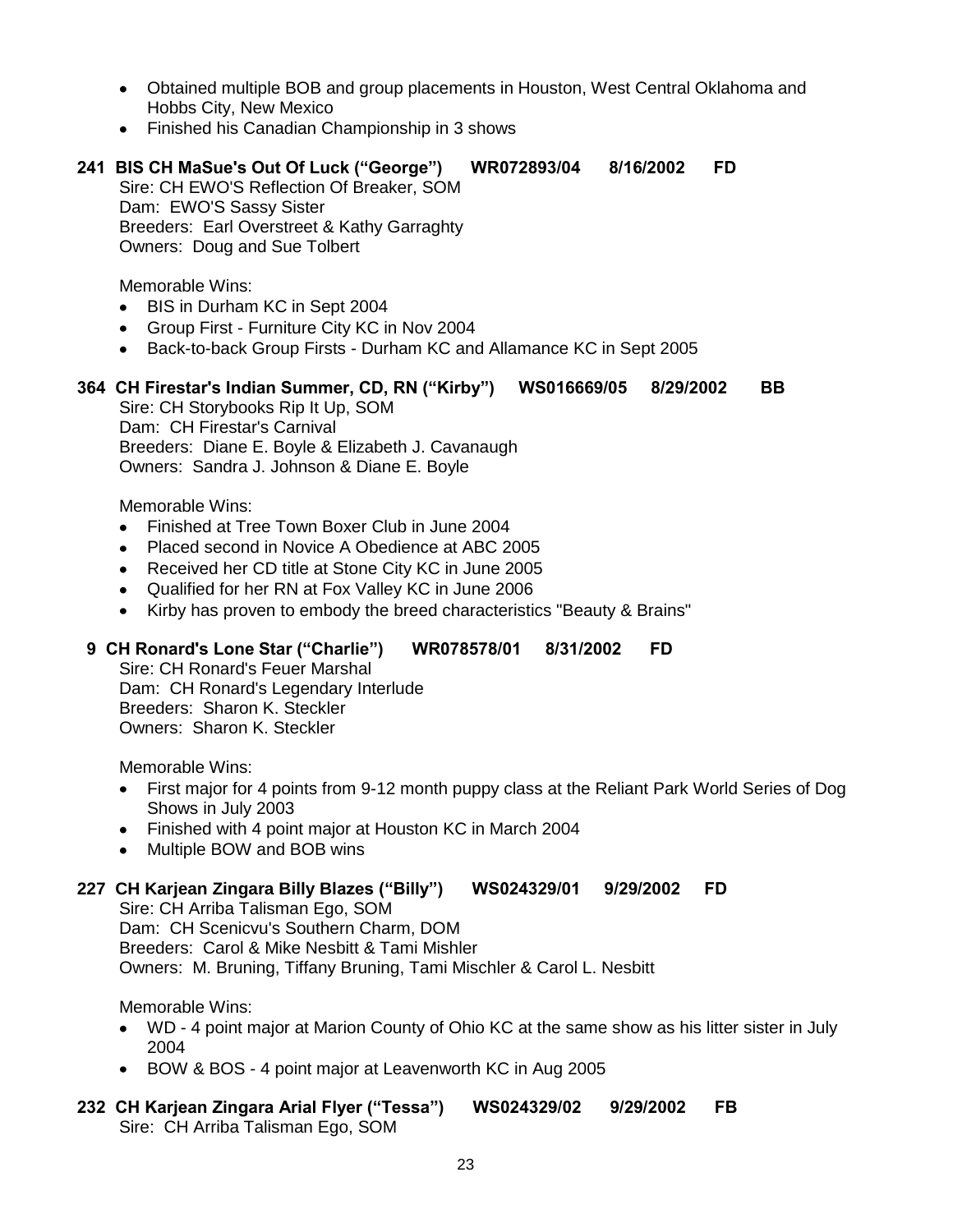Dam: CH Scenicvu's Southern Charm, DOM Breeders: Carol & Mike Nesbitt & Tami Mishler Owners: Carol & Mike Nesbitt & Tami Mishler

Memorable Wins:

- $\bullet$ Finished with all majors from BBE class
- WB major at Greater Daytona Dog Fanciers in Jan 2004
- BOW 4 point major at Greater Cincinnati Boxer Club Specialty in June 2004
- BOW 4 point major at Warren County KC of Ohio KC in June 2004
- BOW & BOS 4 point major at Marion Ohio KC in July 2004

# **86 CH Chessel's Onesti's Sine Qua Non ("ZuZu") WS021025/04 10/26/2002 FB**

Sire: CH Chessel's Designated Hitter Dam: CH Chessel's Pride of Bavaria Breeders: Ed & Betty Chessel, & Diane Peluso Owners: Teresa L. Berge

Memorable Wins:

- 3rd place in 6-9 month fawn class at ABC 2003
- Best Puppy in Sweeps at the Minnesota Boxer Club in June 2003
- Group 1 Puppy at Coulee KC in August 2003
- ZuZu garnered 5 BOW, 8 BOS and a BOB on her way to her championship!

#### **700 CH Lar-San's Witchy Woman Has Spirit ("Chloe") WS022373/04 11/6/2002 FB**

Sire: CH Harlyn Bee-Vee Regal Heir Dam: Lar-San's Diamonds 'N Pearls, CD, RN Breeders: Larry Stogner & Lyndsey Ailshie Owners: Larry Stogner & Lyndsey Ailshie

Memorable Wins:

- BOB at Oak Ridge KC May 2005
- WB 3 point major at Hendersonville KC in July 2005
- BOW at Kingsport KC in May 2007
- BOW 3 point major to finish at Chattanooga KC in Sept 2007

# **624 CH Shalsade's Fandango With Finesse ("Fanny") WS027039/02 12/21/2002 FB**

Sire: A/C CH Ruffian's Alleged, SOM Dam: CH Shalsade's Catch A Rise'n Star Breeders: Susan Kelly & Shirley Laussade Owners: Susan Kelly & Shirley Laussade

- BOW & BOS 4 point major at 10 months of age at Fort Worth KC in Sept 2003
- Placed 2nd in 15-18 month class in Futurity at ABC 2004
- BOW & BOS 3 point major to finish from the BBE class at Riverside West KC of Greater New Orleans in May 2004
- Fanny is the 1st champion for her dam, 2nd for her sire, and 11th home bred champion for her breeder/owner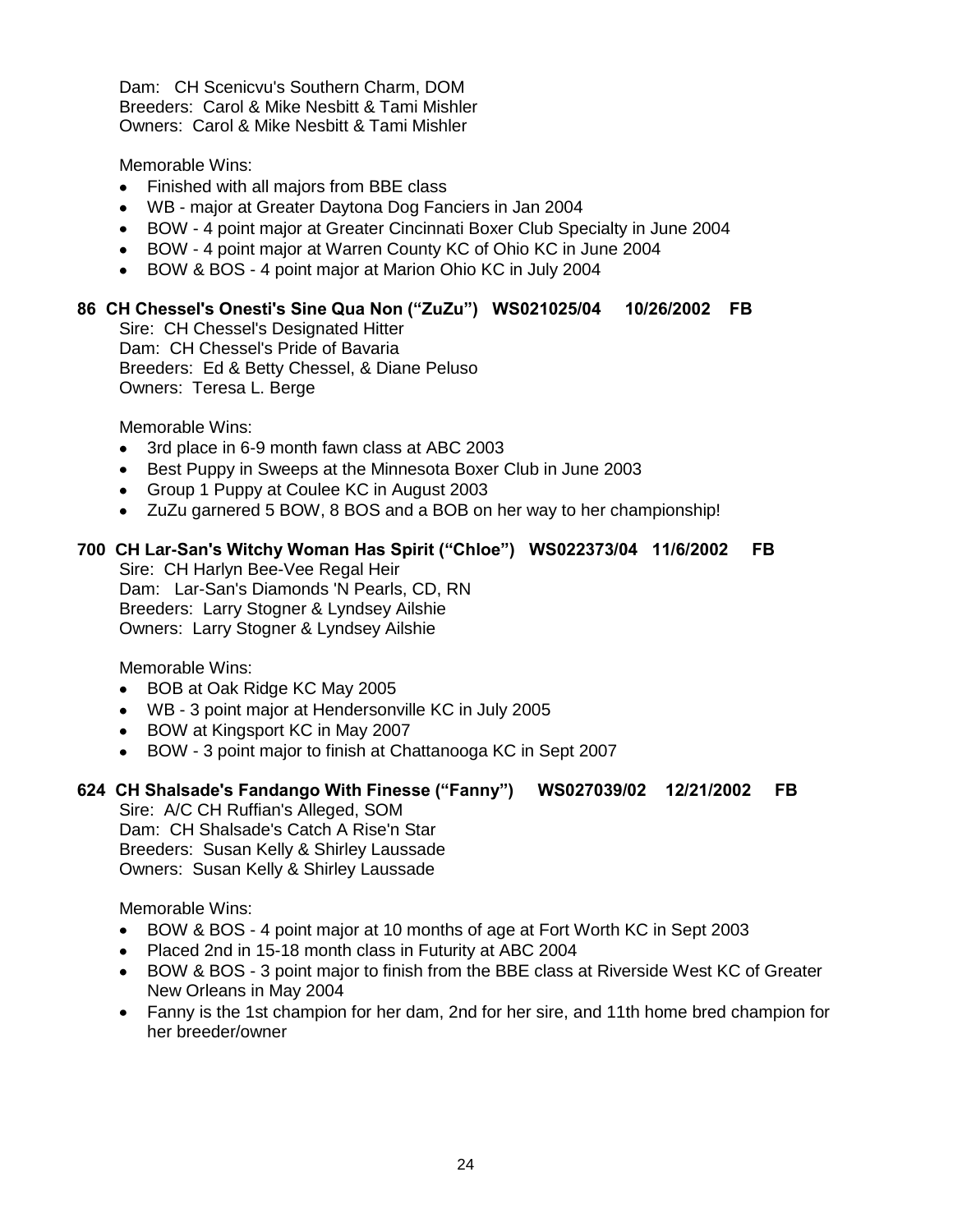#### **2003**

# **402 CH Katandy's Night Magic ("Laurel") WS029255/03 1/8/2003 BB**

Sire: Katandy's River Breeze Dam: CH Omega's Jade Breeders: Lee Morris Owners: Lee Morris

Memorable Wins:

- WB & BOS 4 point major at Fargo-Moorehead KC in June 2005
- BOW 3 point major at Lake Minnetonka KC in June 2005

# **404 CH Katandy's Magic Pixie Dust ("Boo") WS029255/04 1/8/2003 BB**

Sire: Katandy's River Breeze Dam: CH Omega's Jade Breeders: Lee Morris Owners: Lee Morris

Memorable Wins:

- Finished with three majors in July 2005
- Back-to-back WB & BOS 5 point majors in Sioux Valley KC  $\bullet$
- WB 3 point major at Dan Emmett KC

# **246 CH Wilmor's Second Hand Rose Kan-To ("Sassy") WS027699/04 1/14/2003 FB**

Sire: CH Brush Hill's Head Honcho Dam: Wilmor's Midnite Maggie Blue Breeders: Jane Wilkinson & Debbie Hilton Owners: Jane Wilkinson, Kathy Frohock, Richard Morton, & Debbie Hilton

Memorable Wins:

- Best Junior in Futurity in ABC 2004
- RWB at ABC in 2004
- WB 3 point major at Harrisburg KC in April 2004
- WB 5 point major to finish at the ABC Regional in Oct 2004
- AOM at ABC in 2005
- Achieved Top Twenty ranking (#16) for 2005

# **71 BISS CH Tadd's Bluecollar Cajun Cowboy ("Dylan") WS031167/03 1/23/2003 BD**

Sire: CH Ellis'Laissez Les Bon Temp Rouler, SOM Dam: Tadd's Cowgirl Seranade, DOM Breeders: Linda Melenyzer & Donna Doane Owners: Patrice Mozelewski & Daniel Still

Memorable Wins:

- Finished with 17 pts and 5 pt major at Houston's Reliant Park World Series of Dogs in 2005
- 12 BOB wins in limited showing during 2005-2007
- BISS at Minnesota Boxer Club in Jan 2007
- Two Group 1 and one Group 3 placements in 2007

# **355 CH Hi-Tech's Sound Investment ("Billy") WS036726/01 1/26/2003 FD**

Sire: CH Hi-Tech's Arbitrage, SOM, LOM Dam: CH Brookwood's Autumn Reflection Breeders: Gail & Tim Alix, Dr. William & Zoila Truesdale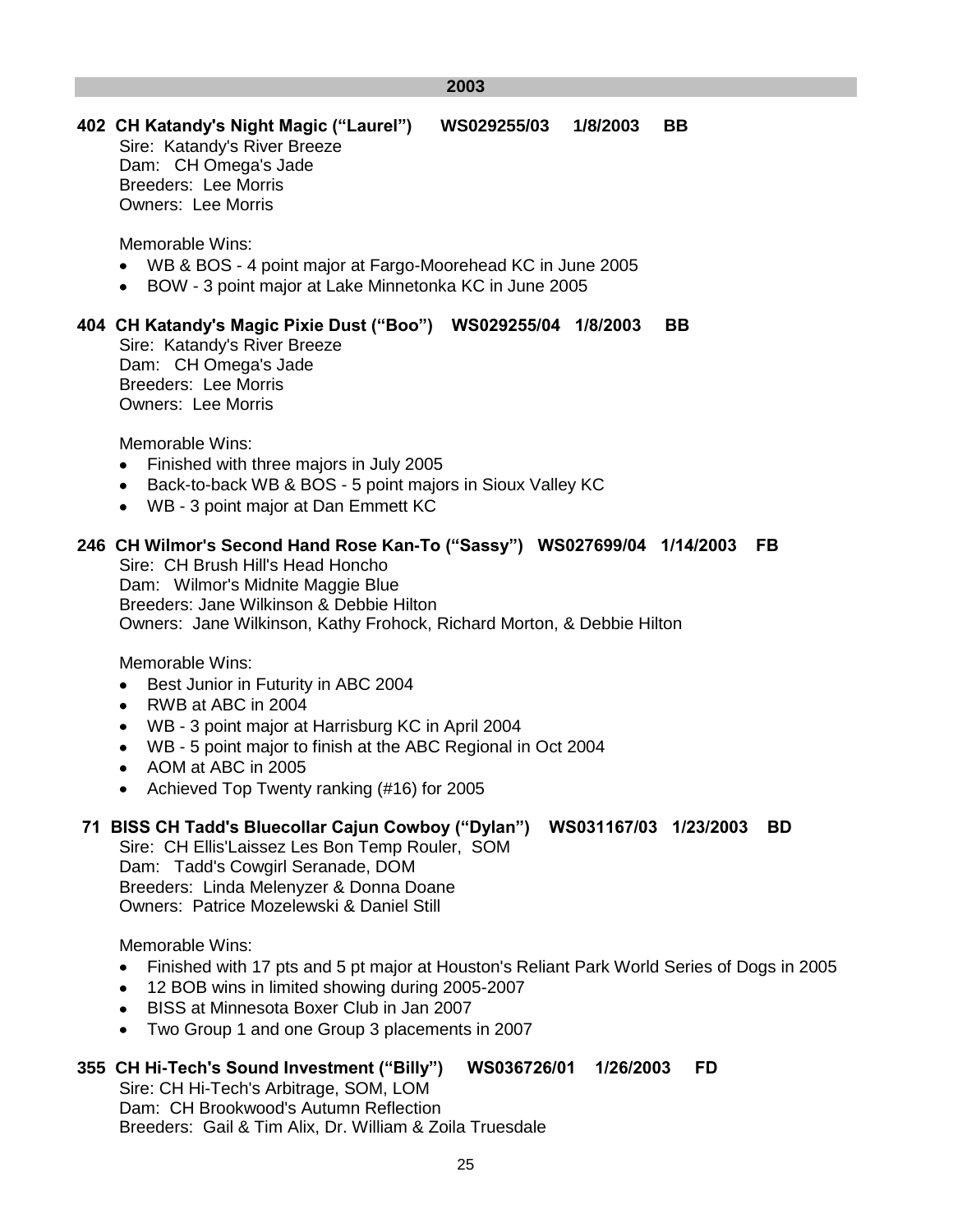Owners: Tim & Gail Alix, Dr. William & Zoila Truesdale

Memorable Wins:

- Best In Sweeps, RWD, Best Puppy and Puppy Group 1 at Middlesex Boxer Club Specialty in Dec 2003
- WD 3 point major at Harrisburg KC in April 2004
- BOW 3 point major owner-handled at Pioneer Valley KC in April 2004
- Reserve 15-18 month winner in Futurity and first place in Am Bred regular class at ABC 2004
- Finished with 5 point major at Maryland Boxer Club Specialty at ABC Regional cluster in Oct 2004

#### **600 CH Kelly's That's What Friends R For ("Macey") WS030574/03 2/8/2003 BB** Sire: CH Shalsade's Blazing Bullet, CGC Dam: CH Clouate's Princess Of Nobility, XJ, XA, OJP, OAP Breeders: Susan Kelly

Owners: Susan Kelly

Memorable Wins:

- BOW & BOB from the classes at Calcasieu KC in June 2005
- BOW at Pensacola DFA in March 2006  $\bullet$
- WB 4 point major to finish at Houston KC in July 2006
- $\bullet$  16<sup>th</sup> home bred champion, 2<sup>nd</sup> champion for her dam, and 5<sup>th</sup> for her sire
- Macey is currently participating in the visiting pet program  $\bullet$

# **683 Am/Mex Ch PRO's Original 501 Blues ("Levi") WS032242/01 2/10/2003 FD**

Sire: CH Shamrock's Sixty Minute Man Dam: Laura's CoCoPuff Breeders: William G. and Laura J. Nieschalk Owners: Peggy Otto, Kelli Brown, Laura Nieschalk, Jorge Pinzon

Memorable Wins:

- Finished with four majors
- $\bullet$ Multi-BISS and Group placements
- Multi-BIS and a Best in Circuit in Mexico
- Award of Merit at ABC 2006
- Ranked as #8 Boxer and #7 Boxer All Breed in 2007 (Canine Chronicle)
- Sire of Futurity winner at ABC 2006 and BOB winner at ABC 2007
- Became a SOM in Jan 2008

# **324 Ch Steph J's Element Of Surprise ("Ellie") WS029910/01 2/22/2003 FB**

Sire: Melee's Jakeson Dam: CH Steph J's Beach Bunny Breeders: Melissa L. Eddins & Stephania Jenks Owners: Stephania Jenks

Memorable Wins:

- WB 5 point major at Fort Worth KC in March 2005
- BOW 3 point major at San Antonio KC in March 2006

# **82 A/C CH Primeau's Romancing The Rose, CGC ("Rosa") WS051032/01 2/23/2003 BB**

Sire: A/C CH Summer's Dash Riprock, SOMC Dam: C CH Rodlin's Western Sky Breeders: Joan Singer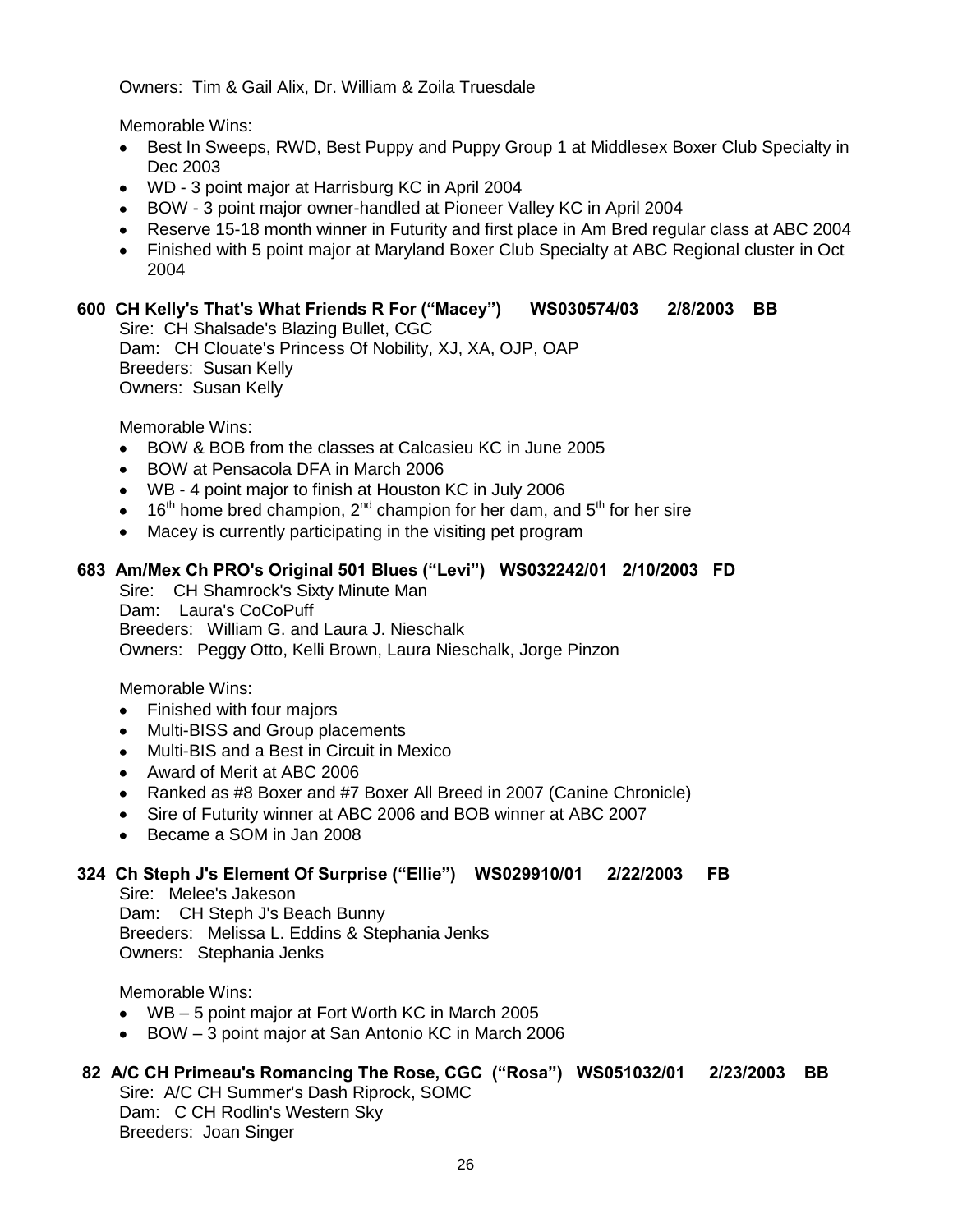#### Owners: Donna & Carl Schafer

Memorable Wins:

- First place in Open Brindle class at ABC Regional in 2004
- BOW 5 point major at Tampa Bay Boxer Club Specialty in Jan 2005  $\bullet$  .
- WB 4 point major at Eastern Boxer Club specialty in April 2005
- WB 3 point major at Pioneer Valley KC in April 2005
- Made final cut in breed at ABC 2005
- Dam of Reserve Winners 6-9 mos Puppy in Futurity at ABC 2006

# **840 CH Cameliard's Spirit of The Wind ("Rachael") WS030118/05 2/28/2003 BB**

Sire: C CH Cameliard's Noble Knight Dam: A/C CH Cameliard's Color Me Gone, DOM Breeders: Virginia Johnson & Theresa Cunningham Owners: Virginia Johnson & Marylou Bumpus

Memorable Wins:

- WB 3 point major at Michigan Boxer Club specialty in May 2004
- BOW 4 point major at Sandusky KC in June 2004

# **822 CH Jacquet's Real Love ("Nulla") WS042895/04 4/1/2003 FB**

Sire: Jacquet's Nicholas Dam: Jacquet's Amarige' Breeders: Michael Hilderbrand Owners: Michael Hilderbrand, Steven Demasi, Barbara Grizlo

Memorable Wins:

- WB 3 point major at Michigan Boxer Club specialty in May 2004
- Finished with back-to-back majors and a BOB from the classes
- Nulla is joined in the Parade by her daughter!

## **707 CH Jovilea's Red White N' True ("Banner") WS044538/01 4/9/2003 FD**

Sire: CH Raineylane's Marshall Dillon, SOM Dam: PRO N Jovileas Mirror Image Breeders: Claudine Raymo & Peggy Otto Owners: Anthony Presto & Claudine Raymo

Memorable Wins:

- Placed in 12-15 month class in Futurity at ABC 2004
- Finished with three majors on the January circuit in 2005
- WD 4 point major at Jacksonville DFA
- WD 4 point major at Sara-Bay KC
- WD 4 point major to finish at Pasco Florida KC

#### **743 CH Dymanic Sher's Court Jazzter ("Andy") WS040971/09 4/11/2003 BD**

Sire: Bix-L's Court Order Dam: Shera's Dynamic Jazz Of Rosa Breeders: Diane Stephens & Barbara Riggs Owners: Diane Stephens & Barbara Riggs

- Finished before 15 months of age with three straight 5 point majors on the Montana circuit
- His daughter, Biscuit, joins Andy in the parade!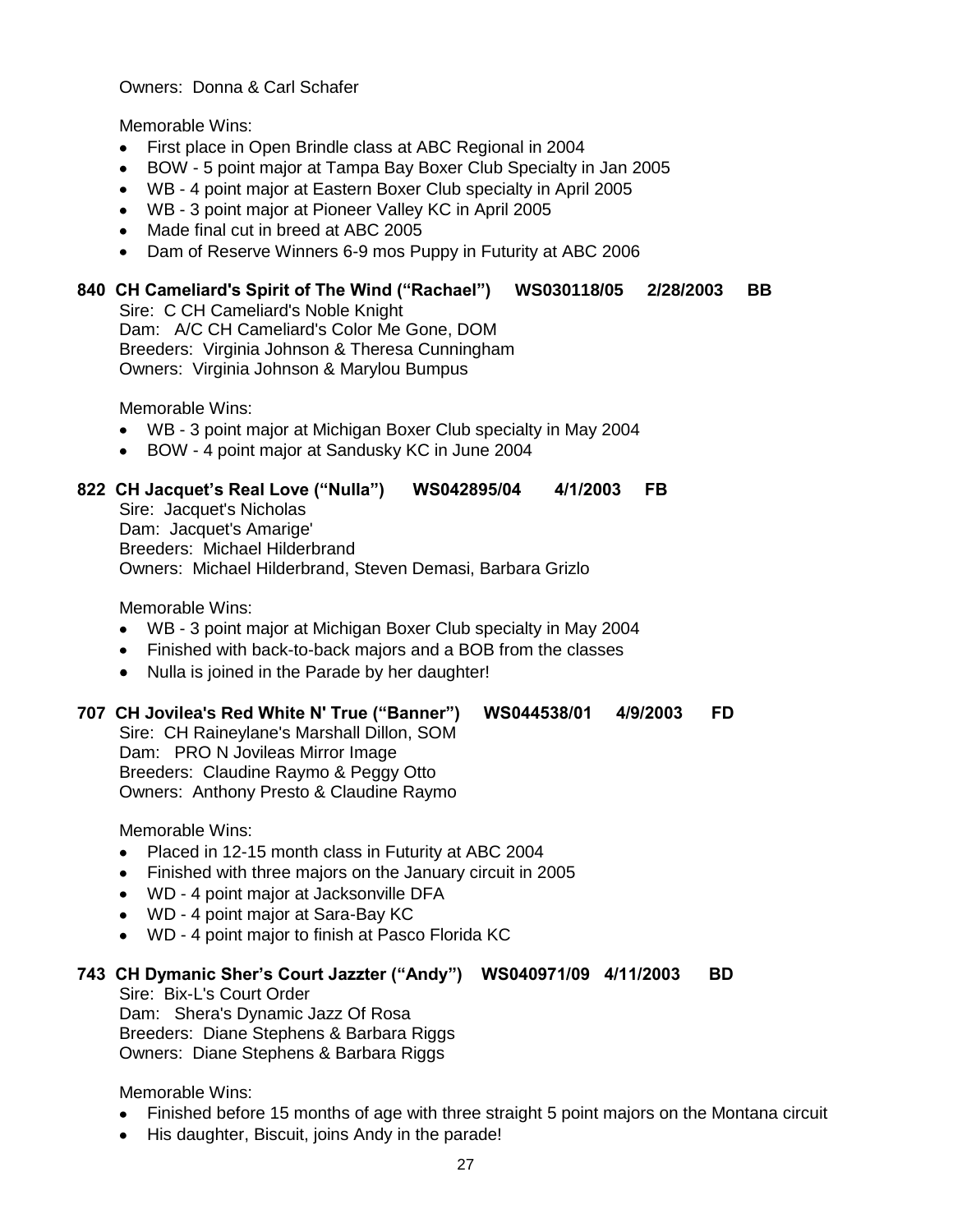# **621 Ch Halcyon Q Cedar Chip ("Chip") WS046930/02 4/28/2003 FD**

Sire: CH Raklyn's Stealing The Show, SOM Dam: CH Halcyon Garnsey Rendezvous, DOM Breeders: Susan Von Rothkirch Owners: Karen & Pat Quagliana

Memorable Wins:

- WD 4 point major on the Florida circuit from the 6-9 month class in Jan 2004
- Back-to-back majors in Kentuckiana to finish in March 2004 at 10 months of age
- Won an AOM as a move-up on the following day over 14 specials
- Youngest special at 12 months to compete at ABC 2004 making it to the final cut of 10

# **425 CH Raypat's Good-n-Plenty ("Geoffrey") WS039143/01 5/5/2003 FD**

Sire: CH Standing-O Galaxie Gasheron Dam: Raypat's It's About Time, DOM Breeders: Pat Kisselovich & Lisa R. Holden Owners: Ray & Pat Kisselovich, Lisa Holden

Memorable Wins:

- Grand Sweepstakes & BOW at Maryland Boxer Club Specialty in April 2004
- Placed 4th in BBE class at 12 months of age at ABC 2004
- WD at Ohio Boxer Club Specialty in June 2004
- ABC award for dog with most BBE wins in 2004
- Finished from BBE class at 16 months of age

#### **225 CH Raypat's Bit O Honey ("Ollie") WS039143/03 5/5/2003 BD**

Sire: CH Standing-O Galaxie Gasheron Dam: Raypat's It's About Time, DOM Breeders: Pat Kisselovich & Lisa R. Holden Owners: Robert & Carolyn Grimm

Memorable Wins:

- BOW 5 point major owner-handled at six months of age at Lima KC in Nov 2003  $\bullet$
- WD 3 point major at James River KC in Aug 2005

#### **438 CH Raypat's Almond Joy ("Joy") WS039143/02 5/5/2003 FB**

Sire: CH Standing-O Galaxie Gasheron Dam: Raypat's It's About Time, DOM Breeders: Pat Kisselovich & Lisa R. Holden Owners: Ray & Pat Kisselovich, Lisa Holden

Memorable Wins:

- Placed third in 9-12 month class in Futurity at ABC 2004
- Grand Prize Sweepstakes & BOB at Miami Valley Boxer Club from BBE class in June 2004

# **256 CH Springbrook's Whoopie Ti Yi Yo ("Whoopie") WS045877/05 6/16/2003 BB**

Sire: CH Highriver's Taylor Made of Backwoods, SOM Dam: Barbary Lane Steal A Kiss Breeders: Mary Dohm Owners: Molly Bachman & Mary Dohm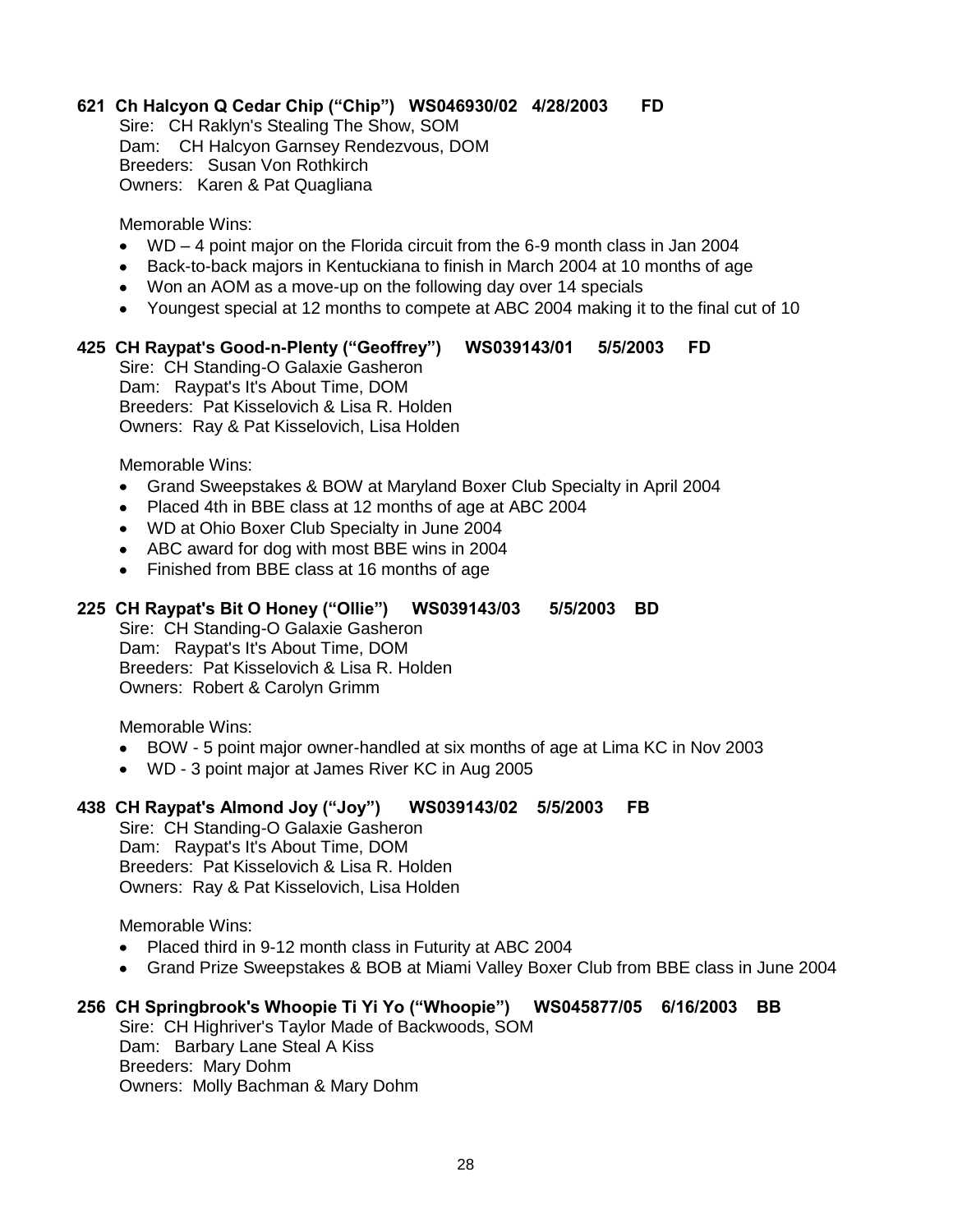- Finished owner handled at 2 years of age in May 2005  $\bullet$
- Best Puppy in Sweeps at Tree Towns Boxer Club Specialty in June 2004

## **157 CH Destiny's Prest-O Chang-O ("Preston") WS045458/08 7/5/2003 BD**

Sire: CH Arriba Talisman Hocus Pocus Dam: Gus's Mirror Image Breeders: Monica Lynch Owners: Monica Lynch

Memorable Wins:

- WD 5 point major at ABC Regional in Oct 2004
- BOW 4 point major at East Tennessee Boxer Club in March 2005
- BOW at Bloomington Indiana KC in April 2005
- Preston joins his sire in the Parade!  $\bullet$

#### **834 CH Haberl's Bill of Rights ("Billi") WS046602/01 7/6/2003 BB**

Sire: CH Garnsey's Varsity Blues, SOM Dam: CH Banta-Riegel's Sizzlin Sensation, CD, RN Breeders: JoAnn Haberl & BJ Barnhart Owners: JoAnn Haberl, BJ Barnhart, & G. Renzuli

Memorable Wins:

- WB 4 point major at Valdosta KC in April 2004  $\bullet$
- First place in 9-12 month brindle class and Reserve Winner in 9-12 month class in Futurity at  $\bullet$ ABC 2004
- BOW 4 point major to finish at Tampa Bay Boxer Club in July 2005
- BOS at Southeast Florida Boxer Club specialty in July 2005

# **836 CH Haberl's Forever Young CD, RE ("Skylar") WS046602/04 7/6/2003 BB**

Sire: CH Garnsey's Varsity Blues, SOM Dam: CH Banta-Riegel's Sizzlin Sensation, CD, RN Breeders: JoAnn Haberl & BJ Barnhart Owners: Maryjane Alencewicz, Don Garrett, BJ Barnhart & JoAnn Haberl

Memorable Wins:

- Placed second in 9-12 month class in Futurity at ABC 2004
- Helped her Dam win Best Brood Bitch at ABC 2004  $\bullet$
- Placed in Open Brindle class at ABC 2005 & 2006
- Won the Grand Slam Award in Obedience at ABC 2004, 2005 and 2006
- Earned her CD in March and RE in July 2007  $\bullet$
- Finished her conformation championship in Feb 2007  $\bullet$

#### **214 CH Kami-Ko N' Kini's Ginger N' Spice ("Ginger") WS061440/01 7/13/2003 BB**

Sire: CH Kami-Ko N' Kini Top Hat N' Tails Dam: Kami-Ko N' Kini's Black Mischief, DOM Breeders: Ellen McClure Owners: Beverly Albert & Lois Trist

- WB & BOS 3 point major at Timberland Valley DFA in April 2007
- WB & BOS 3 point major to finish at Clackamas KC in June 2007
- Fourth champion for her dam who recieves her DOM award this year at ABC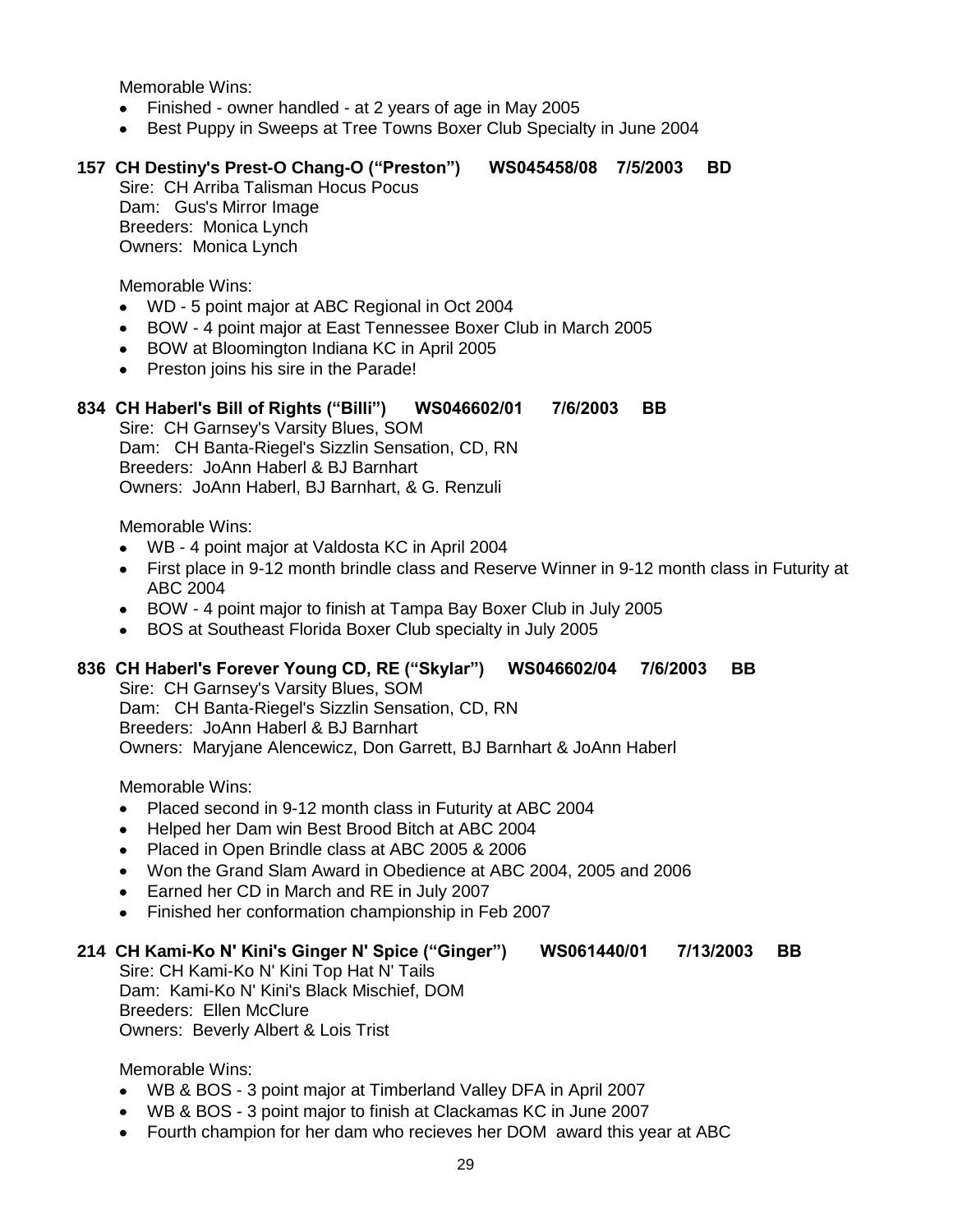- First champion for her sire whom she joins in the Parade
- **361 CH Darvick Hi-Tech Regal Monopoly ("Parker") WS050626/04 7/13/2003 FD**

Sire: CH Hi-Tech Johnny J of Boxerton, SOM, LOM Dam: CH Darvick's Dreams Never Cease, DOM

Breeders: Korinne Vanderpool, Darlene Vickers & Zoila Truesdale

Owners: Susan & Tracy Wilkinson Korinne Vanderpool & Darlene Vickers

Memorable Wins:

- 3rd in 9-12 month fawn class at ABC in 2004  $\bullet$
- $\bullet$ Most BOS dog wins awarded at ABC in 2005
- AOM at AKC/Eukanuba National Championship in Jan 2006
- BISS at Dallas Boxer Club in 2006
- Top 20 boxer in all-breed standings in 2005 and 2006

#### **563 CH Regal HiTech Picasso of Darvick, SOM, RN ("Pablo") WS050626/02 7/13/2003 FD**

Sire: CH Hi-Tech Johnny J of Boxerton, SOM, LOM Dam: CH Darvick's Dreams Never Cease, DOM Breeders: Korinne Vanderpool, Darlene Vickers & Zoila Truesdale Owners: Korinne Vanderpool & Darlene Vickers

Memorable Wins:

- BOW at Boxer Club of Louisiana in Oct 2004
- Back-to-back 4 point majors at 17 months old to finish at Northlake KC and Pearl River KC in Dec 2004
- Placed in Stud Dog class at ABC 2007

#### **116 CH Interlude's BarbWire N Roses ("Meadow") WS048107/01 7/18/2003 FB**

Sire: CH Breezewood's Lord of Wystmont, SOM, CDX, RE, CGC, TDI Dam: Interlude's We Danced Breeders: Amy Bieri & Dot Bryant Owners: Amy & Todd Bieri, Lori McClain

Memorable Wins:

- Placed 2nd in 9-12 month class in Futurity at ABC 2004
- WB 3 point major at Dubuque KC in March 2005
- BOB over top specials & Group 2nd at Stone City KC in Oct 2006

#### **326 CH Steph J's Solar Wind ("Windy") WS048119/04 7/18/2003 BB**

Sire: CH Steph J's Texas Sun Flair Dam: Steph J's Bacardi Black Rose Breeders: Stephania Jenks and Theresa M. Galle Owners: Stephania Jenks

Memorable Wins:

- WB 3pt major at the Nashville KC in March 2005
- WB 5pt major at Beaumont KC in July 2005

#### **390 Ch DeKal's Take No Risk ("Kira") WS049057/03 7/24/2003 FB**

Sire: CH CJ's Risky Business of Scenic Vu Dam: CH Victory's The Agony And The Ecstacy Breeders: Deanna Mickells Owners: Deanna Mickells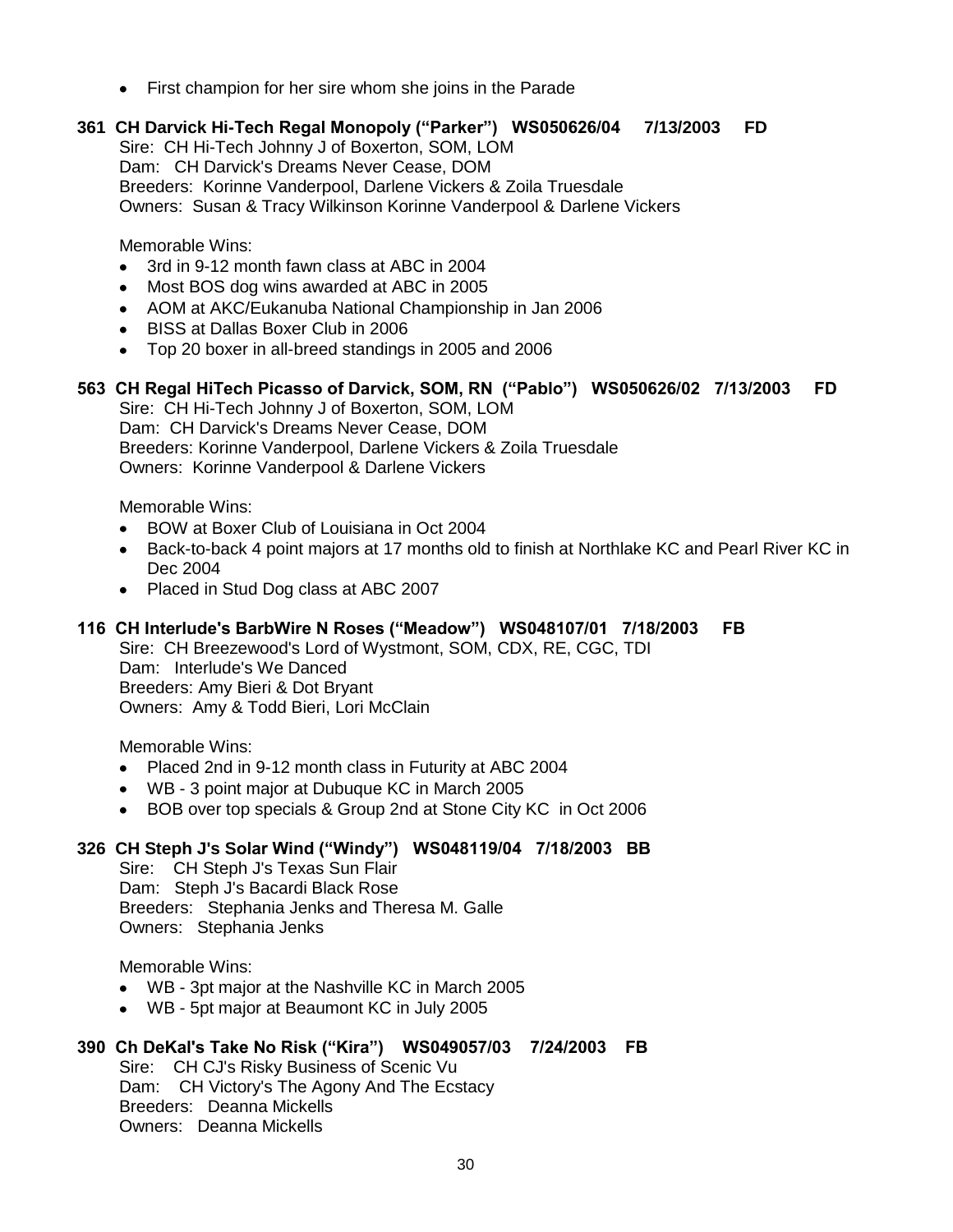- 1st in class at ABC Regional in 2004
- BOW at Heart of American Boxer Club in 2005 (both days back-to-back 3 point specialty majors)
- WB 4 point major at Cedar Valley Boxer Club in 2005

#### **394 Ch DeKal's At No Risk ("Katlyn") WS049057/02 7/24/2003 FB**

Sire: CH CJ's Risky Business of Scenic Vu Dam: CH Victory's The Agony And The Ecstacy Breeders: Deanna Mickells Owners: Shirley Novak and Deanna Mickells

Memorable Wins:

- WB 4 point major at Des Moines KC in 2006
- WB 4 point major at Heart of America Boxer Club in 2007

#### **366 CH Mojave Crest's Eye Candy ("Candy") WS056302/01 8/6/2003 FB**

Sire: CH Mojave Crest's Skywalker Dam: Memries Of Golden Elegance Breeders: Anna Weber Owners: Suzanne Aline Playter

Memorable Wins:

- BOW at ABC Regional in Pomona, CA, in 2005  $\bullet$
- WB 3 point major at Orange Empire Dog Club in Jan 2006
- BOW 3 point major at Orange Coast Boxer Club in Jan 2007
- Candy joins her sire in the Parade!  $\bullet$

#### **279 CH Bravo's Western Nights ("Cooper") WS054165/03 8/30/2003 FD**

Sire: Ch Bee-Mike's One Night Stand, SOM Dam: Ch Ramarco's Liza of Paradocs, DOM Breeders: Susan Finley and Philip Koenig Owners: Elizabeth J. Champley and Susan Finley

Memorable Wins:

- Placed in his class in both Futurity and Regular classes at ABC 2004
- Won two Grand Sweepstakes and finished his championship with four majors
- Cooper continues to enjoy his retirement.  $\bullet$

#### **280 CH Bravo's Night Music ("Cricket") WS 054165/04 8/30/2003 BB**

Sire: Ch Bee-Mike's One Night Stand, SOM Dam: Ch Ramarco's Liza of Paradocs, DOM Breeders: Susan Finley and Philip Koenig Owners: Susan Finley

- Placed 2nd in 2004 6-9 month brindle class at ABC 2004
- Grand Sweepstakes Winner at 3 Specialities (two on the same day)
- Finished with three 5 pt majors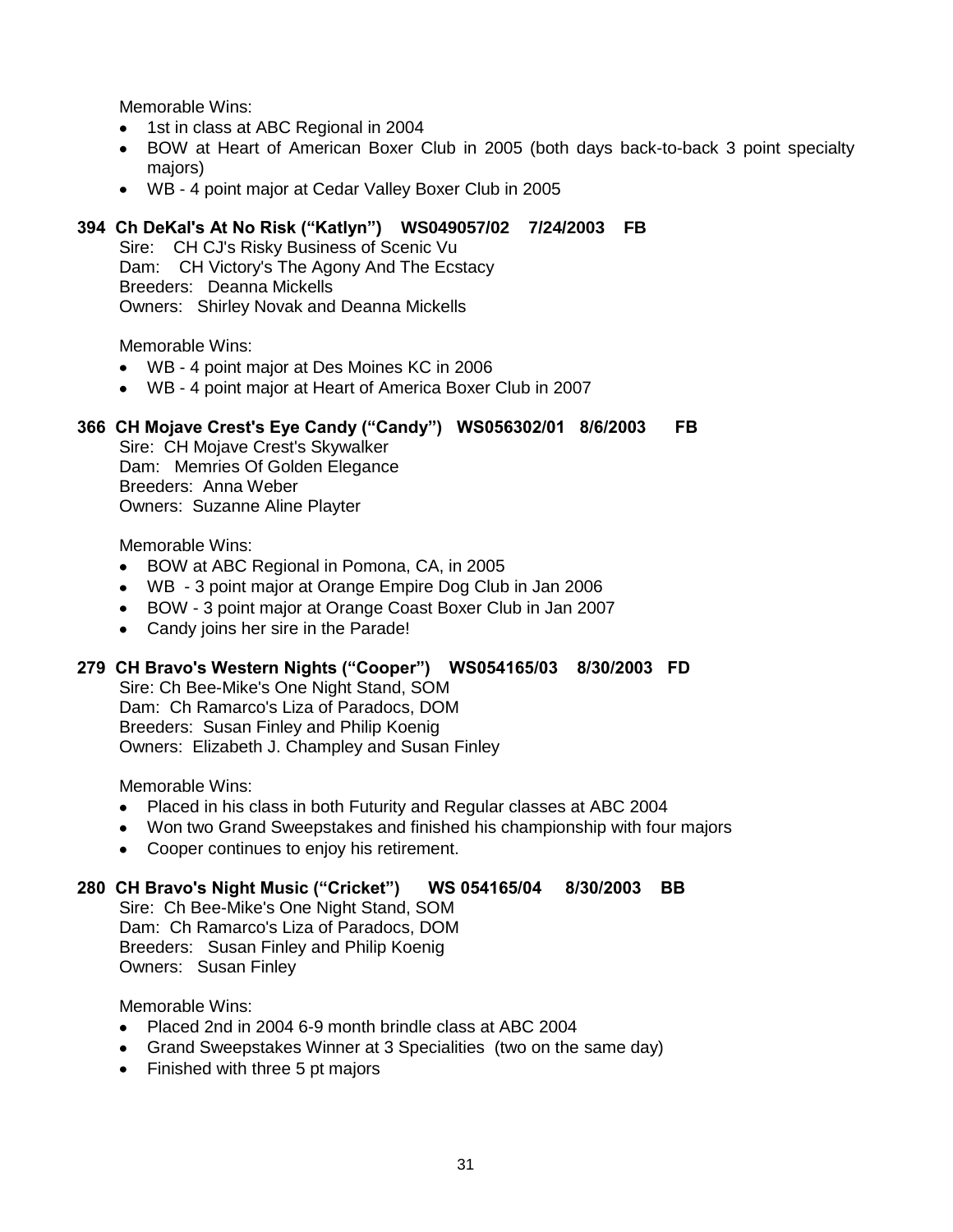**685 CH PRO's Repo-Duced Image ("Floyd") WS058869/03 9/2/2003 FD**

Sire: CH Beachside's The Repo Man Dam: CH PRO's In Thy Image Breeders: Peggy Otto Owners: Peggy Otto

Memorable Wins:

- WD 4 point major at Georgia Boxer Club Specialty in April 2005
- WD 3 point major at James River KC in Aug 2007
- Finished at Piedmont KC in April 2008
- **411 A/C CH BISS Beckencall's Daydream Believer ("Keefer") WS060751/04 9/9/2003 FD** Sire: CH Brookwood's Dream Dancer, SOM Dam: Beckencall's Dream of Zanzibar Breeders: Al & Peggy Beckens Owners: Bob & Lorraine O'Keefe

Memorable Wins:

- Keefer achieved both his American & Canadian Championships at a very young age and began his SPECIALS CAREER at just 16 months old
- Earned multiple BOB, BISS and Group wins
- Ranked in the Top Twenty in 2005 & 2006
- Keefer currently enjoys his retirement at age 4!

# **467 CH Box O' Joy's Pepsi Twist ("Twister") WS076140/02 9/22/2003 FD**

Sire: CH Maxl's Premiere Of Dreamweaver Dam: CH Box O' Joy's Perpetual Motion Breeders: Karyn & Joyce Zillig Owners: Karyn & Joyce Zillig

Memorable Wins:

- Finished with three 4 point majors from the Am Bred class in limited showing: WD at Louisville KC in March 2005 BOW & BOS at Boxer Club of Oklahoma Specialty in Nov 2005 BOW at San Antonio K.C in March 2006
- Twister is the 3rd puppy out of his litter to finish for his Top Twenty Mom "Pepsi"!

### **470 CH MGM Cynra's Starlight ("Venus") WS150492/01 10/2/2003 FB**

Sire: CH Cynra's Star Trek Dam: CH MGM Cynra's Doll Breeders: Beatrice S. Wade, Merv & Sandy Bilton Owners: Beatrice S. Wade

Memorable Wins:

- $\bullet$ Best in Show at Puppy Match in Raleigh in March 2005
- Two 5 point majors in Puerto Rico in 2007
- Will be competing in Canada in 2008
- Venus is a daughter of WD at Westminster KC 1978!

# **293 A/C CH Bentbrook's Texas Trooper ("Jake") WS068197/02 10/13/2003 FD**

Sire: Bentbrook's Chip Off The Old Block Dam: BIS BISS CH Bentbrook's So Easy To Love Breeders: Barbara Carroll & Carol Burger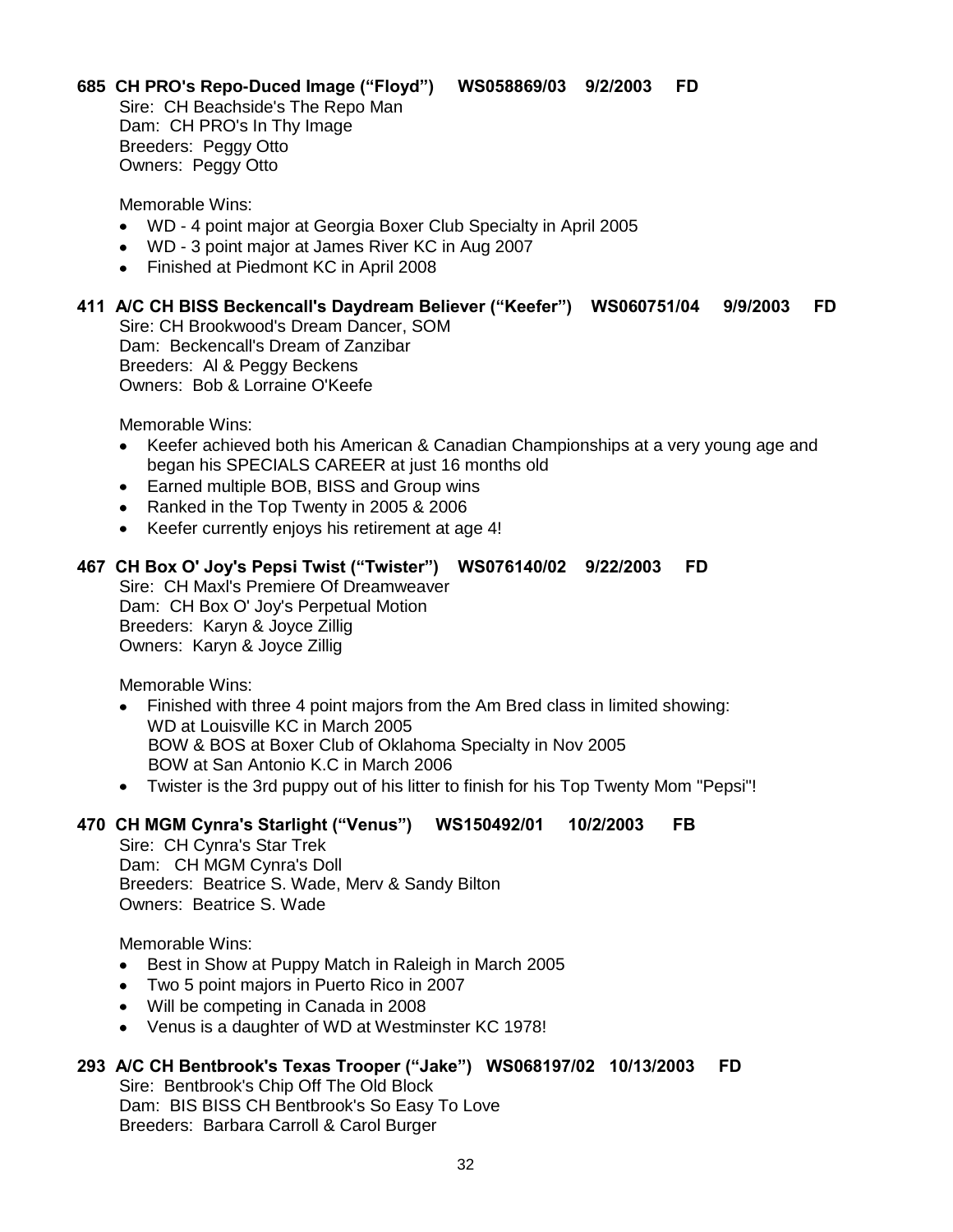#### Owners: Barbara Carroll

Memorable Wins:

- WD 4 point major from 9-12 month class at the Monroe KC in Sept 2004
- Jake earned his title "Bentbrook's Comeback Kid" finishing with two more majors in June 2005 following a very serious injury
- BOW 3 point major at Colorado Springs KC
- BOW 5 point major at the Five Valley KC

## **582 CH Highover Night Time Magic ("Bella") WS06584902 10/13/2003 BB**

Sire: CH Belco's Riverdance of Two C's, CD Dam: SCE Brooke Lee Breeders: Katharine M. Booth & Michael D. Dupuis Owners: Katharine M. Booth & Michael D. Dupuis

Memorable Wins:

- Won back-to-back majors at Greater Lowell KC and Merrimack Valley KC in Jan 2007
- BOW & BOS at Wampanoag KC in July 2007  $\bullet$
- Once called "always a bridesmaid, never a bride", Bella finished with a 4 point major at Rockland County in Feb 2008

#### **98 CH Bayview Camilla Connemara CGC ("Camilla") WS064055/02 10/27/2003 FB**

Sire: CH Bayview Strides Ahead, SOM, LOM Dam: Bayview Whats Luv Got To Do With It Breeders: Ken & Paula Morrison and Tom Sprigden Owners: Laurence and Marion Hughes

Memorable Wins:

- Finished with 4 majors:  $\bullet$ WB at the Ohio Boxer Club specialty in June 2005 BOW at James River KC in Aug 2006 BOW at Roanoke KC in Aug 2006 WB at Penn Ridge KC in Aug 2006
- Camilla is now training in agility

#### **44 CH Mistiblu-MGM Favorite Things ("Phoebe") WS070596/02 11/1/2003 BB**

Sire: CH MGM's Man For All Seasons Dam: MGM's Meg Ryan Breeders: Susan Blue, Burton & Felice Chait Owners: Susan Blue, Burton & Felice Chait

Memorable Wins:

- WB 3 point major at Richland County KC in Dec 2005
- WB 5 point major at Evansville KC in March 2006

#### **46 CH Mistiblu-MGM's Forgetmenot ("Sophia") WS070596/03 11/1/2003 BB**

Sire: CH MGM's Man For All Seasons Dam: MGM's Meg Ryan Breeders: Susan Blue, Burton & Felice Chait Owners: Susan Blue, Burton & Felice Chait

Memorable Wins:

Reserve Winner 6-9 month puppy at 6 months and 2 days of age at ABC 2004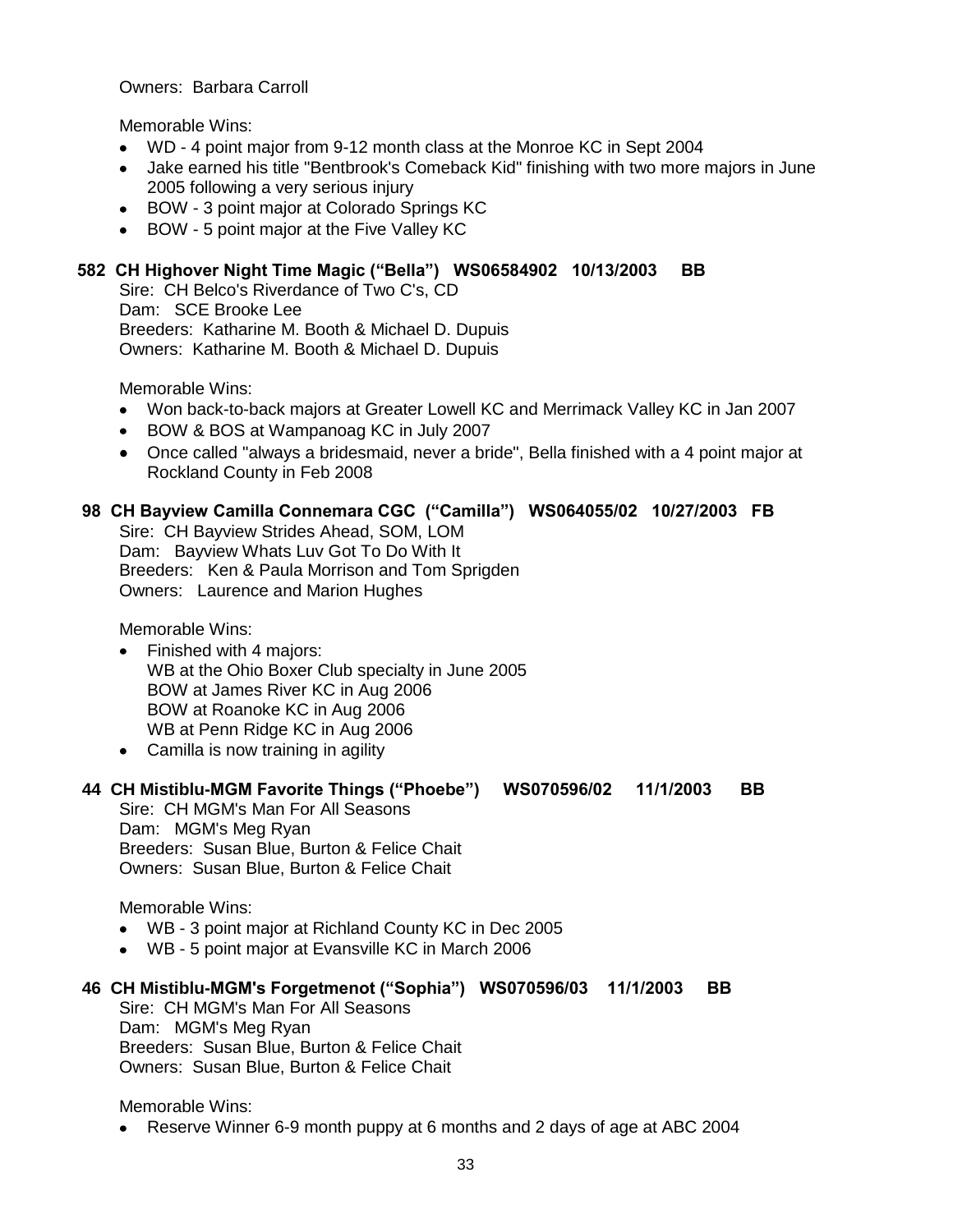- RWB at ABC Regional in 2004
- BOW 4 point major at Medina KC in Dec 2004
- BOW 4 point major to finish at Roanoke KC in Aug 2005

#### **344 CH Cachet's Oh So Wicked, TT ("Brigette") WS067020/04 11/3/2003 BB**

Sire: CH Bee Mikes One Stand Stand, SOM Dam: CH Cachet's Reflection, DOM Breeders: Leonard Magowitz and Lou Ann Tibbetts-Ridings Owners: Kimberly Robertson and Leonard Magowitz

Memorable Wins:

- WB 5 point major BOS over specials at Rapid City KC in Oct 2006
- Finished as BOW & BOS at Colorado Springs in June 2007
- Achieved three BOB from classes over specials

#### **30 CH Kenon's I Believe In Magic ("Karli") WS063625/02 11/6/2003 FB**

Sire: C CH Kenon's Double Click Dam: Kenon's Mojave Stardust Breeders: Kenneth Lau Owners: Bette Jo Nunn

Memorable Wins:

- Placed in Open Fawn class at ABC 2005  $\bullet$
- BOW 4 point at Lake Mathews KC in April 2005  $\bullet$
- BOW 4 point at Sacramento KC in April 2005  $\bullet$
- WB 3 point major at Antelope Valley KC in May 2005
- WB 5 points at Santa Maria KC in July 2005
- BOS owner-handled at Boxer Club of Southern California Specialty  $\bullet$
- Owner-handled in the Parade!!

#### **531 CH Triple Crown's Prince Of Thieves ("Robbie") WS078553/01 11/22/2003 FD**

Sire: CH Raklyn's Stealing The Show, SOM Dam: CH Triple Crown's Alacazam Breeders: Cathy & William Sylvester, Tami Mischler, & Virginia Shames Owners: Cathy & William Sylvester, Tami Mischler

Memorable Wins:

- First place in 9-12 month fawn dog class at ABC Regional in Oct 2004  $\bullet$
- First place in 15-18 month fawn dog class in Futurity at ABC 2005

# **773 CH Rosewood's Custom Made ("Sporty") WS074845/02 11/30/2003 FD**

Sire: CH Maxl's Golden Boy, SOM Dam: CH Rosewood's Suncrest Silhouette, DOM Breeders: Tommie & Gerald Eller, Olive Lee Waters Owners: JoAnn Haberl & Gerald Eller

- WD 5 point major at Louisville KC in March 2005
- Placed second in Open Fawn Class at ABC 2005
- WD 3 point major to finish at Greater Venice Florida Dog Club in July 2005
- Earned several BOBs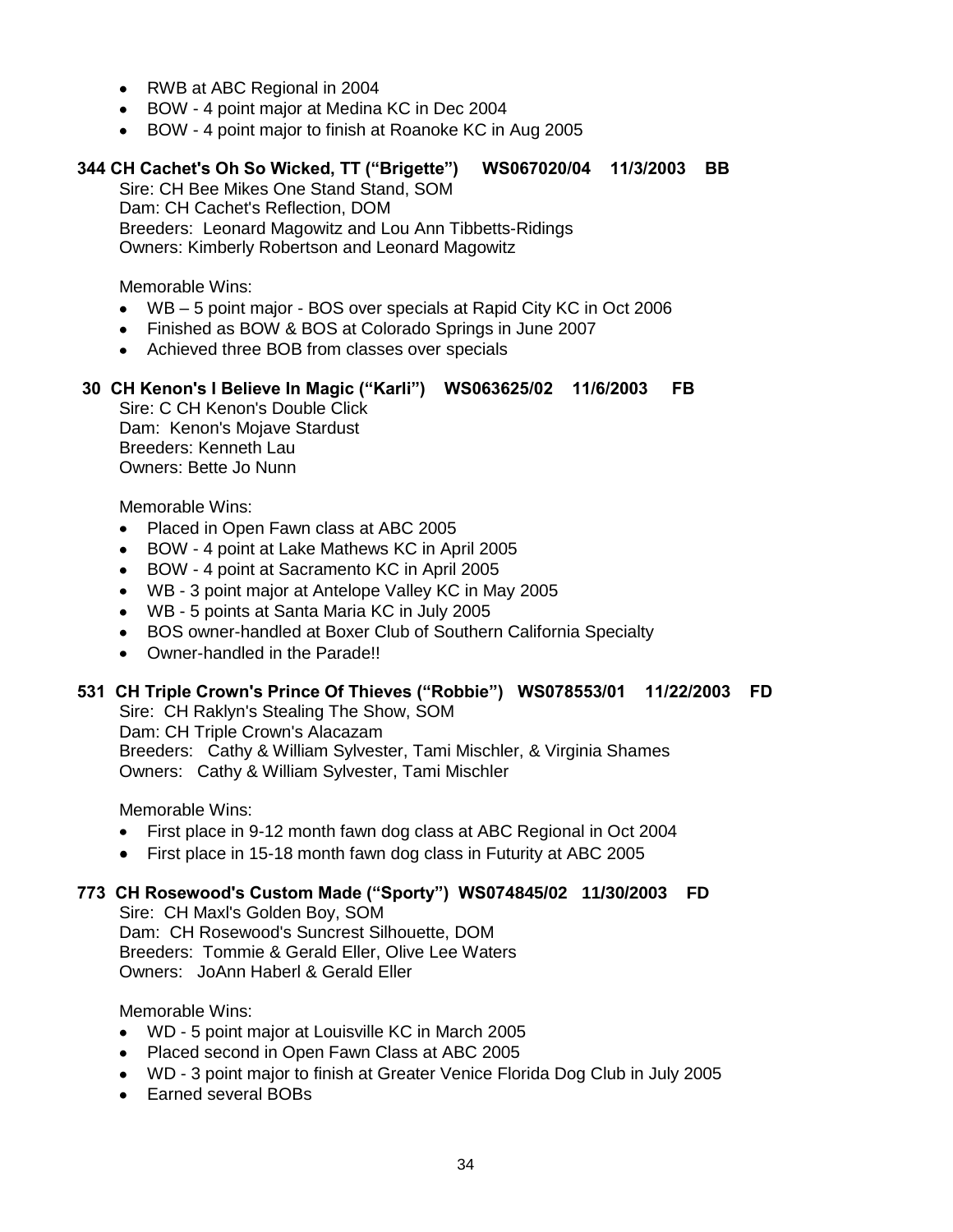#### **550 CH Crystos Breathless ("Jasmine") WS069230/01 12/12/8/03 BB**

Sire: CH Crysto's Image Of Arriba, SOM Dam: CH Crysto's Bewitched Breeders: Anthony & Crystal Finney Owners: Anthony & Crystal Finney, Tami Mischler

Memorable Wins:

- Grand Prize Futurity Winner from 15-18 month class at ABC 2005
- Finished in limited showing with a 4 point major in Aug 2005
- Qualified for the Top Twenty competition in 2006 & 2007

# **2004**

**401 CH Savoye's Myde Awesome ("Allen") WS072273/02 1/3/2004 FD** Sire: CH Vancroft's Myde Impressive Dam: Savoye's Delta Whisper Breeders: Barbara & Pamela Savoye Owners: Debra L. Bedford

Memorable Wins:

- $\bullet$ Placed in class at the Futurity at ABC in 2005
- BOW for 5 point major at the Clone Country KC of Ames in Sept 2006  $\bullet$
- $\bullet$ BOW for 5 point major at the Sioux Empire KC in Oct 2006
- Finished his championship in Oct 2006

#### **A/C CH Encore Anomar Temptation ("Flirt") WS073556/01 2/10/2004 FB**

Sire: CH Encore's Atticus A-Braxx-Us, SOM Dam: A/C CH Encore's Jet Setter, DOM Breeders: Joanne Hutchins & Cheryl Cates Owners: Joanne Hutchins & Cheryl Cates

Memorable Wins:

- Multiple Group Winner  $\bullet$
- Top Twenty Contender in 2006
- BBE in breed at Eukanuba National Championship in Dec 2006
- Group 1 at Silver Bay KC of San Diego in Feb 2008  $\bullet$

#### **160 CH Eastwinds Lunar Eclipse ("Luna") WS079373/09 2/25/2004 BB**

Sire: CH Highrivers Taylor Made of Backwoods, SOM Dam: A/C CH Emerald Luciana at Eastwind, DOM Breeders: Tom & Gale Shay, Sarah Neely & Renee Emerson Owners: Tom & Gale Shay

Memorable Wins:

- Contributed to making her dam a DOM!
- First place in 12-15 month Brindle Bitch class in Futurity and regular class at ABC 2005
- BOB & Group 2 at Tyler Texas KC in Oct 2005

# **162 CH Eastwinds Marti Gras Mayhem ("Martina") WS079373/08 2/25/2004 BB**

Sire: CH Highrivers Taylor Made of Backwoods, SOM Dam: A/C CH Emerald Luciana at Eastwind, DOM Breeders: Tom & Gale Shay, Sarah Neely & Renee Emerson Owners: Tom & Gale Shay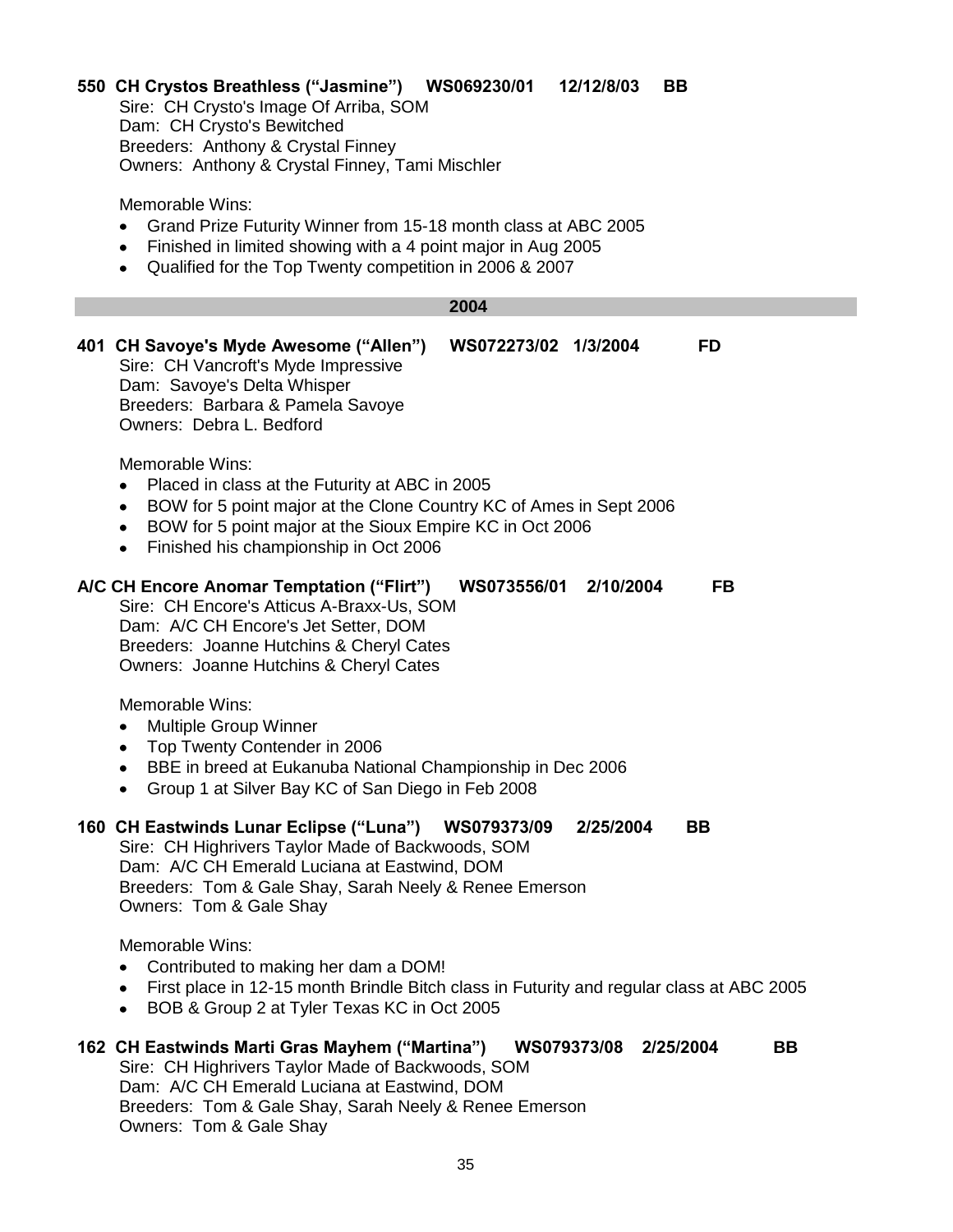- WB for two 4 point majors at Greater Collin KC and Trinity Valley KC in one weekend in Dec 2005
- Contributed to making her dam a DOM!

# **589 CH Adellins' Simply Nantess ("Winston") WS083744/01 3/7/2004 FD**

Sire: Mex/Ven CH Fandango's Forest Dam: CH Adellin's Black Diamond's Jewel, DOM Breeders: Linda Kulow Owners: Nancy & Tessie Savage

Memorable Wins:

- WD 3 point major at 7 months of age at Kalamazoo KC in Nov 2004
- First place in 12-18 month class at ABC 2005
- Back-to-back BOWs for two 3 point majors at Greater Racine KC and Cudahy KC in Aug 2005
- Finished at 17 months of age and made his dam a DOM!

#### **151 CH Pheasant Hollows Macho Camacho ("Hector") WS083085/01 3/22/2004 BD**

Sire: CH Jacquet's Super Nova Dam: Pheasant Hollows Kiowa Breeders: Kerry Jones Owners: Kerry Jones

Memorable Wins:

- RWD at his first show at the ABC Regional in Oct 2004
- WD at Crawford County KC and Holyoke KC in July 2005
- Finished by 15 months

#### **363 CH Halcyon Presumed Innocent ("Zoomer") WS091191/02 3/25/2004 FD**

Sire: CH Raklyns Showboat Dam: CH Halcyon Garnsey Rendezvous, DOM Breeders: Susan von Rothkirch Owners: Pamela Fisher-Poorman

Memorable Wins:

- Placed first in 12-15 month Futurity class at ABC 2005  $\bullet$
- $\bullet$ Finished with three majors, including: BOW - 5 point major at Northeast Florida Boxer Club in Jan 2006 WD - 5 point major at the Tampa Bay KC in Jan 2006\
- Zoomer is his sire's 5th champion and his dam's 4th champion making her an ABC DOM

# **581 CH Codack My Heart's Done Time ("Scotty") WS089045/04 4/5/2004 FD**

Sire: CH Breho Given To Fly, CD, RN Dam: CH Clouate's Lady Bandit CDX, NA, NAJ, RN Breeders: Connie Back & Susan Kelly Owners: Connie Back, Brenda Stuckey & Terri Galle

- Placed third in the Am Bred fawn class at ABC 2007
- BBE & Working Group 1 at Baytown KC in 2007
- Finished with three majors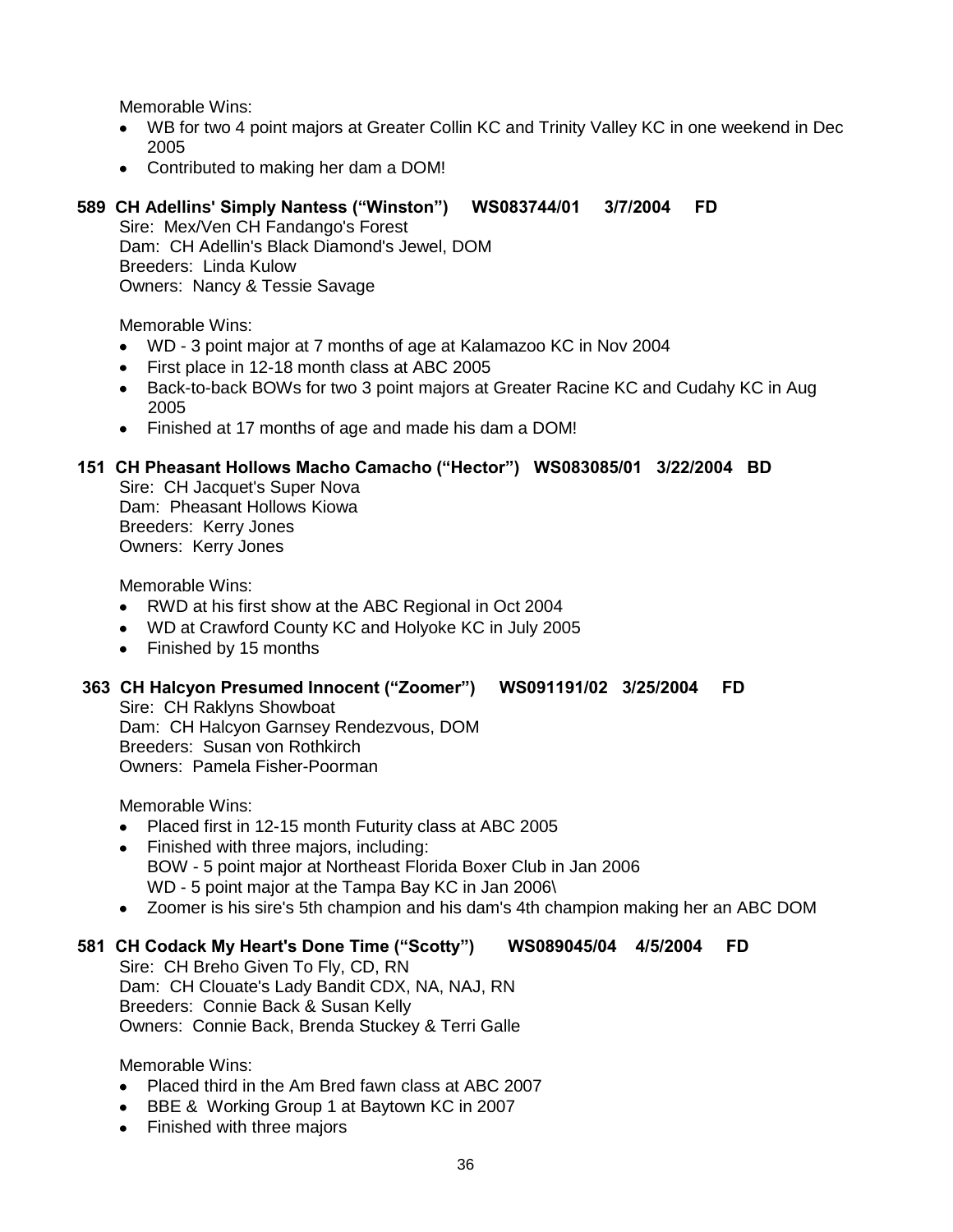- Second home bred champion for owners
- Now training for the Obedience ring!
- Scotty joins his sire in the Parade!

# **585 CH Codack Good Time Lover O'Kelly ("Conner") WS089045/05 4/5/2004 FD**

Sire: CH Breho Given To Fly, CD, RN Dam: CH Clouate's Lady Bandit CDX, NA, NAJ, RN Breeders: Connie Back & Susan Kelly Owners: Susan Kelly & Connie Back

Memorable Wins:

- Best In Sweeps & Best BBE at Tampa Bay Boxer club in July 2005  $\bullet$
- BOW & Best In Sweeps at Boxer Club of Louisiana Specialty in Sept 2005  $\bullet$
- Placed 2nd in 12-15 month Futurity class and 4th in BBE class at ABC 2006
- WD 4 point major to finish at Pearl River KC in Dec 2007
- Conner is Codack's first home bred champion and first champion for his sire

# **212 CH Backwood's Ebony O' Kami-Ko N' Kini ("Ebony") WR088428/01 4/17/2004 BB**

Sire: A/C CH Bar-K's To Die For Dam: Backwood's Picture Rock Lena Breeders: Sarah South & Kathy Fillingham Owners: Beverly Albert & Sarah South

Memorable Wins:

- Finished with four majors:
	- BOW & BOS 3 point major at Mattoon KC in April 2005 BOW - 3 point major at Kalamazoo KC in May 2005 BOW - 3 point major at Greater Muskegon KC in Nov 2007 BOW - 3 point major at Pasco Florida KC in Jan 2008
- BOS at Tampa Bay Boxer Club specialty in Jan 2008

#### **667 CH McCoy's Hide Your Hearts ("Eli") WS085213/01 4/19/2004 FD**

Sire: McCoy's Taylor Made Tie Dam: PRO's Forget-Me-Not Breeders: Larry McCoy & Peggy Otto Owners: Larry McCoy

Memorable Wins:

- WD 4 point major from puppy class at Mid-West Boxer Club Specialty in April 2005
- Placed in 12-18 month fawn class at ABC 2005
- BOW 3 point major at Dan Emmett KC in July 2005
- BOW 3 point major to finish at 18 months of age at Marion KC in Nov 2005

#### **842 CH Trinity's Sweet Dreams of Cedarville ("Trinity") WS088799/02 4/22/2004 BB**

Sire: CH Jodi's Donneybrook Dam: Cameliard Lil's Pandemonium Breeders: Jennifer Bistline-Merda Owners: Jeff & Sue Stevens-Schultz

- WB 3 point major at East Tennessee Boxer Club Specialty in March 2006
- Back-to-back-to-back WB, including two BOW, for 6 points in one week-end at Miami Valley  $\bullet$ Boxer Club and two Echo Hills KC shows in June 2006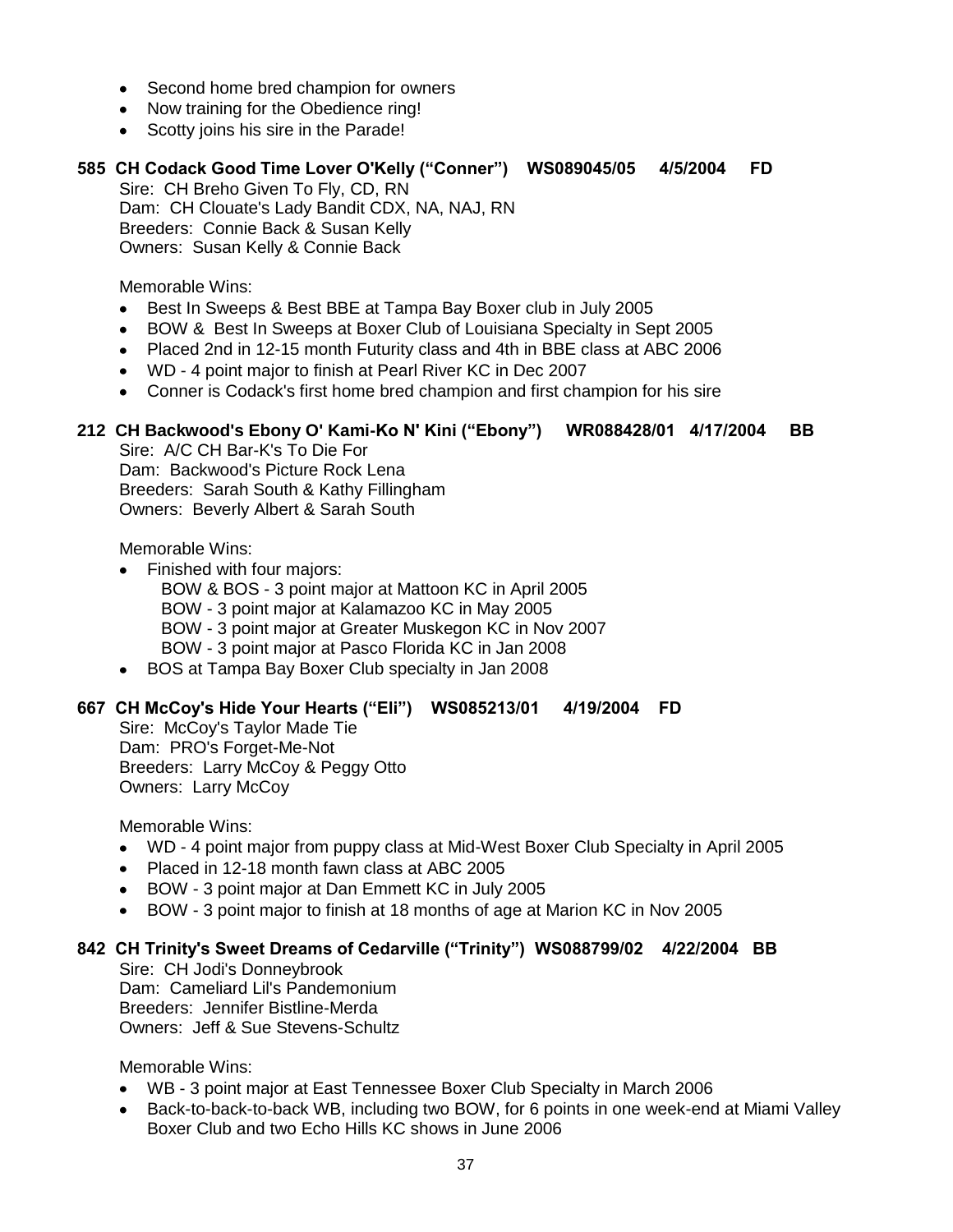- WB 4 point major to finish at Newnan KC in Sept 2006
- **370 A/C Ch Heartacre's Charisma of Cinnrhee ("Kara") WS085903/05 5/2/2004 BB** Sire: CH Bee-Mike's One Night Stand, SOM Dam: CH Cinnrhee Belle of Heart Acre, DOM Breeders: James & Priscilla Kilman, H. Medley Small, Margaret Ashman Owners: Carol L. Herman

- BOW for a 5 point major at the Saucon Valley Boxer Club in Philadelphia at the Eukanuba  $\bullet$ dog Show in Nov 2005
- Finished as WB for a 3 point major at Carolina KC in Aug 2007
- Made her mother a DOM and her grandma a LOM
- Topped it off with her Canadian championship in Oct 2007!

#### **CH Cayman's Midnight Son ("Teddy") WS084967/01 5/7/2004 BD**

Sire: CH R-Dan's Sonny Boy Dam: Cayman's Sweet Serena Breeders: Sydney L. Brown Owners: Christopher & Carrie Del Real

Memorable Wins:

- BOW 5 point major at Del Valle Dog Club of Livermore in Oct 2005
- WD 4 point major to finish at Sacramento KC in April 2006
- BOS at Del Valle Dog Club of Livermore in Oct 2006  $\bullet$

# **32 BIS BISS CH Ein-Von's Just A Rumor ("Jasmine") WS069230/01 5/8/2004 FB**

Sire: CH Ein-Von's Dock of the Bay Dam: Ein-Von's Hip Hop Breeders: Zwei (Tony) Pierson & Leontine M. Branam Owners: Jeff & Nan Bennett, Carol Desmond, Tony & Vickie Pierson

Memorable Wins:

- Multiple BIS and BISS winner  $\bullet$
- Earned AOM at ABC 2006 & 2007
- Won Top Twenty competition at ABC 2007
- BOB at Westminster in 2007 and 2008  $\bullet$
- $\bullet$ Has earned top boxer rankings over the last four years, starting with #10 ranking in 2005, followed by #2 ranking in 2006 and 2007
- Currently stands at #1 in both boxer and all-breed points and #5 Working Dog in 2008

#### **529 CH Aracrest Rewynd Holly Lane ("Johnson") WS120698/01 5/12/2004 BD**

Sire: CH Holly Lane's Wild as the Wind Dam: CH Aracrest Zelicious Breeders: Eileen McClintock & Norah McGriskin Owners: Norah McGriskin

- **Best In Sweepstakes at 6**  $\frac{1}{2}$  **months**
- First place in BBE class at ABC 2006  $\bullet$
- Johnson joins his litter sister and dam in the Parade! $\bullet$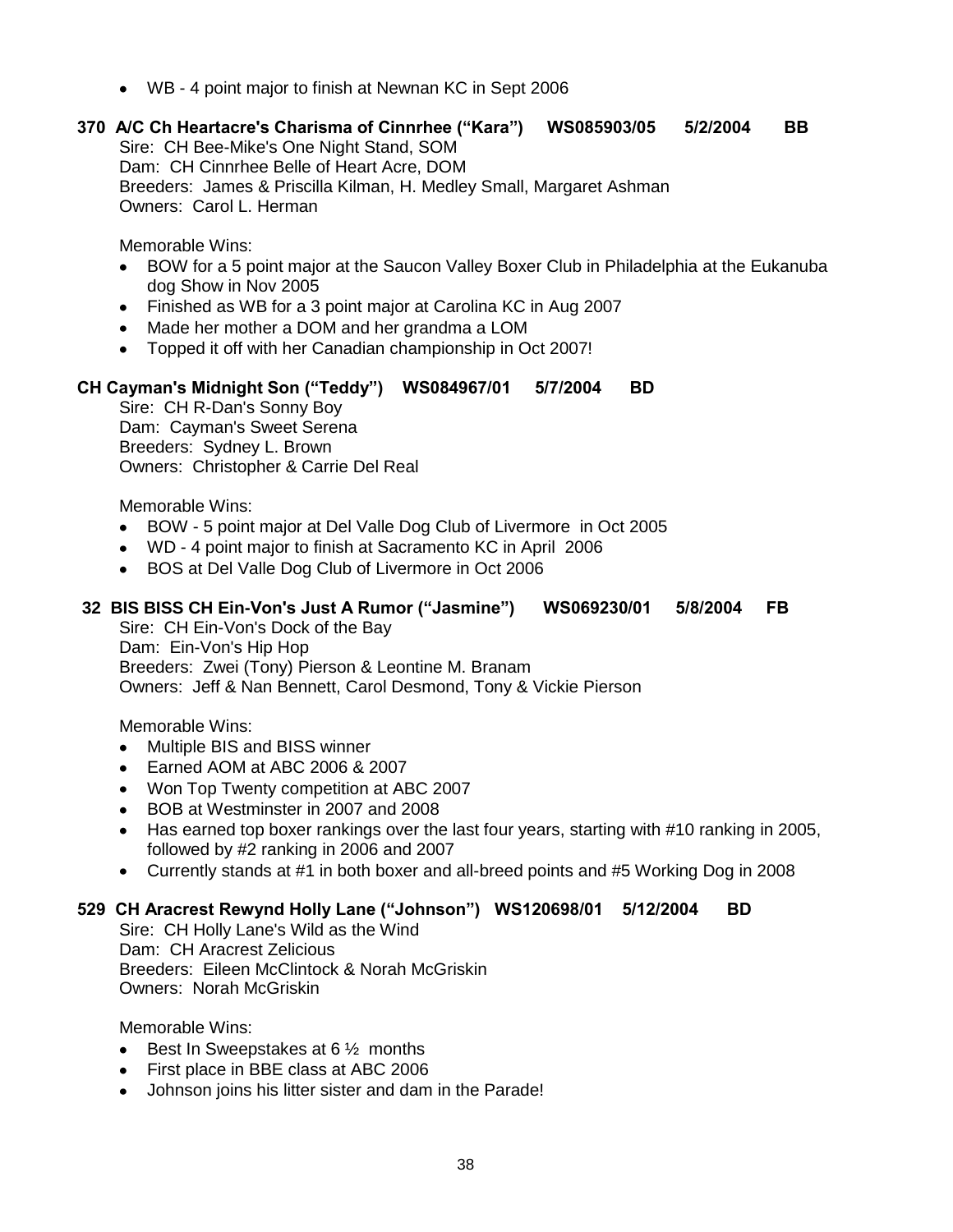# **546 CH Aracrest Replay Holly Lane ("Rozz") WS120698/02 5/12/2004 BB**

Sire: CH Holly Lane's Wild as the Wind Dam: CH Aracrest Zelicious Breeders: Eileen McClintock & Norah McGriskin Owners: Eileen McClintock & Norah McGriskin

Memorable Wins:

- BOW breeder-handled at Limestone KC in 2005
- Finished in Sept 2007

# **407 A/C CH Mircoa's River Raft Rider "Sawyer") WS084991/03 5/18/2004 FD**

Sire: CH. Bix-L's Ricochet To Greyhawk, SOM Dam: U-Turn's Mystic Image, CGC Breeders: Diana Greenhow Owners: Diana Greenhow & Zelma Goodman

Memorable Wins:

- BOW & BOS 3 point major from 6-9 month class at Shoreline KC in Dec 2004  $\bullet$
- BOW 5 point major to finish from 9-12 month class at Lake Mathews KC in May 2005  $\bullet$
- First place in 9-12 month Futurity at ABC 2005  $\bullet$
- Multiple BOBs and Group placements
- Made the cut in BOB competition at ABC in 2005, 2006 & 2007
- Third champion for his dam!

# **45 CH Raypat's Steel Curtain ("Curtis") WS088584/06 5/18/2004 BD**

Sire: CH Raklyns Stealing The Show, SOM Dam: Raypat's It's About Time, DOM Breeders: Pat Kisselovich & Lisa Holden Owners: Stephanie Scibienski, Heather Wyman & Lisa Holden

Memorable Wins:

- BOW at Maryland Boxer Club Specialty in April 2005  $\bullet$
- $\bullet$ Received ABC award for Most BBE Wins in 2005
- Contributed to his sire becoming a SOM in 2006 and to his dam becoming a DOM and Dam Producing Most Champions in 2006

# **436 CH Raypat's First And Ten ("CeCe") WS088584/01 5/18/2004 BB**

Sire: CH Raklyns Stealing The Show, SOM Dam: Raypat's It's About Time, DOM Breeders: Pat Kisselovich & Lisa Holden Owners: Ray & Pat Kisselovich, &Lisa Holden

Memorable Wins:

- Grand Sweepstakes Prize at Maryland Boxer Club Specialty in April 2005
- Best Junior in Sweepstakes at Miami Valley Boxer Club Specialty in June 2005  $\bullet$
- Finished at Butler KC in Sept 2006 to make her dam a DOM  $\bullet$

# **590 BISS CH Belco N Evamor's Over Easy ("Izzy") WS08602801 5/20/2004 FB**

Sire: BIS CH Belco's Hitman Dam: CH Belco's Northern Exposure Breeders: Elizabeth Coviello-Davis, Lynne Morin & Suzanne Morin Owners: Elizabeth Coviello-Davis, Lynne Morin & Suzanne Morin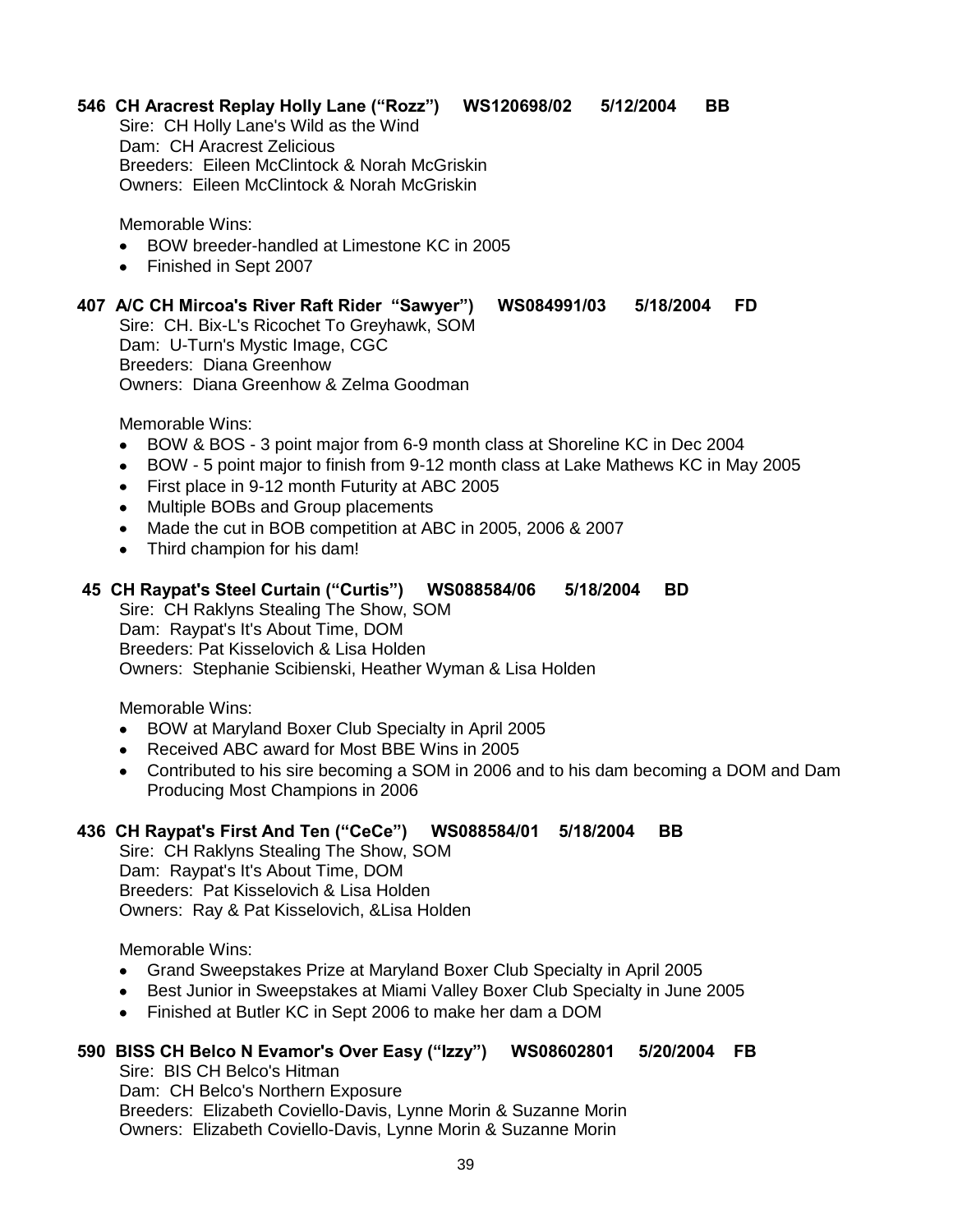- BOW 5 point major at Rhode Island Boxer Club Specialty in May 2005
- Best in Sweeps and WB for 3 point major at Potomac Boxer Club Specialty in July 2005
- Best in Sweeps at Connecticut River Working Group Specialties, both days in March 2005
- BISS at Granite State Boxer Club in May 2006  $\bullet$

# **240 CH Merical's Lightning Strike ("Bliss") WS095262/01 5/24/2004 BB**

Sire: CH Burlwood's Thunderstruck Dam: CH Merical's Crackling Rosie Breeders: Calvin Gruver & Meredith Medler Owners: Cecily Joque

Memorable Wins:

- First Place and Reserve Winner Puppy in 9-12 month Futurity class at ABC 2005  $\bullet$
- BOW 3 point major at Dog Fanciers Assn of Oregon in Jan 2006  $\bullet$
- BOW & BOS 3 point major at Greater Clark County KC in Dec 2007
- Multiple BOBs from the classes  $\bullet$
- Earned Group placements and is specialed occasionally

#### **292 CH Sharledar's Simply Divine ("Fannie") WS088068/01 6/7/2004 BB**

Sire: CH Kenasher's Divine Wind, SOM Dam: Sharledar's Golden Lace Breeders: Sharon Darby Owners: Sharon Darby

Memorable Wins:

- Grand Sweepstakes winner at Central Indiana Boxer Club in Feb 2005
- 1st place in 9-12 months brindle bitch class at ABC 2005
- Grand Sweepstakes, WB, BOW at Ohio Boxer Club in June 2005
- Grand Sweepstakes and WB at Georgia Boxer Club in Sept 2005

#### **338 CH Hi-Tech's Genesis of Jeamar ("Meli") WS099524/03 6/13/2004 BB**

Sire: CH Hi-Tech's Basic Edition, SOM Dam: Tara's Sparkling Diamond Breeders: Barbara Grizlo, Zoila Truesdale, & Anthony Calvacca Owners: Mary Lou Carroll & Jean H. Mattheiss

Memorable Wins:

- Grand Prize Sweepstakes winner at Tar Heel Boxer Club Specialty in March 2005
- BOB at Southern MD KC in July 2005  $\bullet$
- WB 4 point and BOS at Greater Lowell KC in Aug 2005
- BOW 4 point major at Harrisburg KC in April 2006
- WB 3 point major and BOS to finish at New Castle KC in May 2006

#### **16 CH Ronard's Toujours Moi ("MiMi") WS094907/01 6/18/2004 FB**

Sire: CH Steph J's Texas Sun Flair Dam: CH Ronard's Legendary Interlude Breeders: Sharon K. Steckler Owners: Sharon K. Steckler

Memorable Wins:

Placed in 9-12 months class in Futurity and regular classes at ABC 2005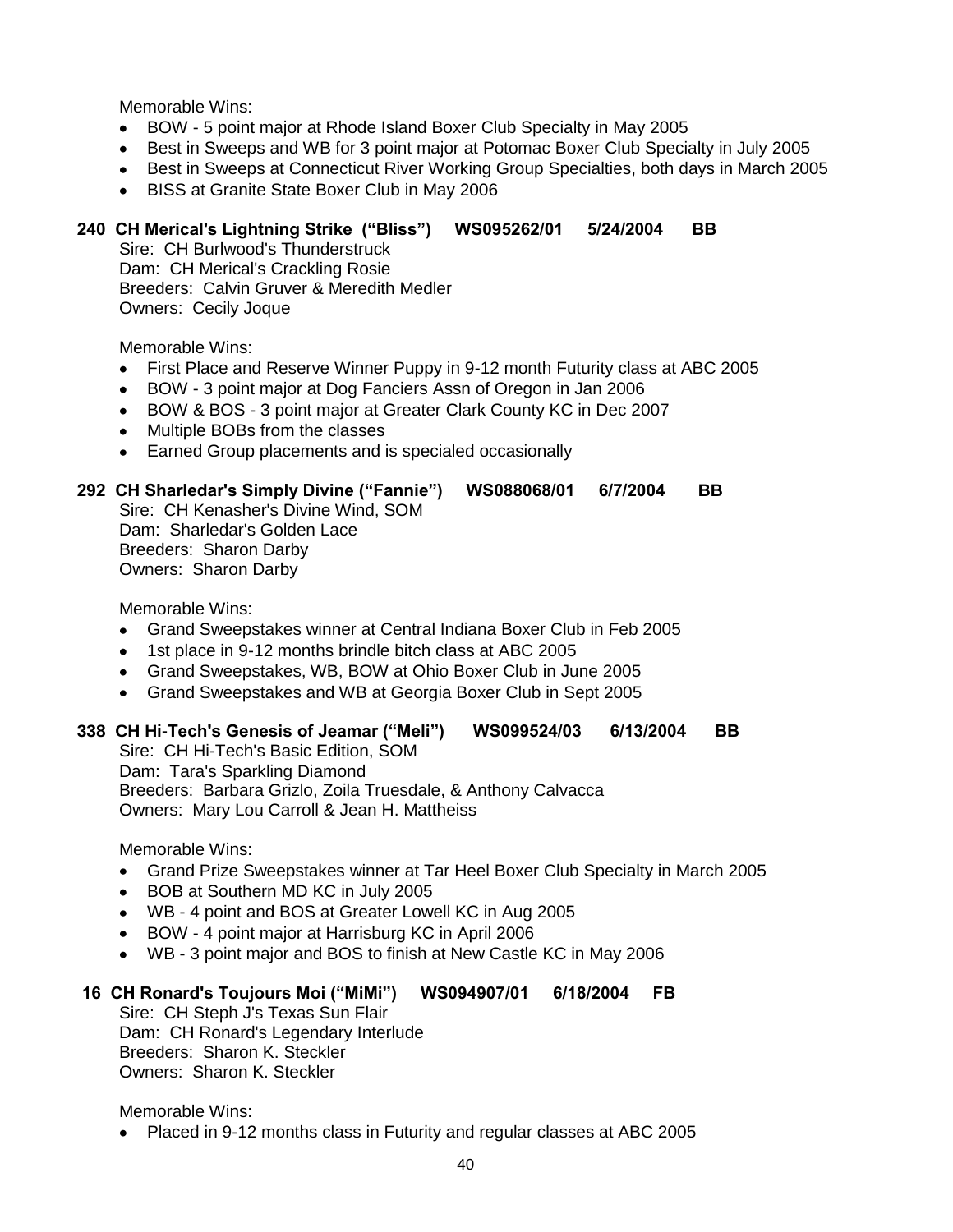Finished with back-to-back majors at the Greater St. Louis Boxer Club Specialty and KC of Greater Victoria in San Antonio in March 2006

# **718 CH PRO's Bordeaux Blues ("Orchid") WS099979/02 6/19/2004 FB**

Sire: A/Mex CH PRO's Original 501 Blues, TT, SOM Dam: CH PRO's In Thy Image Breeders: Peggy Otto Owners: Jackie Elgin & Peggy Otto

Memorable Wins:

- Won her first points from the 6-9 month class
- Best in Sweeps and BOW 5 point major from the 9-12 month class at Georgia Boxer Club  $\bullet$ Specialty in April 2005
- BOW 3 point major to finish at Ohio Boxer Club Specialty in June 2007
- Orchid is the fifth American champion for her sire!

# **350 CH Bayview Legal Defense ("Tara") WS093976/02 6/30/2004 FB**

Sire: CH Bayview Don't Be Cruel Dam: CH Bayview Cherkei Jean Harlow Breeders: Ken, Paula & Justin Morrison Owners: John & Lavon Wilkinson

Memorable Wins:

- Two 5 point majors at the Reliant Park World Series of Dog shows in 2005; won the ABC plaque
- Finished a few weeks later with a 4 pt major in Kansas City at 13 months of age
- Tara loved the show ring, but her favorite place is sitting in her daddy's lap

# **234 CH Karjean Zingara Melodramatic ("Tuly") WS103118/03 7/4/2004 FB**

Sire: CH Hollylane's Spin A Dream, SOM Dam: CH Scenicvu's Southern Charm, DOM Breeders: Carol & Mike Nesbitt, &Tami Mischler Owners: Carol & Mike Nesbitt, &Tami Mischler

Memorable Wins:

- Finished with all majors
- Back-to-back 3 point majors at McKinley KC shows in June 2006  $\bullet$
- BOW 5 point major at Warren County of Ohio KC in June 2006
- WB 4 point major at Mahoning-Shenago KC in Aug 2006

#### **658 BIS BISS CH Dramatic Story Of Sherry Shoot JP ("Jane") WS218038/01 7/6/2004 BB**

Sire: CH Hi-Tech Johnny J Of Boxerton, SOM, LOM Dam: Appeal Line Of Sherry Shoot JP Breeders: Shinryo Teragaki Kokkaido Owners: Dr. William & Tina Truesdale, Shinryo Teragaki Kokkaido, Masao Hanabusa

- WB & BOW breeder-owner handled at ABC 2007
- Multiple Group Firsts from the classes, including gaining her 2nd major by winning a Group First
- Multiple Group Firsts and five all-Breed BIS wins
- Qualified for Top Twenty competition at ABC 2008
- Currently ranked #3 Boxer in 2008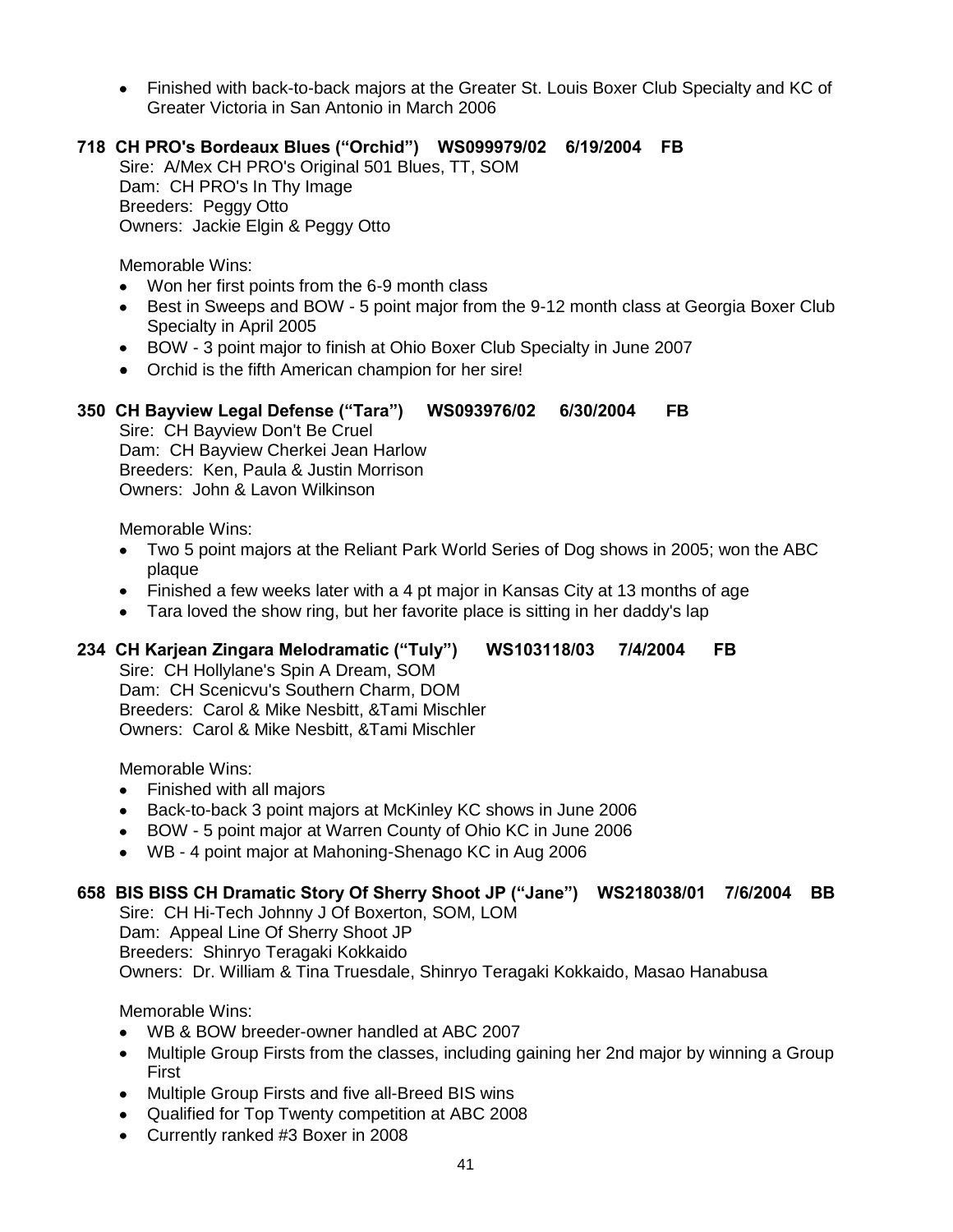# **59 CH CWMHAF Maestro ("Dewi") WS159471/01 7/10/2004 BD**

Sire: UK CH. Wildax Father Ted Dam: CWMHAF La Boheme Breeders: Rita and Jeff Lloyd (Wales) Owners: Joyce Baker Brown, Rita and Jeff Lloyd

Memorable Wins:

- WD for 5 point major and BOS over 5 specials at the Eastern Boxer Club Specialty in Nov 2006
- Two 4 point majors in just 5 weekends of showing
- First imported natural-eared boxer to earn a Championship in America in Jan 2007

# **367 CH Brookwood's Place Of Dreams ("Vegas") WS093155/03 7/10/2004 FD**

Sire: CH Brookwood's Dream Dancer, SOM Dam: Brookwood's Place Your Bets, DOM Breeders: Lee Ann Brooks & Bethany Glenn Owners: Bethany & Danny Glenn, Lee Ann Brooks

Memorable Wins:

- RWD at ABC Regional Specialty in 2006  $\bullet$
- BOW 3 point major Eagle Rock KC in June 2006  $\bullet$
- WD at Boxer Club of Salt Lake Specialty in Sept 2006
- BOW 4 point major to finish at East Bay Boxer Club Specialty in Oct 2006
- BOS at 2nd East Bay Boxer Club on the following day

# **331 BIS BISS A/C CH KG Halcyon Fire King ("King") WS138125/01 7/15/2004 BD**

Sire: CH HighRivers Taylor Made of Backwoods, SOM Dam: C CH Halcyon Unchained Melody Breeders: Kristi Wagg & Susan Von Rothkirch Owners: Kristi Wagg

Memorable Wins:

- $\bullet$ Second place in 9-12 month Futurity class and 4th in regular class at ABC in 2005
- Finished his AKC championship with four 4 point majors
- $\bullet$ Finished his Canadian championship in 3 shows
- $\bullet$ Multiple BISS winner
- BIS at Gloucester KC in Oct 2006  $\bullet$
- BOS at Westminster KC in Feb 2007
- Campaigned to #5 Boxer in 2006 and #9 Boxer in 2007  $\bullet$

#### **189 A/C CH Nastinan's Quicksilver ("Chip") WS095688/01 7/24/2004 FD**

Sire: A/C Ch Renee's Brooklyn Bruiser Dam: Kami-Ko N' Kini's Catania Breeders: Deborah Marshall, Vince & Bonnie Bianchi Owners: Deborah Marshall

- BOW major win from 6-9 month puppy class at Blennerhassett KC in 2005
- BOW major win from 9-12 month puppy class at Trumbull County KC in 2005
- 2nd in fawn 9-12 month class at ABC 2005
- Finished Canadian championship in two weekends in 2005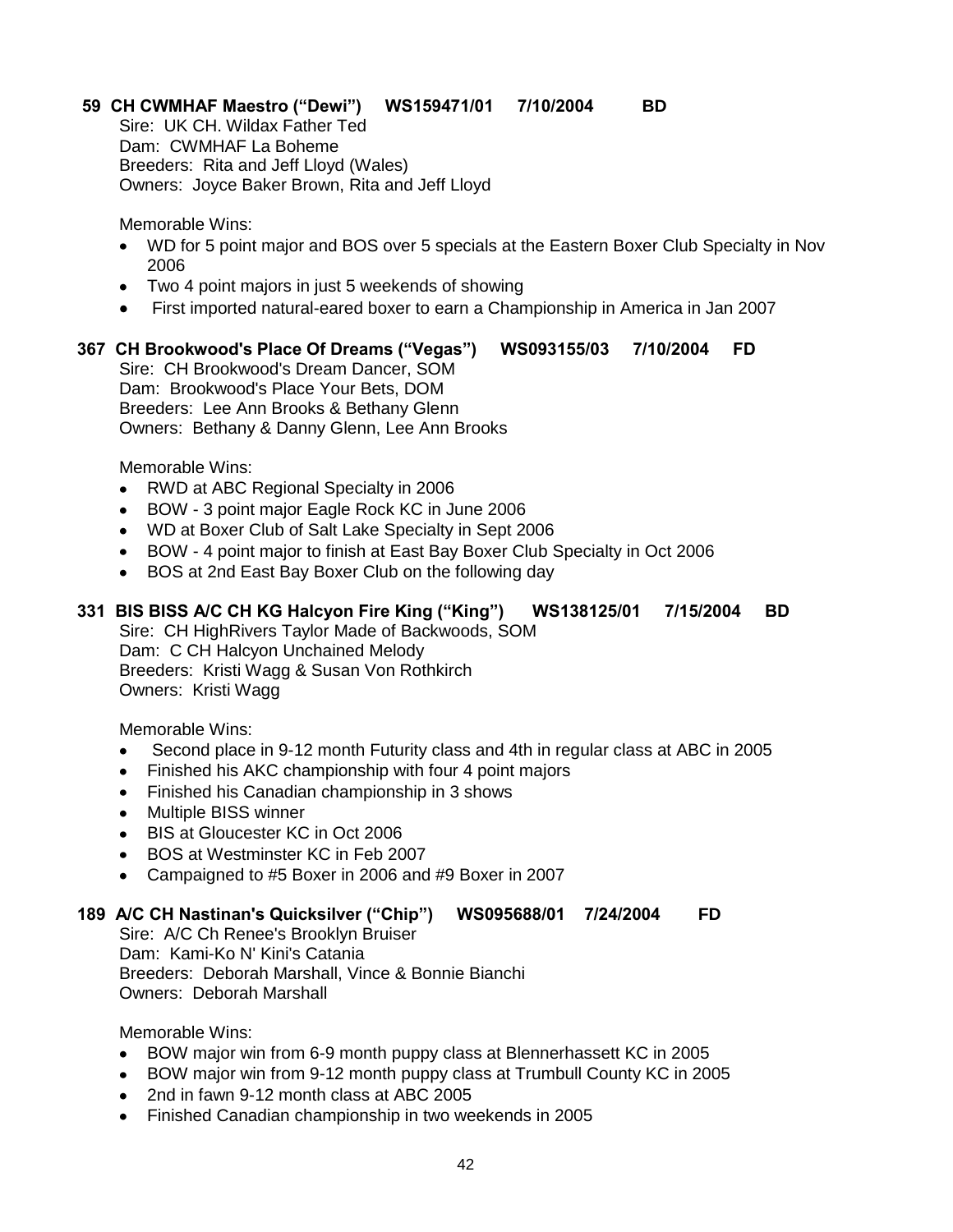### **11 CH Cherrywood's New England Patriot ("Frankie") WS098177/07 8/4/2004 FD**

Sire: CH Van Riper's Pretty Boy Floyd Dam: Dutchess of New York Breeders: Rodney Young & Gail Malone Owners: Linda and Nancy Sergio

Memorable Wins:

- Award for Most Puppy Dogs Wins at ABC 2005
- Placed in 9-12 month fawn class at 2005 ABC
- Finished at 12 months with back-to-back 4 point majors at Trap Fall KC and Elm City KC in Aug 2005

#### **235 CH Cachet's Thief In The Night ("Mick") WS102502/02 8/16/2004 BD**

Sire: CH Bee-Mike's One Night Stand, SOM Dam: CH Cachet's Reflection, DOM Breeders: Len Magowitz & Lou-Ann Tibbitts-Ridings Owners: Len Magowitz & Lou-Ann Tibbitts-Ridings

Memorable Wins:

- WD 4 point major at KC of Philadelphia in Nov 2006
- WD 3 point major at Beaver County KC / Allegheny Boxer Club specialty in Aug 2007
- Owner-handled to his championship!

#### **290 CH Ochoco's Whispering Willow ("Whisper") WS099016/02 8/18/2004 FB**

Sire: A/C Ch Belgariads Encrypted Message Dam: Majestic's Southern Belle Breeders: Robert & Kathleen Kitchen Owners: Jim and Twila Daniels

Memorable Wins:

- Best puppy at Spokane Boxer Club Specialty in May 2005  $\bullet$
- Best Junior in Sweepstakes at Orange Coast Boxer Club Specialty as part of the ABC  $\bullet$ Regional cluster in Nov 2005
- BW & BOS at Spokane Kennel Club in May 2006
- WB for a major at ABC Regional Cluster Spokane Boxer Club Specialty- in Aug 2006
- Became new champion at Boise ID in Oct 2006  $\bullet$

# **10 CH Burlwood's Hearts Afire ("Jolie") WS104733/01 9/11/2004 FB**

Sire: Mex/Ven CH Fandango's Forest Dam: CH Burlwood's Chick Flick Breeders: R. Nickels Owners: Ione Candler Foster

- $\bullet$ Reserve 6-9 month Puppy in Futurity at ABC 2005
- Jolie finished with five major wins at 12 months of age in 16 shows from May to Sept  $\bullet$
- $\bullet$ BOW - 3 point major at Greater Venice DC in July 2005
- BOW Back-to-back 4 pt majors at Southeast Florida Boxer Club Specialty and  $\bullet$ Jupiter-Tequesta DC in July 2005
- WB 3 point major at Conyers KC of Georgia in Aug 2005
- WB 4 point major at Newnan KC in Sept 2005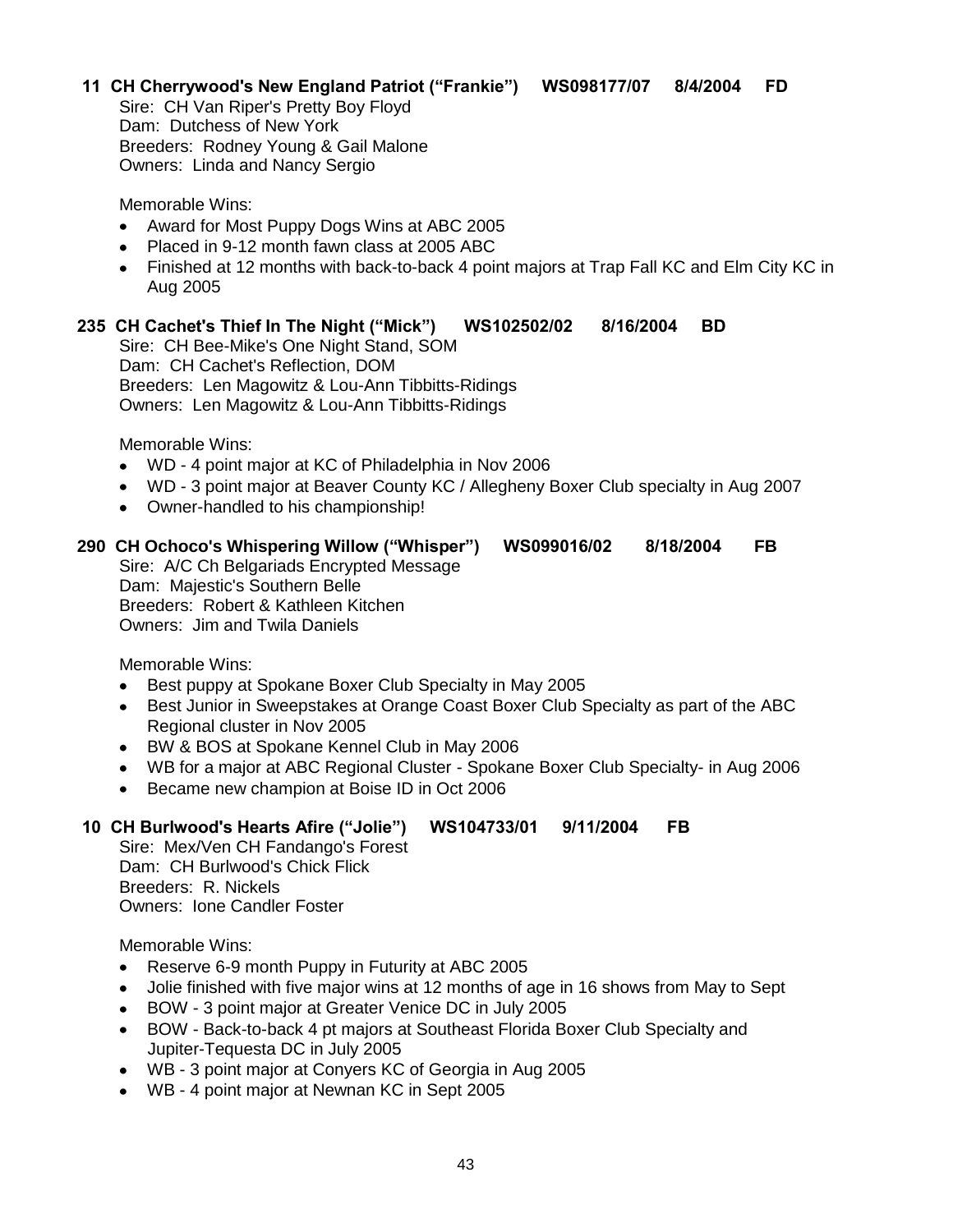# **20 CH Sig's Image of Sapphire ("Sadie") WS102688/01 9/30/2004 FB**

Sire: Ch. Mannix's Exemplar Dam: CH Sig's Dream Weaver Breeders: Dr. Cynthia Idzik-Starr & Dr. Paul Starr Owners: Dr. Cynthia Idzik-Starr & Dr. Paul Starr

Memorable Wins:

- Breeder/owner handled to multiple sweeps wins and 12 of her points including her first major
- BOW & BOS 3 point major at Berks County KC in Sept 2006  $\bullet$
- BOW 4 point major to finish at Penn treaty KC in Nov 2006
- Sadie earned multiple BOBs and a Group 2 at the Boardwalk KC in Feb 2007

#### **627 CH Tri-Starr's Beau's Mr. Churchill ("Winston") WS119051/01 10/12/2004 FD**

Sire: CH Hi-Tech Johnny J Of Boxerton, SOM, LOM Dam: CH Tri-Starr Fowlers Rosetta Breeders: Roger K & Justin Dopp Owners: Charles & Diane Beauchamp

Memorable Wins:

- Placed  $2^{nd}$  in Am Bred fawn dog class at ABC 2006
- WD 3 point major to finish at Clinton Iowa KC in April 2007
- BOB at Detroit KC in March 2008
- Working on Canadian championship in 2008

#### **243 CH Briteway's Cool Hand Luke ("Luke") WS103254/04 10/13/2004 BD**

Sire: CH Kami-Ko N' Kini Woodview Lariat Dam: Higo's Total Effect Breeders: JoAnn Albright & Ed Hidalgo Owners: JoAnn Albright

Memorable Wins:

- Best in Sweeps at Blue Grass Boxer Club Specialty in March 2006  $\bullet$
- Placed in 6-9 month class in Futurity at ABC 2005 and in Open Brindle class at ABC 2006
- Finished with 3 majors in a row at the Columbus OH cluster in Nov 2006

#### **CH Kelly's Three Times A Charm ("Charmer") WS111610/01 10/28/2004 BD**

Sire: CH Ruffian's Alleged, SOM Dam: CH Kelly's Darlin Deidra Breeders: Susan Kelly Owners: Byron & Dot Braud, & Susan Kelly

Memorable Wins:

- BOW & BOB & Puppy Group 2 at Calcasieu KC in June 2005
- BOW 4 point major at Jupiter-Tequesta KC in July 2005  $\bullet$
- Grand Prize Sweepstakes winner at Dallas Boxer Club Specialty in March 2006
- Shortly after finishing, Charmer earned back-to-back BOBs and a Group 4 at Pensacola DFA in March 2007

#### **126 CH Just-A-Wyn's Eclipse ("Heidi") WS107298/02 11/2/2004 FB**

Sire: CH Pinebrook's Legacy Dam: Just-A-Wyn's Missletoe Breeders: Ashley Wynieski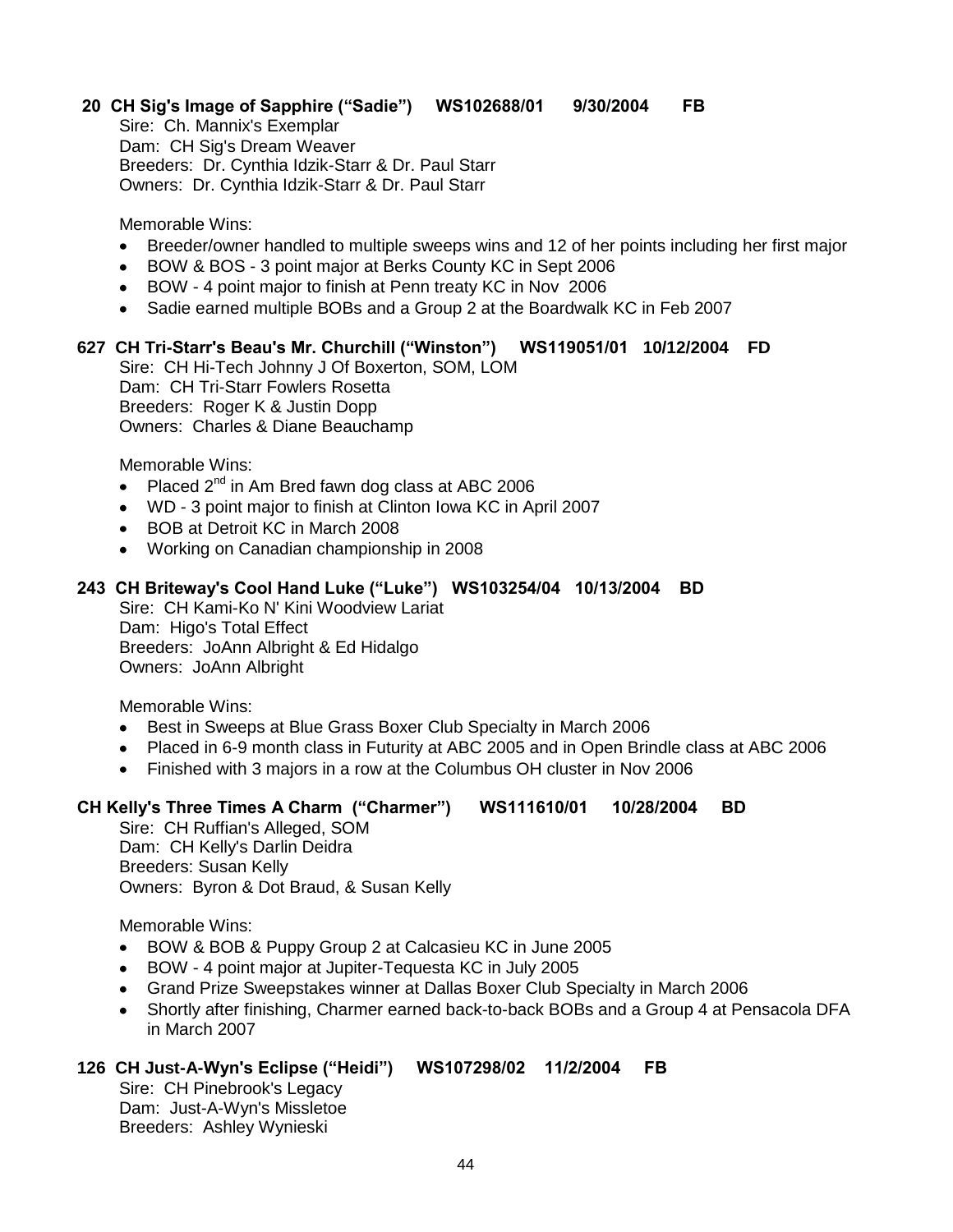Owners: Ashley & Mary Lynn Wynieski

Memorable Wins:

- WB 3 point major breeder/owner-handled to finish from BBE class at Medina KC in Dec 2006
- Tied for award for most BBE wins at ABC 2006

# **197 CH Standing-O CJ of Wilmorkanto ("CJ") WS108453/03 11/3/2004 FD**

Sire: A/C CH Shadow's Nairobi, SOM, LOM, CD Dam: CH Standing-O Bridget Bardo Breeders: Pamela Shaw George Owners: Jane Wilkinson, Kathy Frohock, & Richard Morton

Memorable Wins:

- WD 3 point major at the Souhegan KC in Nov 2006
- WD 4 point major at the Penn Treaty KC in Nov 2006
- Finished at the Worcester County KC in Dec 2006
- CJ is the first plain champion for his owners!

#### **820 CH HeartAcre's Haberl Stellar One ("Stella") WS109939/02 11/4/2004 BB**

Sire: A/C CH Josha's Linebacker, CD, SOM, LOM, SOMC, LOMC Dam: CH Banta-Regiels Sizzlin Sensation CD RN TT Breeders: JoAnn Haberl & BJ Barnhart Owners: Dr. J. & Pricilla Kilman, & JoAnn Haberl

Memorable Wins:

- BOW 4 point major at Raleigh KC in March 2007
- BOW 4 point major at Louisville KC in March 2008  $\bullet$
- Stella is the 41st champion for her sire
- She has earned a Herding Instinct Certificate !

#### **CH Haberl's HeartAcre's U Got It, CD, RN, TT ("Coal") WS109939/04 11/4/2004 BD**

Sire: A/C CH Josha's Linebacker, CD, SOM, LOM, SOMC, LOMC Dam: CH Banta-Regiels Sizzlin Sensation CD RN TT Breeders: JoAnn Haberl & BJ Barnhart Owners: Dr. J. & Pricilla Kilman, & JoAnn Haberl

Memorable Wins:

- Grand Sweeps winner at Tampa Bay Boxer Club Specialty in Jan 2005
- WD 3 point major at Michigan Boxer Club Specialty in Sept 2006
- WD 4 point major at Marietta KC in Oct 2006
- Earned his Rally title in May 2006 and his CD title in Jan 2008

#### **101 CH Heart Acre Justawyn Gold Medal ("Armani") WS106458/01 11/7//04 FD**

Sire: A/C CH Logan Elm Runs At Heart Acres, SOM, SOMC Dam: A/C CH Just-A-Wyn's 24 K Gold Breeders: Ashley & Mary Lynn Wynieski Owners: Mary Lynn & Ashley Wynieski, & Dr. James & Priscilla Kilman

- BOW 4 point major breeder-owner-handled to finish from BBE class at Hoosier KC in Feb 2008
- Armani joins both his sire and his dam in the Parade!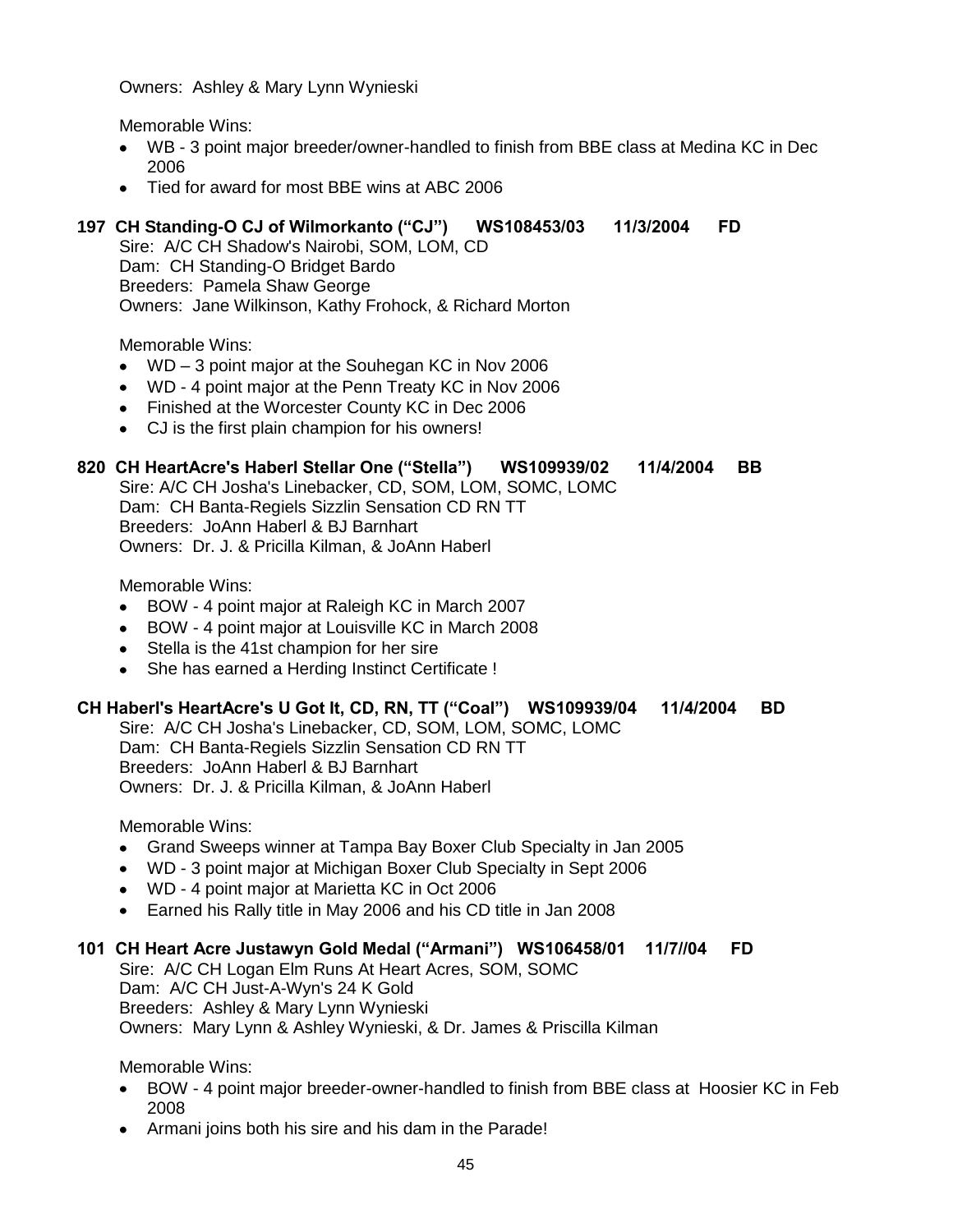# **105 A/C CH Just-A-Wyn's Gold'N Boy At Heart Acres ("Karr") WS106458/02 11/7/2004 BD**

Sire: A/C CH Logan Elm Runs At Heart Acres, SOM, SOMC Dam: A/C CH Just-A-Wyn's 24 K Gold Breeders: Ashley & Mary Lynn Wynieski Owners: Mary Lyn & Ashley Wynieski, Dr. James & Priscilla Kilman, & Sherry Glatte

Memorable Wins:

- Placed in 6-9 month puppy class at ABC 2005
- Breeder/owner-handled to finish from BBE class
- Karr joins both his sire and his dam in the Parade!

# **604 CH Nantess Southern Lady ("Remi") WS113537/02 11/20/2004 BB**

Sire: CH HighRivers Taylor Made of Backwoods, SOM Dam: CH Nantess Steppin Out Breeders: Nancy & Tessie Savage Owners: Nancy & Tessie Savage

Memorable Wins:

- WB & BOS 3 point major at Greater St. Louis Boxer Club Specialty in March 2007
- Placed fourth in BBE class at ABC 2007  $\bullet$

#### **22 CH Sig's Solar Eclipse ("Sasha") WS113343/01 12/20/2004 BB**

Sire: CH Stephlyn's Desert Moon Dam: Sig's What Dreams are Made of Breeders: Dr. Cynthia Idzik-Starr & Dr. Paul Starr Owners: Dr. Cynthia Idzik-Starr & Dr. Paul Starr

Memorable Wins:

- $\bullet$ Breeder-owner handled for her first 6 points
- WB & BOS 5 point major at Boxer Club of Long Island Specialty in March 2007
- BOW & BOS for a major to finish three weeks later at Harrisburg KC in April 2007

#### **2005**

#### **106 CH Carillon Ellie's Living Legacy ("Katie") WS120434/03 1/20/2005 FB** Sire: CH Donray's Butch Cassidy The Kid Dam: CH Carillon Elegance Rummer Run, DOM Breeders: Cindy E. Suarez, Steven G. & Ann B. Anderson, & Polly Whitney Owners: Karen Suarez

Memorable Wins:

- Finished with three majors, including:  $\bullet$
- BOW 5 point major at Georgia Boxer Club Specialty in Sept 2006  $\bullet$
- BOW 4 point to finish at Griffin Georgia KC in Oct 2006
- Katie joins her dam Ellie in the Parade!  $\bullet$

#### **49 CH Dogwood's Deiter of Hi-Tech ("Deiter") WS131675/01 2/7/2005 BD**

Sire: CH Hi-Tech's Basic Edition, SOM Dam: CH Dogwood's It's About Time Breeders: Judy Wood Owners: Jeri Poller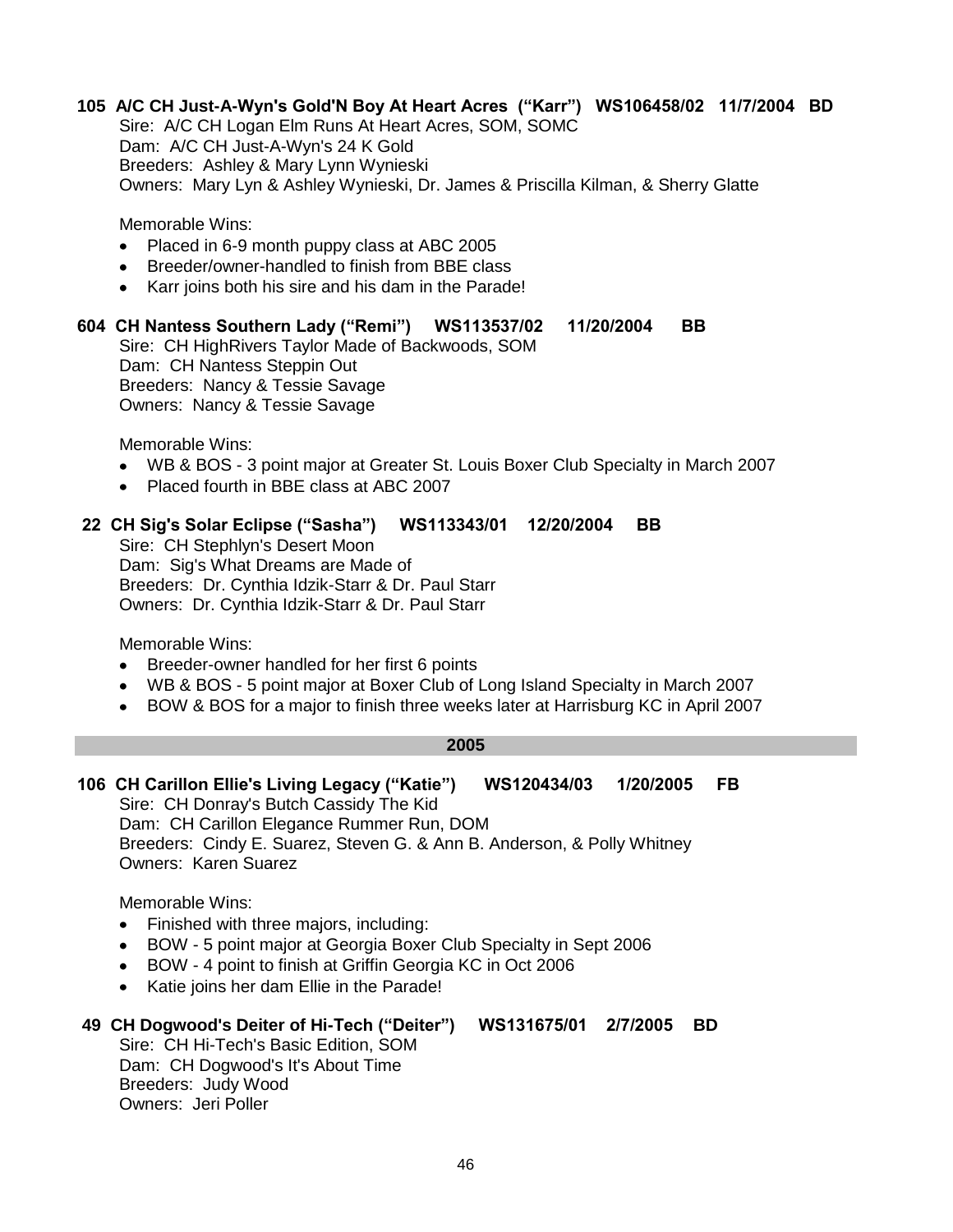- Best Puppy from 6-9 month class and RWD at ABC Regional in 2005  $\bullet$
- First major at Eastern Dog Club at 10 month in 2005  $\bullet$
- Finished at 16 months in 2006
- 27 BOB in limited showings in 2007
- Attained rank of #25 boxer in 2007 (many times over top specials)  $\bullet$

# **786 CH Tara's Lolli Poppin Lola ("Lola") WS127238/01 2/26/2005 FB**

Sire: CH Hi-Tech's Sound Investment Dam: CH Standing-O Debut By Yankee Breeders: Barbara Grizlo &Kimberly Pastella Owners: William & Zoila Truesdale, Francesca Illuzzi, Barbara Grizlo, Kimberly Pastella

# **143 CH Eastwinds High Command ("Marco") WS12359706 3/6/2005 FD**

Sire: CH Darvick Hitech Regal Explorer Dam: A/C CH Emerald Luciana at Eastwind, DOM Breeders: Tom & Gale Shay Owners: Tom & Gale Shay

Memorable Wins:

- BOW & BOS from 6-9 month class at Tyler Texas KC in Oct 2005  $\bullet$
- BOW 3 point major to finish at Dallas Boxer Club Specialty in March 2007
- $\bullet$ BOS owner-handled at Fort Worth KC in March 2007

#### **39 BISS CH Arriba Talisman Satisfaction ("Sedona") WS125683/06 3/9/2005 BD**

Sire: Am/ Mex CH Pro's Original 501 Blues, SOM Dam: CH Triple Crown's Alacazam, DOM Breeders: Virginia Shames & Theodore S. Fickes, Cathy & William Sylvester Owners: Virginia L Shames & Theodore S. Fickes, DVM

Memorable Wins:

- Grand Prize Futurity winner at ABC 2006  $\bullet$
- $\bullet$ BOB at ABC 2007
- $\bullet$  14 BISS
- Four Group 1 wins 2007 all owner handled
- Top Twenty contender at ABC 2008

#### **659 CH Raineylane Studio DaVinci ("Vinny") WS126844/01 3/13/2005 FD**

Sire: CH Raineylane's Marshall Dillon, SOM Dam: Telstar's Majestic Glory Breeders: Mike & Trina Ahlers Owners: Jack & Bridget Brown

- Completed his championship in 12 shows at age 7 1/2 months one of the youngest male Boxers to finish at this young age!
- Grand Prize Sweepstakes & BOW for 4 point major at Michigan Boxer Club Specialty in Sept  $\bullet$ 2005
- Earned 30 BOBs and multiple Group placements on his way to #5 Boxer ranking in 2007
- Top Twenty Contender at ABC 2008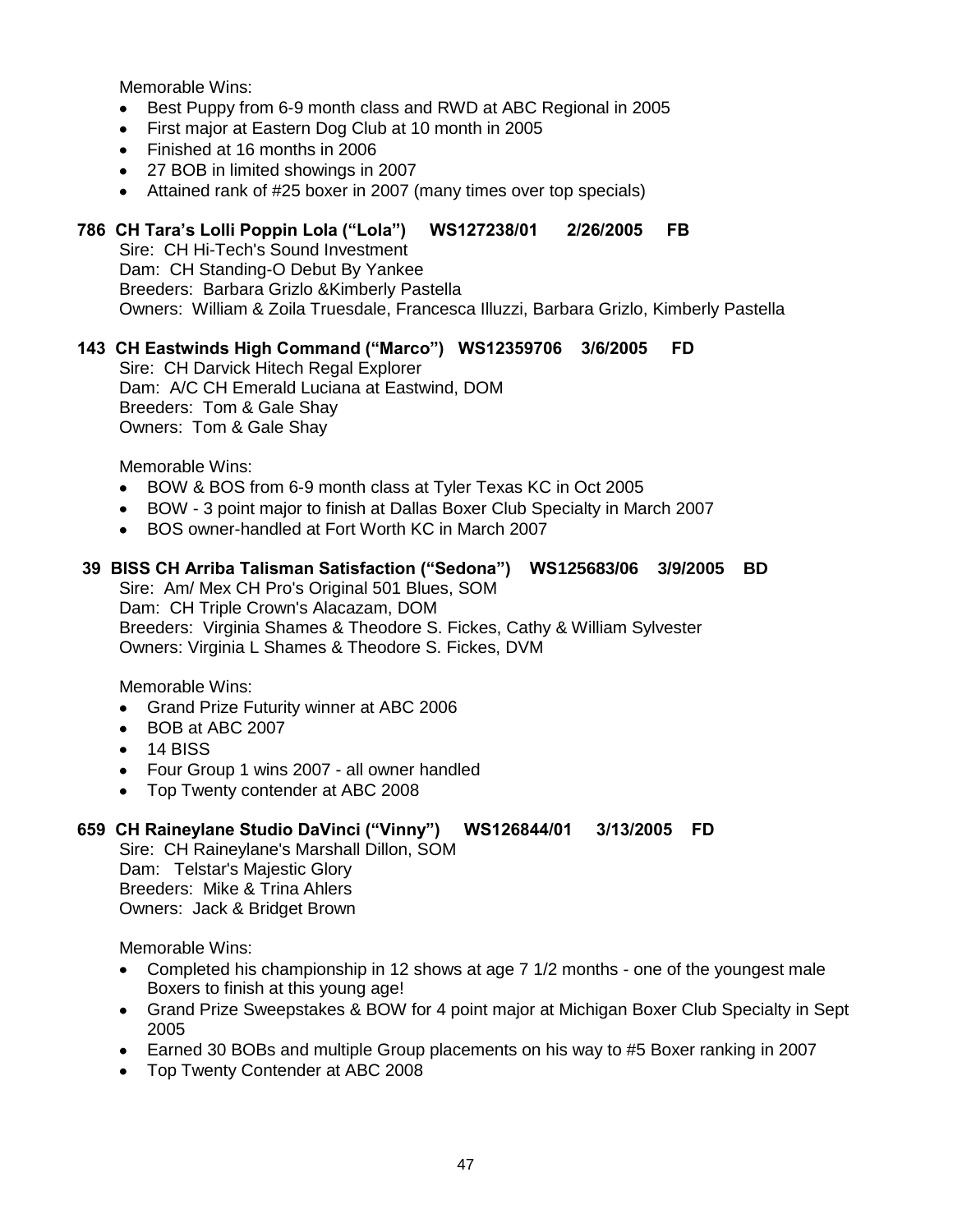# **210 CH Katandys Woods End Intrigue ("Siena") WS145071/01 3/16/2005 FB**

Sire: CH Woods End Time'n Again Dam: CH Omega's Jade Breeders: Lee Morris Owners: Patricia Billhardt & Sergio Tenenbaum

Memorable Wins:

- BOW 4 point major at Wisconsin KC in March 2006  $\bullet$
- WB 4 point major at Dubuque KC in March 2006
- $\bullet$ BOW & BOB - 5 point major at Fargo-Moorehead KC in June 2006
- $\bullet$ BOW to finish at Minnesota Boxer Club in June 2006
- Numerous BOBs and multiple Group placements in limited showing as a Special

#### **584 CH Parasol Moonwind Irish Eyes ("Mallory") WS126787/01 3/17/2005 BB**

Sire: CH Kelly's Cruise On Up To Shalsade CD RE MX MXJ XF Dam: Briarhill Josephine's Fancy Parasol Breeders: Melody Bennett & Richard Lee Owners: Margaret Hennessey, Lise Chaplain, & J. Meyer

Memorable Wins:

- WB 4 point major at Muskogee KC in May 2006
- WB 3 point major at Vicksburg KC in Sept 2006

#### **63 CH Schoental's Jakob ("Jackob") WS130026/02 3/25/2005 FD**

Sire: CH Halcyon I Rest My Case

Dam: CH Schoental's Fraulein Monika

Breeders: Gyleen X. Fitzgerald & Barbara R. Compton

Owners: Pamela & Gregory Gordon, Barbara R. Compton, & Gyleen X. Fitzgerald

Memorable Wins:

- $\bullet$ Best In Sweepstakes at New Jersey Boxer Club and two Eastern Boxer Club Specialties in 2006
- BOW 3 point major at Penn Ridge KC in Aug 2006
- BOW 3 point major at South Shore KC in Sept 2007  $\bullet$
- $\bullet$ BOW at Maryland Boxer Club Specialty in Oct 2007
- Multiple BOBs in 2008  $\bullet$

#### **215 A/C CH Ripn T's To Hot To Handle ("Lava") WS131458/01 4/23/2005 FD**

Sire: CH Mi-T Convincing Guy Dam: C CH U-Bet Ventana Sky Breeders: Tina Montgomery Owners: Tina Montgomery

Memorable Wins:

- Lava is his owner's first homebred champion
- Finished his Canadian championship from the 12-18 month class  $\bullet$
- WD 4 point major at Coer d'Alene KC in May 2006
- WD/ &BOS 5 point major breeder/owner handled at Galiatin KC in Sept 2006
- Qualified for the ABC 2008 Top Twenty competition

#### **439 CH JenBur's Cee Me Coming ("Cosmo") WS129635/02 4/24/2005 BD**

Sire: CH HighRivers Taylormade of Backwoods, SOM, CSOM Dam: JenBur's Lady Shana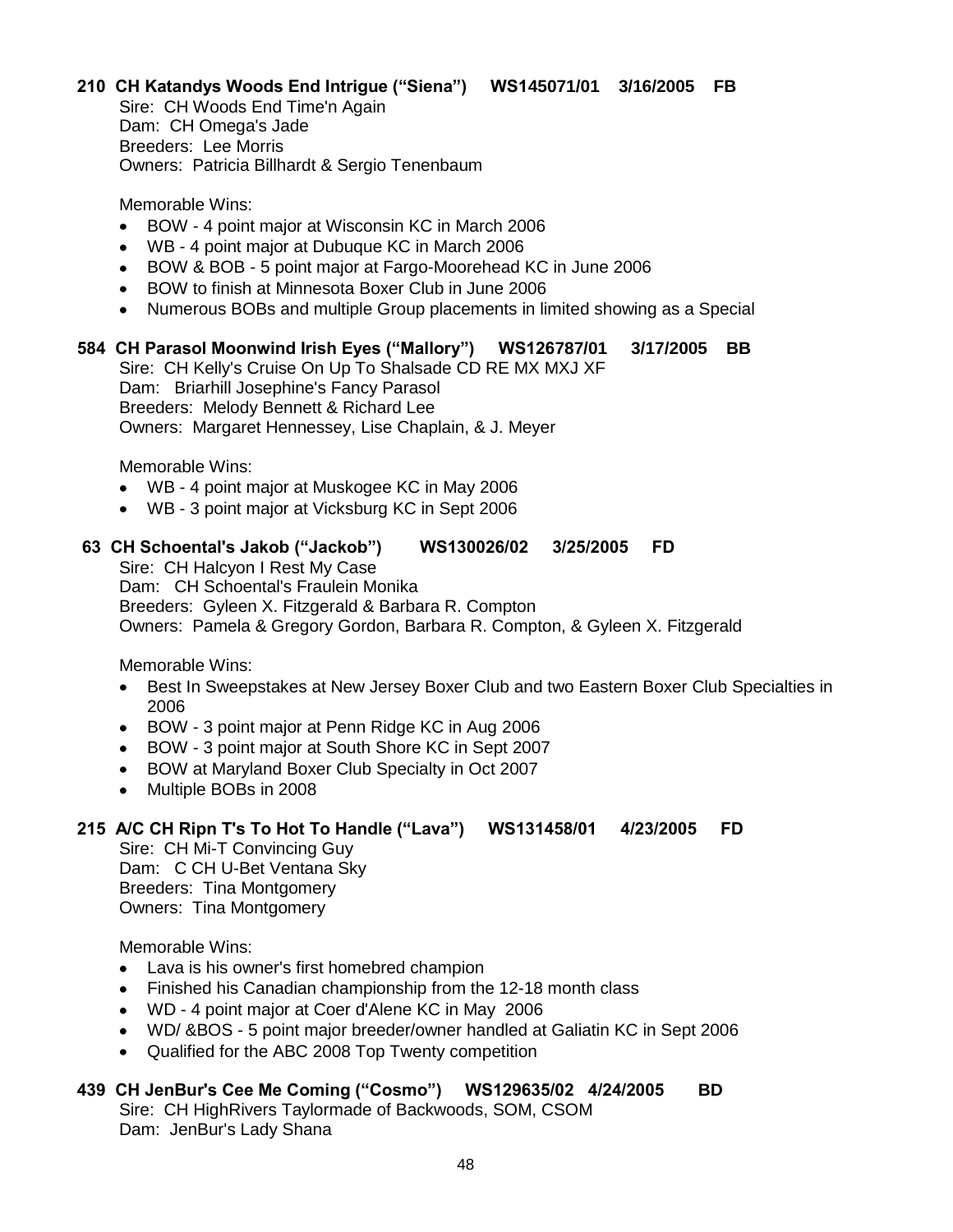Breeders: Jennifer Crane and Burton Weinstein Owners: Joan Bacon and Jennifer Crane

Memorable Wins:

- Group 3 in Puppy Sweeps at International KC of Chicago in Feb 06
- Class placement in Futurity at ABC 2006
- WD 3 point major at Tree Towns Boxer Club Specialty in June 2007- this was the same show where his dearly missed Dam won her 1st major in 2003
- BOW at Freeborn County KC in August 2006 where his littermate Kayla won WB & BOS

# **466 CH JenBur's Crown of Laurels ("Kayla") WS129635/01 4/24/2005 BB**

Sire: CH HighRivers Taylormade of Backwoods, SOM, CSOM Dam: JenBur's Lady Shana Breeders: Jennifer Crane and Burton Weinstein Owners: Jennifer Crane and Burton Weinstein

Memorable Wins:

- Finished at 16 months with BOS over specials for a 5 point major at Cyclone Country KC in Sept 2007
- 1st champion for JenBur boxers because her dam had a fatal accident 1 point shy of finishing her championship
- Back-to-back BOBs in Jan 2008

# **65 BIS BISS CH Capri's Magic Maker of Sassy ("Dante") WR131363/03 4/28/2005 FD**

Sire: CH Capri's Woods End Spellcaster Dam: CH Sassy's Texas Star Of Cayman Breeders: Kristine Anderson & Sydney Brown Owners: Barbara Bachman

Memorable Wins:

- A BIS and BISS Winner
- 2006 ABC WD/BOW
- 2007 American Boxer Club National Specialty, AOM
- 2007 Westminster Kennel Club, AOM
- 2005 American Boxer Club Regional Specialty, RWD & Best Puppy

#### **260 BISS A/C CH Bix-L's Photo Finish ("Biscuit") WS135534/01 4/28/2005 FB**

Sire: CH Dynamic-Shera's Court Jazzter Dam: Skidoo's No Joke For Bix-L Breeders: Paul Trent & Beth Pariseau Owners: Susan Burnett & Beth Pariseau

Memorable Wins:

- Finished at 11 months with three majors and a BOB from the classes
- First place 12-15 month fawn class and Reserve Winner for her age group in the Futurity at ABC 2006
- Multiple BOBs and Group Placements
- Finished her Canadian championship in one weekend of showing with a BOB
- BOB at Pacific Northwest Boxer Club Specialty at ABC Regional circuit in 2006

# **493 CH Amity Hall's All About Me, TT ("CJ") WS132245/01 4/28/2005 FD**

Sire: CH Raineylane's Different Drum Dam: CH Amity Hall's Rock The Casbah, CGC, TT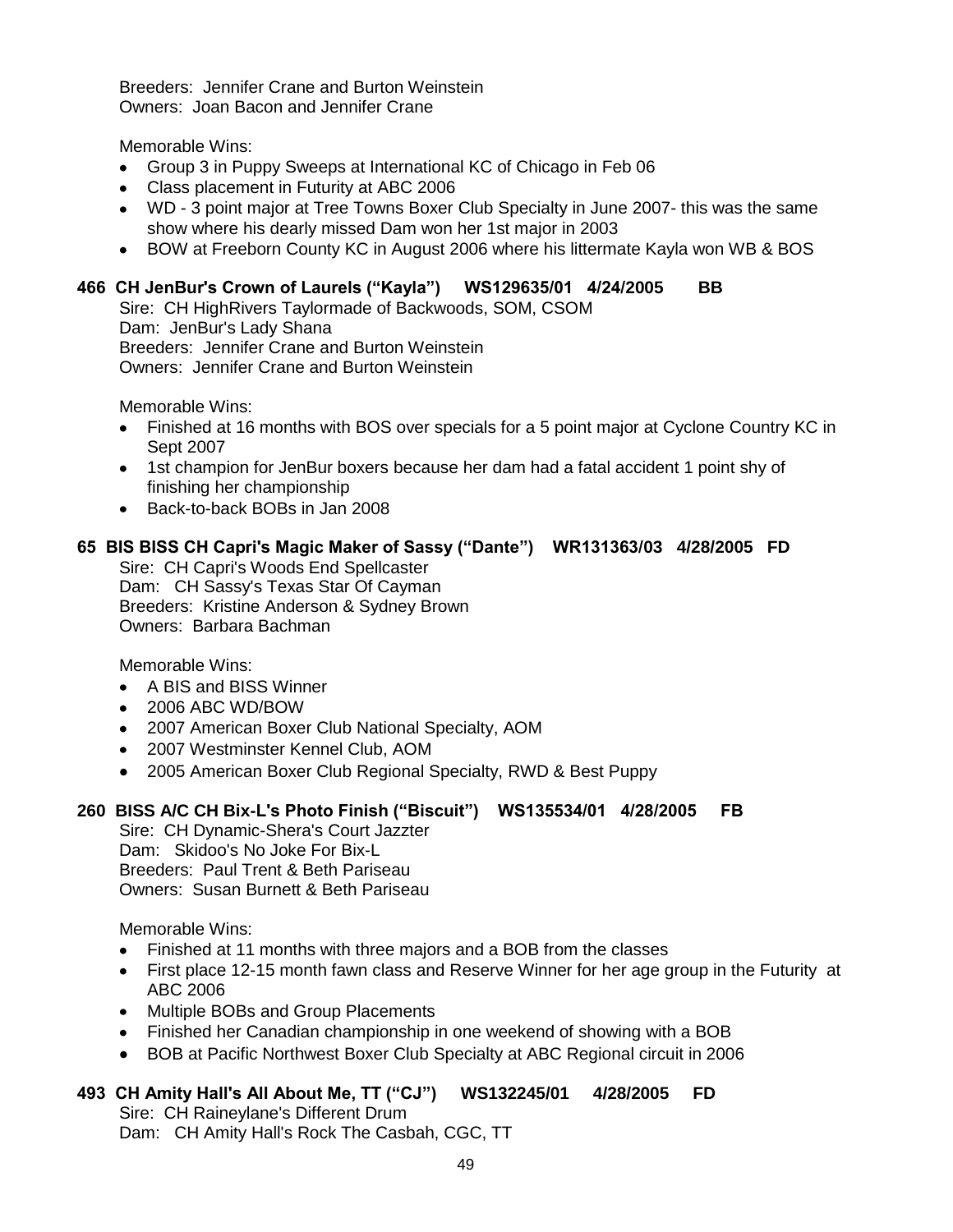Breeders: Beth Downey Owners: Beth Downey

Memorable Wins:

- BOW & BOB (over a special) owner-handled at Salisbury Maryland KC in Nov 2006
- BOW 3 point major at Mississippi State KC in Dec 2006
- BOW 3 point major at Annapolis KC in Feb 2006
- All of CJ's points except one major and a single were owner-handled

# **CH True's Reflection Of A Legend ("Tango") WS129844/06 5/6/2005 FD**

Sire: CH EWO's Reflection Of Breaker, SOM Dam: True's PRO Wish Upon A Star Breeders: Carol Susan & Troy D. Christman Owners: Carol Susan & Troy D. Christman

Memorable Wins:

- BOW & BOB over specials at Upper Potomac Valley KC in Oct 2006  $\bullet$
- 4th place in Am Bred class at ABC 2007
- WD 5 point major at Granite State Boxer Club in Oct 2007
- WD 5 point major at ABC Regional in Oct 2007
- $\bullet$  Happy 3<sup>rd</sup> Birthday, Tango!!

#### **CH True's Hot Shot ("Daggett") WS129844/10 5/6/2005 BD**

Sire: CH EWO's Reflection Of Breaker, SOM Dam: True's PRO Wish Upon A Star Breeders: Carol Susan & Troy D. Christman Owners: Carol Susan & Troy D. Christman

Memorable Wins:

- BOW at 6-9 months at Nolan River KC in Jan 2006
- Two 3 point majors back-to-back at Greater Cincinnati Boxer Club Specialty and Warren County KC in June 2007
- Made CH EWO's Reflection of Breaker a SOM in July 2007
- Happy 3<sup>rd</sup> Birthday, Daggett!!

#### **701 CH Araby Spot On For Shandown WS148722/01 5/14/2005 FD**

Sire: Shandown Chances Are Dam: Araby American Beauty Breeders: Patricia J. Dollar Owners: Patricia J. Dollar

# **134 CH LattaLane's Harrmonious Melody ("Melody") WS135547/02 5/21/2005 FB**

Sire: CH Turo's Overture Dam: CH LattaLane's Cover Story Breeders: Thomas & Carol Latta Owners: Thomas & Carol Latta

- WB 3 point major at Kalamazoo KC in Nov 2006
- WB & BOS 3 point major at Mississippi State KC in Dec 2006
- WB & BOS 3 point major at Brandon KC of Mississippi in Dec 2006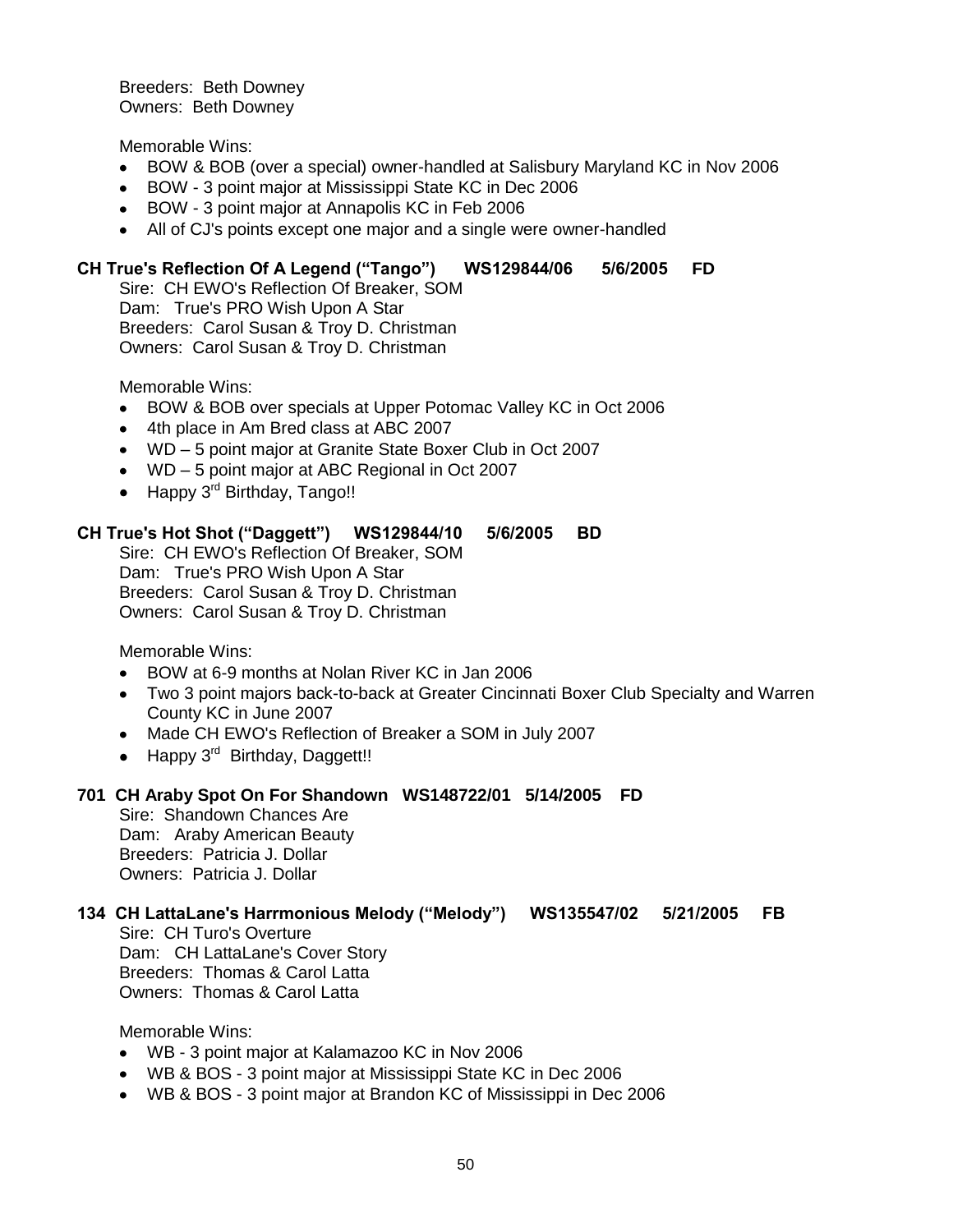# **413 CH Andrea's Regal Secret Jack Of Hearts ("Jackie") WS134654/06 5/21/2005 FD**

Sire: CH Regal HiTech Picasso of Darvick, RN, SOM Dam: CH Regal's Xtian Heart Of Gold Breeders: Korinne Vanderpool, & Joe & Robin Henderson Owners: Kenneth & Kathryn Andrea , & Korinne Vanderpool

Memorable Wins:

- WD for a major to finish at the Dallas Boxer Club Specialty in Oct 2007
- "The icing on the cake" was that this win made his sire ("Pablo") a SOM and his grand-sire ("Johnny J") a LOM!

# **114 CH Happy Tail's You're My Diamond Girl ("Vixen") WS133590/01 5/22/2005 BB**

Sire: CH Interlude's Under The Influence, AX, OA, OAJ, CD, RN, CGC, TDI Dam: CH Woodgate's Diamond of Happy Tail's Breeders: Amy Bieri & Barbara Miller Owners: Amy and Todd Bieri, & Barbara Miller

Memorable Wins:

- Grand Sweeps winner at Midwest Boxer Club Specialty in April 2006  $\bullet$
- WB 3 point major at Greater Cincinnati Boxer Club Specialty in June 2006
- BOW & BOS 3 point major at Mississippi State KC in Dec 2006
- BOW & BOS 3 point major at Brandon KC of MS in Dec 2006

# **473 CH Inspiration's Full Authority ("Titus") WS138388/01 6/1/2005 FD**

Sire: CH Bee-Mike's One Night Stand, SOM Dam: Inspiration's Walks On Water Breeders: Gina Freer Owners: Gina Freer

Memorable Wins:

- Titus won two boxer specialties for majors:  $\bullet$  BOW for 4 points at Central Indiana Boxer Club in Feb 2007 BOW for 4 points at Cedar Valley Boxer Club in Sept 2007
- The 2nd major on Titus was the first major achieved by his breeder/owner as a handler

# **697 CH Dunnfords V Donandru Storm Maker ("Dallas") WS132084/03 6/7/2005 FD**

Sire: Vicson Donandru Fire Walker Dam: Ilse Abigail Von Liebstal Breeders: Kathleen Nygren Owners: Christine Shackleford

Memorable Wins:

- BOW 3 point major for first points at St. Louis Boxer Club Specialty in March 2007  $\bullet$
- Earned two more majors and finished six weeks after his first points at the Georgia Boxer  $\bullet$ Club in April 2007

# **818 CH Denali's Alma De La Pura Vida WS139198/01 6/16/2005 FB**

Sire: CH Shadow's Nairobi Dam: CH Jacquet's Real Love Breeders: Michael Hilderbrand & Steven DeMasi Owners: Michael Hilderbrand, Steven DeMasi, Barbara Grizlo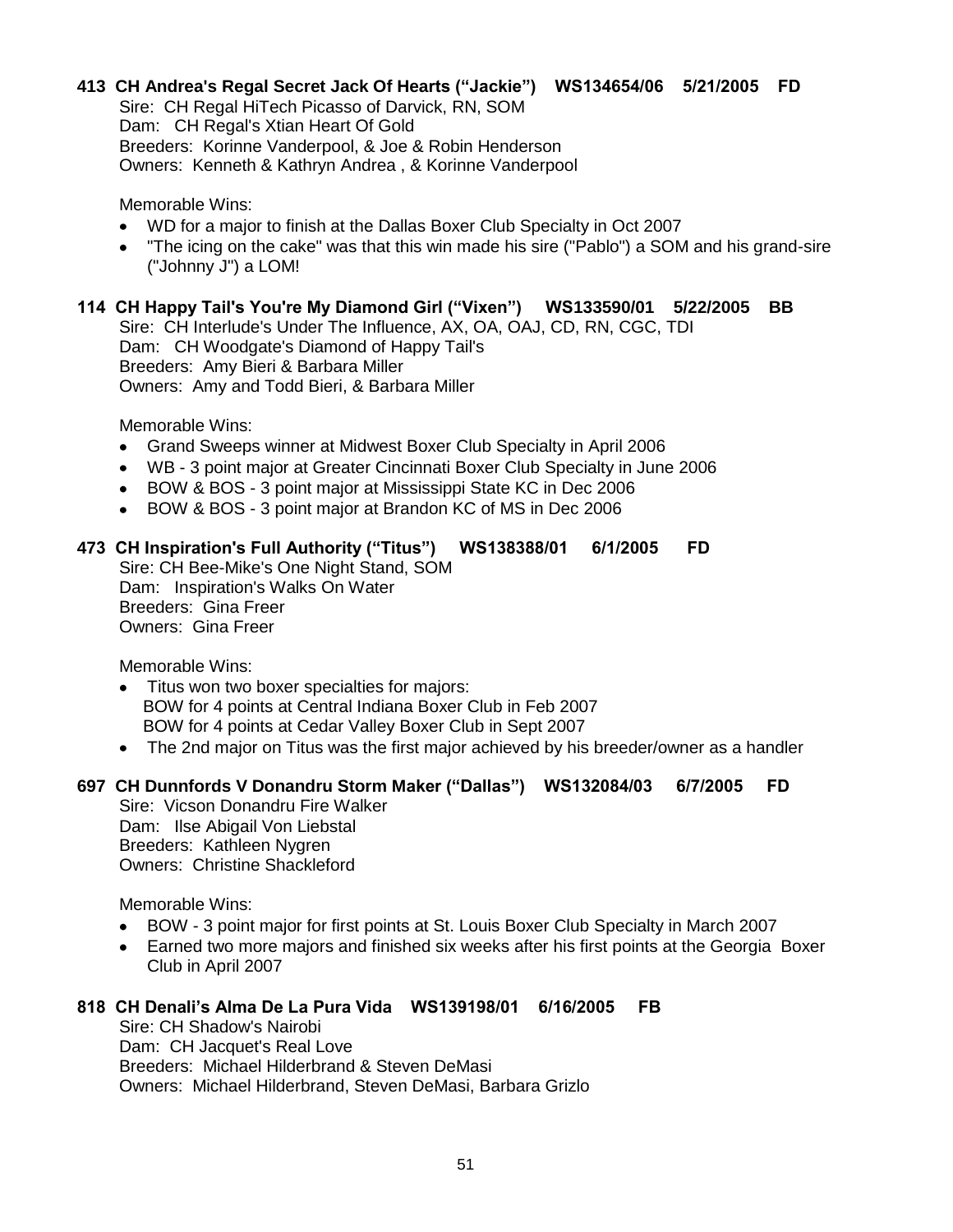- WB 3 point major at Ladies Dog Club in Dec 2006
- BOW 4 point major at Elm City KC in Feb 2007

#### **103 A/C CH Just-A-Wyn's D'ing Time At Heartacres ("Rolex") WS137232/01 6/27/2005 BD**

Sire: A/C CH Logan Elm Runs At Heart Acres, SOM, SOMC Dam: Just-A-Wyns Missletoe Breeders: Mary Lynn & Ashley Wynieski Owners: Ashley & Mary Lynn Wynieski, Dr. James & Priscilla Kilman

Memorable Wins:

- Breeder/owner-handled to finish at 12 months of age  $\bullet$
- Won 20 BOB, 10 BOS and 4 Group placements in 2007
- Rolex joins his sire in the Parade!

# **433 CH Westhaven-N-Sharledar's Mystify CGC ("Norman") WS141250/03 6/30/2005 BD**

Sire: CH ChooChoo's One Night Stand Dam: CH Sharledar's Divine Miss M Breeders: David & Tami Westendorf, & Sharon Darby Owners: Mary and Ray Sechler

Memorable Wins:

- $\bullet$ With limited showing, Norman earned three majors on the way to his championship
- WD 4 point major in Chattanooga KC in Sept 2006
- Back-to-back majors at Kennesaw KC in Oct 2006
- Placed in the Open Class at ABC 2007
- Finished as BOW at the Greater Murfreesboro KC in Sept 2007

#### **283 CH Robinson's Burnished Gold ("Bernie") WS142152/01 7/14/2005 FD**

Sire: CH Hi-Tech's Basic Edition, SOM Dam: CH Robinson's Burgundy Rose Breeders: William & Delma Robinson Owners: William & Delma Robinson

Memorable Wins:

- BOW 4 point major at Mid-Kentucky KC in March 2007  $\bullet$
- $\bullet$ 2007 ABC National Specialty Winners Dog!
- Helped his sire win Top Stud Dog and his dam win Top Brood Bitch at ABC 2007
- WD 3 point major to finish at Marion OH KC in July 2007

#### **266 CH Robinson-McGee Tomorrow's Hope ("Maddi") WS142152/03 7/14/2005 FB**

Sire: CH Hi-Tech's Basic Edition, SOM Dam: CH Robinson's Burgundy Rose Breeders: William & Delma Robinson Owners: Howard & Sherry McGee, & Delma K. Robinson

- Best Puppy in Match at 6 months in Brandon, MS in Dec 2005  $\bullet$
- BOB owner-handled at Memphis KC in Aug 2007
- WB 3 point major at Shreveport KC in April 2007
- Finished with BOW 4 point major at Galveston County KC in March 2008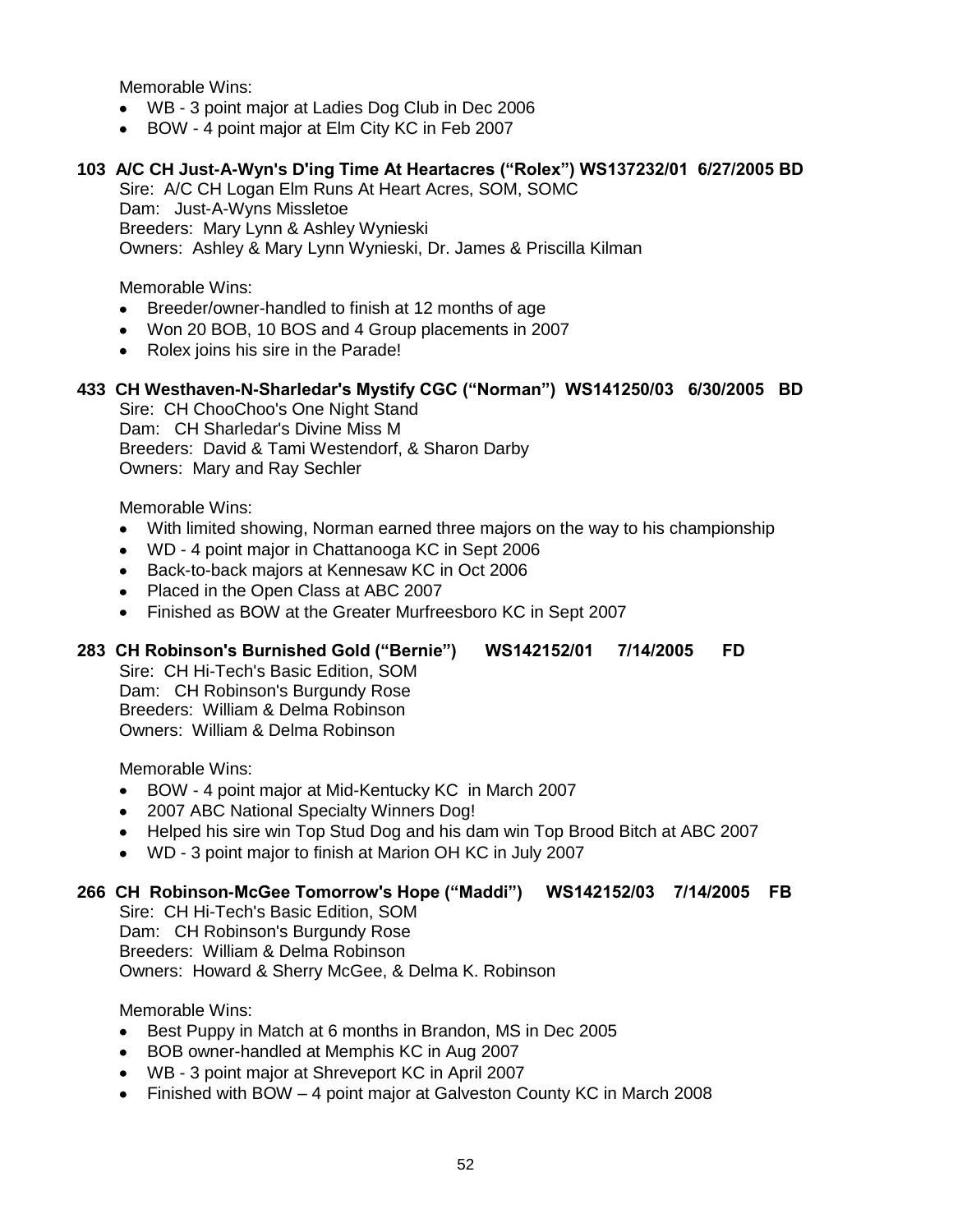#### **220 CH HurriCahen's Kami-Ko N' Kini Melody ("Melody") WS146149/09 7/21/2005 FB**

Sire: A/C CH Bentbrooks Image of High Noon, SOM Dam: CH HurriCahen's Dazzling Star Breeders: Charles Davidson & Denise Cahen Owners: Lois Trist, Denise Cahen, & Beverly Albert

Memorable Wins:

- Second place in 9-12 month Futurity class and first place in 9-12 month regular class at ABC  $\bullet$ 2006
- First place in Open fawn class at ABC 2007
- Finished in four consecutive shows, including back-to-back majors in Feb 2008

#### **737 CH Encore's Baroque ("Tucker") WS159092/04 7/29/2005 FD**

Sire: A/C CH Berlane's Causin An Uproar CDX, SOM, SOMC, LOMC Dam: CH Encore's Chianti, DOM Breeders: Cheryl Cates, Joanne Hutchins, & Casey Cates Owners: Michael Abbot, Todd Scala, & Cheryl Cates

Memorable Wins:

- BOW 4 point major at Central Florida KC in June 2007  $\bullet$
- WD & BOS 4 point major at Atlanta KC in Sept 2007
- Fourth champion to make his dam a DOM!

#### **188 CH Peprhl Will You Dance Marbo ("Willow") WS141446/01 8/1/2005 FB**

Sire: CH Wesan's Zachariah Dam: CH Marbo's Much Desire Santi Me Breeders: Sue Ann Thompson & Robert Fosnow Owners: Sue Ann Thompson

Memorable Wins:

Finished with 4 point major at Michigan Boxer Club Specialty

#### **535 BISS A/C CH Heart Acres Stingray Of Cinnrhee ("Sting") WS148572/01 8/28/2005 BD**

Sire: A/C CH White Pine One And Only Dam: C CH Heart Acres Dogwood Hot Line Breeders: Dr. James & Priscilla Kilman, H. Medley Small, & Margaret Ashman Owners: Dr. James & Priscilla Kilman, H. Medley Small, & Margaret Ashman

Memorable Wins:

- First place 6-9 month brindle puppy in Futurity and regular class at ABC 2006
- Two Grand Prize Sweepstakes wins
- Multiple Groups and BISS wins

#### **646 BISS CH Cherkei's Cotton Crinoline ("CC") WS192959/09 10/5/2005 FB**

Sire: CH Bayview Strides Ahead, SOM, LOM Dam: CH Cherkei Sunrise All Dolled Up Breeders: Cheryl & Keith Robbins, & Marjorie Ross Owners: Cheryl & Keith Robbins, & Marjorie Ross

- Placed in 6-9 month class in Futurity at ABC 2006
- Finished from the puppy class
- BOB at Dallas Boxer Club specialty in March 2008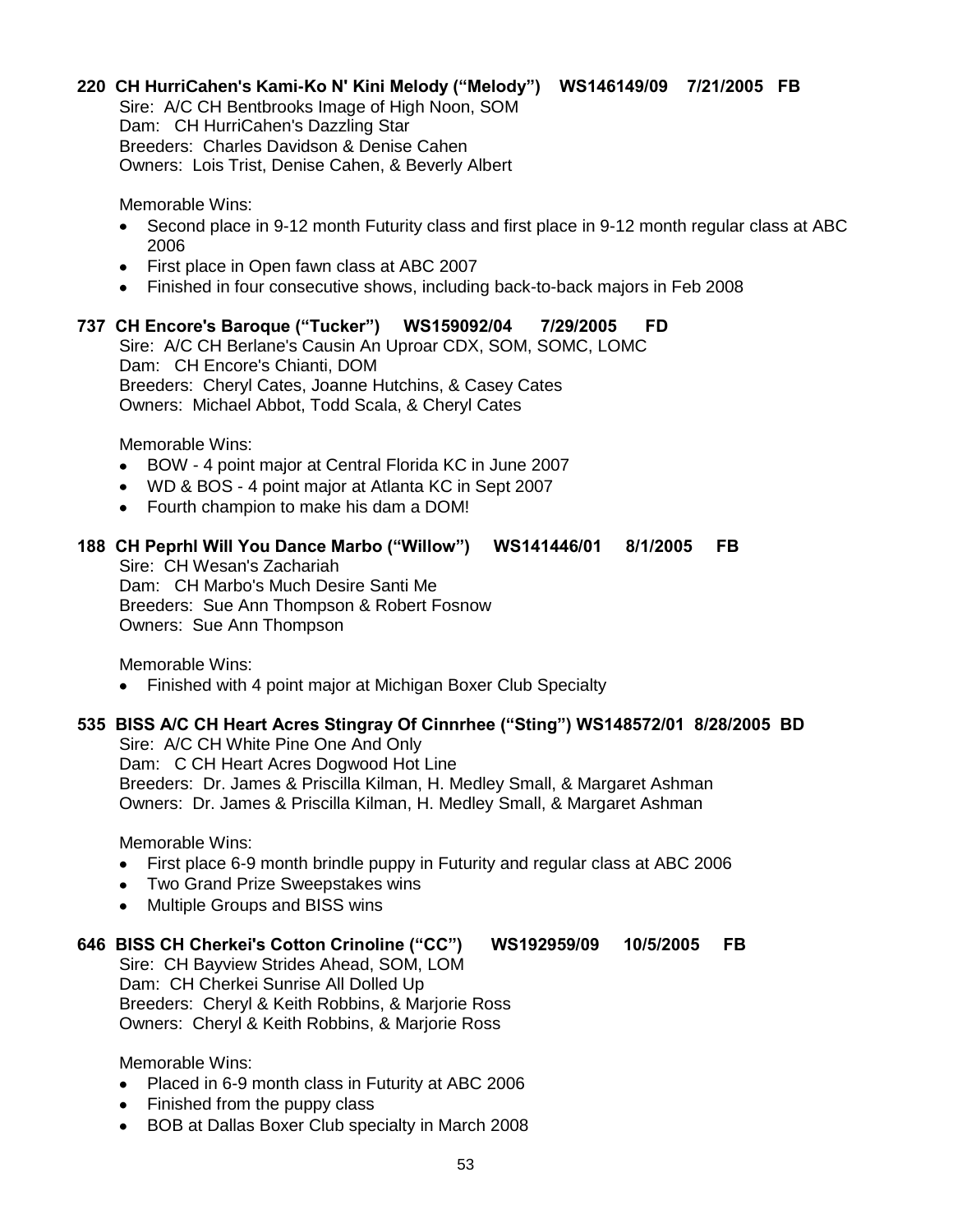- Shown on a limited basis, she has garnered multiple BOBs and Group Firsts
- Currently ranked in Breed Top Twenty and All-Breed for 2008

# **517 CH Duba-Dae's Who's Your Daddy ("Bosco") WS156459/02 10/6/2005 FD**

Sire: CH Duba-Dae's Buster Brown Dam: CH Duba-Dae's Diamond Evolution Breeders: Lynn Jansson Owners: Jimmy & Wendy Bettis, Lynn Jansson

Memorable Wins:

- Finished in a total of 8 shows with four 4 point majors
- In four months of showing in 2007, he qualified for Top Twenty competition in 2008
- Currently ranked in the Top Ten in boxer breed points and all-breed points in 2008
- Multiple Group placements including a Group 1 at Apple Valley KC in March 2008

# **340 CH Duba-Dae's Take It To The Limit ("Kelly") WS15645702 10/12/2005 FB**

Sire: A/C CH Bentbrooks Time To Ascend, SOM Dam: CH Denbar's Diamond Diva, DOM Breeders: Lynn Jansson Owners: Brenda Vrooman

Memorable Wins:

- RWB to a 4 point major at the Riverside West KC in Aug 2006
- Won four consecutive majors in Sept 2006: Two 4 point majors and two Best Boxer Puppy at Bayou KC over two days Puppy Working Group 1 on one day BOW for a 4 point major and Best Boxer Puppy at Vicksburg KC on next day BOW for 3 point major at Fort Worth KC
- Finished at 11 months old in just nine shows

#### **319 CH Belco's Hunters Moon At Tollgate ("Noah") WS164164/01 10/15/2005 FD**

Sire: C CH Elharlens Quest, SOMC Dam: CH Belco's Reflection Of Two Cs Breeders: Elizabeth Coviello-Davis, Logan Davis, & C. Coutanche Owners: Susan Watts

Memorable Wins:

- Third place in 6-9 month fawn class at ABC 2006
- Finished owner-handled at 15 months of age
- First champion boxer for owner
- Currently working on Rally and Agility
- Noah is the kind of dog who would like to sit and have a beer with you!

#### **586 CH Belco's Copper Moon ("Storm Kat") WS164164/03 10/15/2005 FB**

Sire: C CH Elharlens Quest, SOMC Dam: CH Belco's Reflection Of Two Cs Breeders: Elizabeth Coviello-Davis, Logan Davis, & C. Coutanche Owners: Patricia Gelinas, Jennifer Gelinas, & Logan Davis

- Best Puppy in Futurity at ABC 2006
- Best in Sweeps and BOW 4 point major at Rhode Island Boxer Club in May 2006
- Best in Sweeps at Granite State Boxer Club in May 2006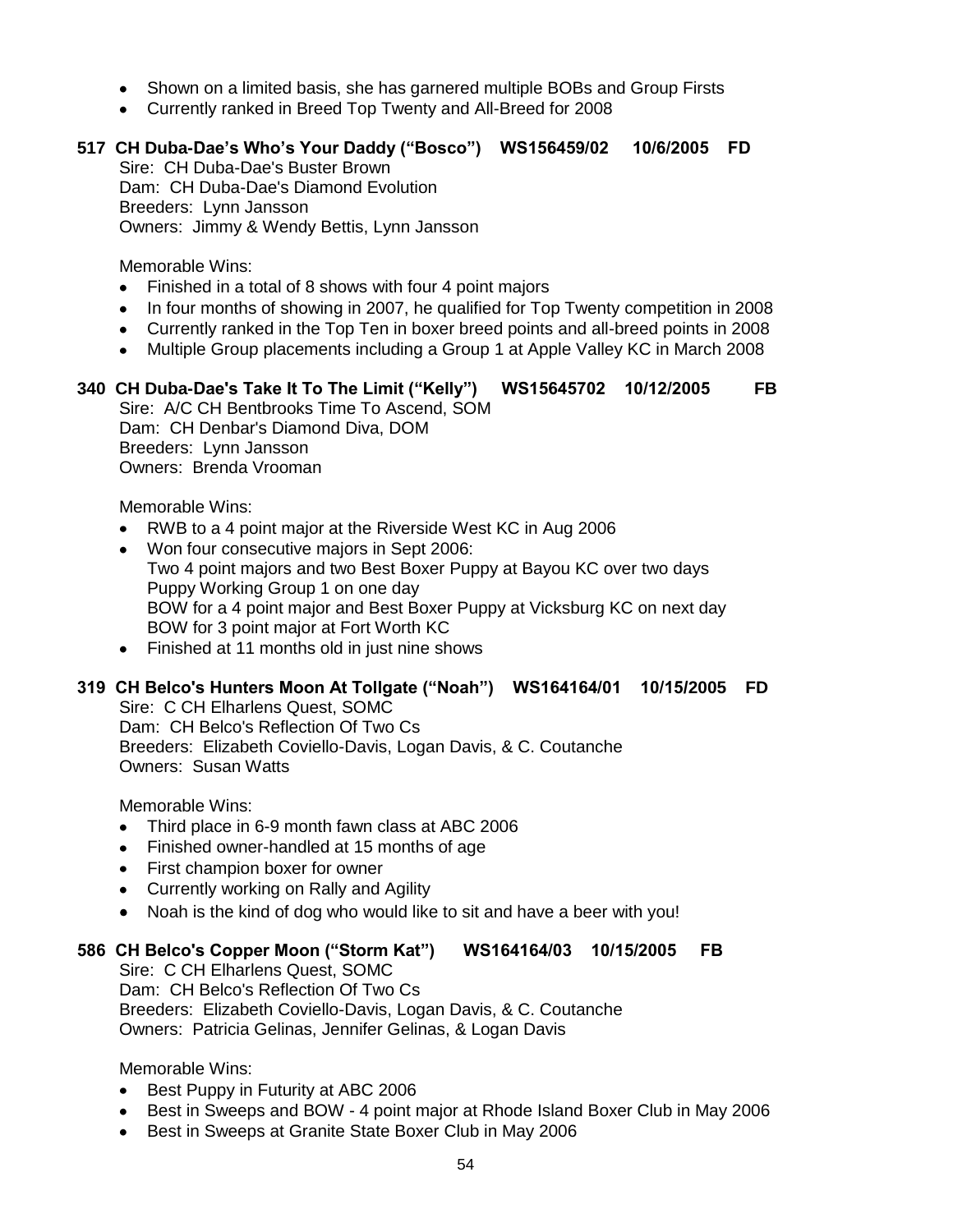- At the Boston cluster in Dec 2006:
- BOW 3 point major at Middlesex County KC
- Best in Sweeps at Middlesex Boxer Club
- BOW 4 point major at Rhode Island Boxer Club
- BOW 3 point major at Granite State Boxer Club

#### **69 CH Liberti's Advocate ("Monroe") WS153797/03 10/20/2005 FD**

Sire: CH Hi-Tech's Basic Edition, SOM Dam: Ch. Chessel's Onesti's Sine Qua Breeders: Teresa L. Berge & Betty Jo Chessel Owners: Carol Korpal & Teresa L. Berge

Memorable Wins:

- Started his career with 3rd place in 6-9 month class at ABC 2006
- Won five BOBs from the classes; his first was from the 6-9 month class at the Chain of Lake KC in June 2006
- Won two BOS from the classes
- Finished with a BOS at Minnesota Boxer Club Specialty in Jan 2008
- He joins his dam "ZuZu" in the Parade!

#### **199 A/C CH Standing-O Rhythm And Blues ("Hawke") WS152367/01 10/21/2005 FD**

Sire: CH Bee-Mike's One Night Stand, SOM Dam: A/C CH Luckyjades Ooh LaLa Breeders: Robert & Grace Hallock, & Pamela Shaw-George Owners: Pamela Shaw-George, Kathy Frohock, & Jane Wilkinson

Memorable Wins:

- Hawke earned three major wins: Cape Cod KC in Sept 2006 Rhode Island Boxer Club specialty / Ladies Dog Club in Dec 2006 Rockland County KC in Feb 2007
- Finished at 16 months of age

#### **377 CH Burlwood's Drive-N-Lover Bratticus ("D'mitri") WS152926/04 10/24/2005 FD**

Sire: CH Burlwood's Drive'M Wild Dreamweaver Dam: CH Burlwood's Chick Flick, DOM Breeders: Rhonda Nickels Owners: Chase Lee Todd

Memorable Wins:

- Best in Sweeps at Georgia Boxer Club Specialty in 2006 and 2007
- Earned three majors owner-handled:  $\bullet$  BOW - 4 points at Valdosta KC in April 2007 BOW - 4 points at Fayetteville KC in March 2008 BOW - 4 points at Georgia Boxer Club Specialty in April 2008
- D'mitri's championship has made his dam a DOM!!  $\bullet$

#### **43 CH Zephyr And Lemko Turn Back Time ("Zorro") WS156657/01 10/26/2005 FD**

Sire: A/C CH Golden Haze Tuxedo, SOM, LOM, LOMC Dam: Tahiti Sunrise Breeders: Jessica Kozel & Sharon Simpson Owners: Sharon Simpson, Jerry & Linda Huffman, Susan Blue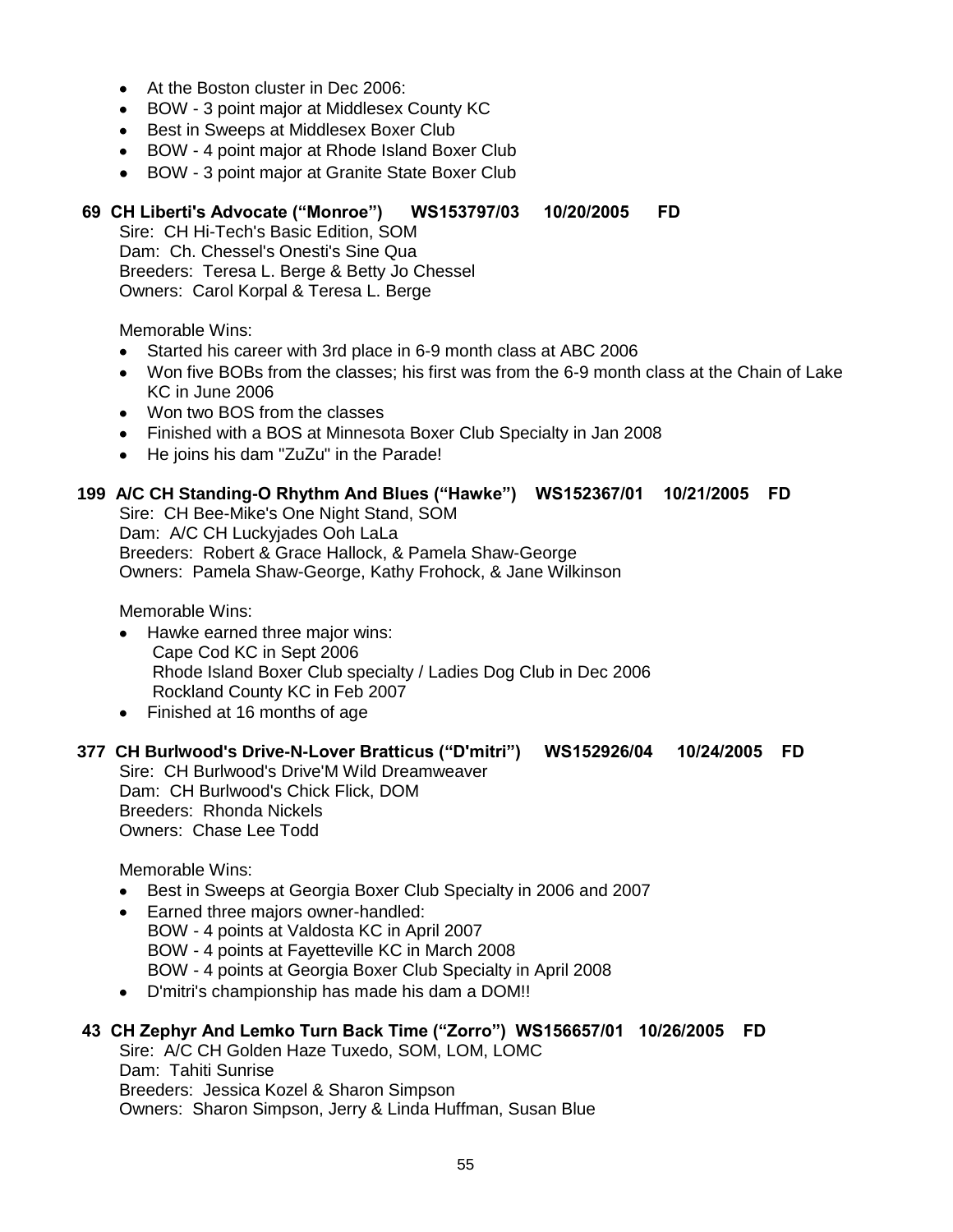- Owner-handled to his championship (Susan Blue)
- Back-to-back 3 point majors and a BOS at Langley KC shows in May 2007
- Multiple BOB winner
- Zorro is the 49th AKC Champion for the all-time producer of Producers of Merit in both Canada and the US

# **19 CH Kenon's Gold Currency ("Cooper") WS173702/03 11/18/2005 FD**

Sire: C CH Kenon's Double Click Dam: Dynamites Papa Don't Preach Breeders: Carrie & Jeffory Weaver Owners: Bette Jo Nunn & Kenneth Lau

Memorable Wins:

- Cooper finished with four majors in 2007:
	- WD 3 point major at Clinton KC in March
	- WD 3 point major at Terra Haute KC in April
	- WD 3 point major at Ann Arbor KC in July

BOW - 5 point major at Combined Specialties of Greater Milwaukee in July

# **471 CH Ein-Von's Causin Kaos ("Casey") WS154884/06 11/18/2005 FD**

Sire: CH Rosend's Key Largo Dam: Ein-Von's It's A Dream Again Breeders: Kimberlie A Steele, Zwie A Pierson & Vickie L Pierson Owners: Ann Russell

Memorable Wins:

- BOW 5 point major from 6-9 month puppy class at Pacific Northwest Boxer Club during  $\bullet$ regional week in Aug 2006
- BOW 4 point major at East Bay Boxer Club from 9-12 month class in Oct 2006
- Finished at 12 months of age
- First place in 15-18 month Futurity at ABC 2007

#### **419 CH Firestar's How Forever Feels ("Kenny") WS15645702 11/26/2005 FD**

Sire: CH Turo's Overture Dam: CH Firestar's Indian Summer, CD, RN Breeders: Diane E. Boyle and Sandra J. Johnson Owners: Nicholas Wolf and Debra Morey

Memorable Wins:

- WD for a 3 point major at Steel City KC in April 2007
- 2nd in 15-18 month class in Futurity at ABC 2007
- BOW 5 point major at Waukesha KC in July 2007
- BOW to finish at Northeastern Indiana KC in Nov 2007

# **173 CH Adellin's Wild Spirit of Nantess ("Dillon") WS159718/05 12/1/2005 FD**

Sire: BIS BISS Am/Can Ch Bentbrook's Image of High Noon, SOM, SOMC Dam: CH Adellin's Annie With Luv By Bridger Breeders: Linda Kulow, Nancy Savage, Tessie Savage Owners: Erica Enders

Memorable Wins:

• Five major reserves before becoming a champion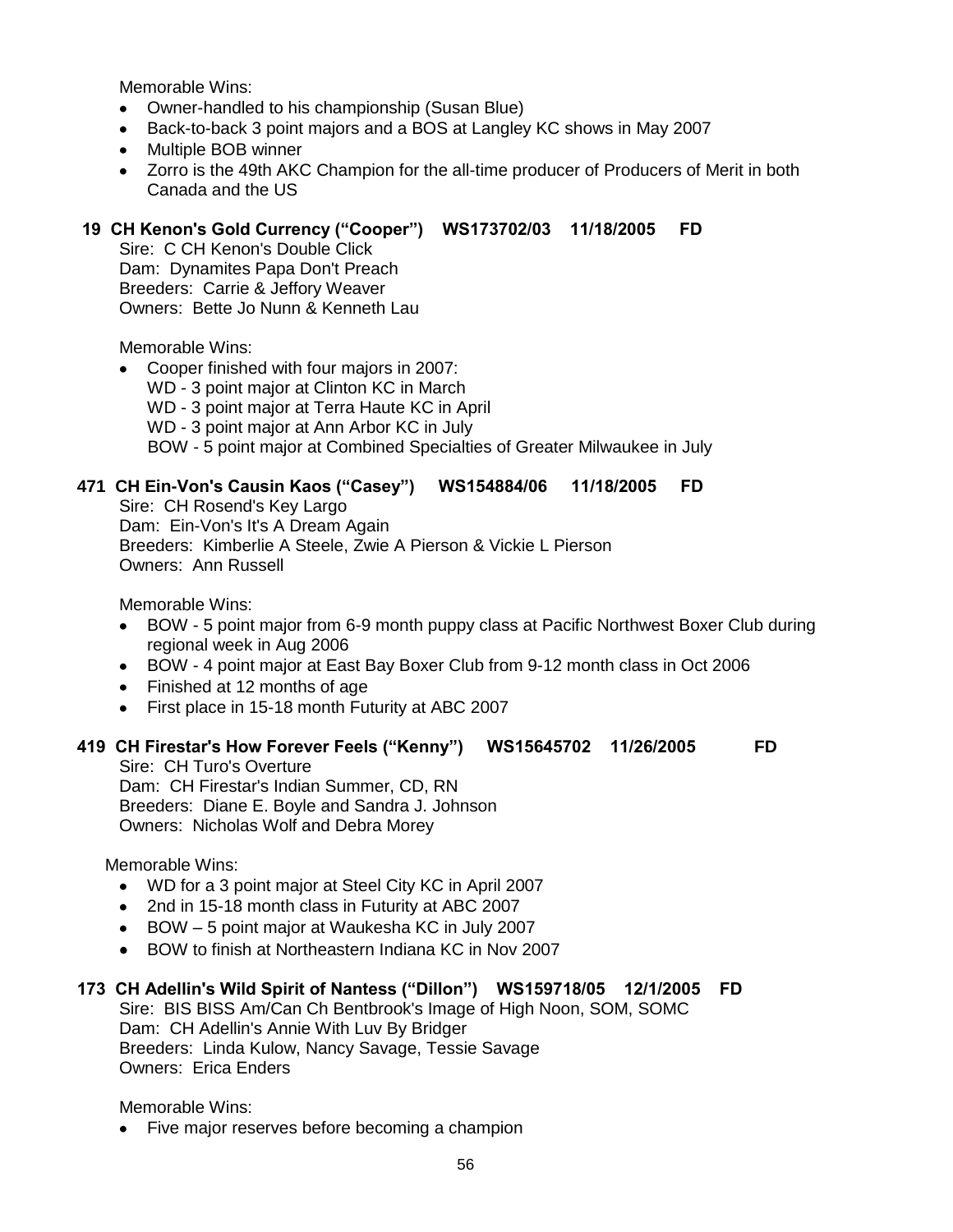- WD at the Minnesota Boxer Club Specialty in Jan 2007
- WD 3 point major at the Monroe Kennel Club in Sept 2007
- BOW 4 point major at the Land O Lakes Kennel Club in Jan 2008

# **746 BISS CH Fourbears' Never Hungry ("Scarlett") WS160500/05 12/1/2005 FB**

Sire: CH EWO's Reflection of Breaker, SOM Dam: Starfrost Ermine N'Pearls Breeders: Larry W. Dosier & Alice D. Hatch Owners: Larry W. Dosier

Memorable Wins:

- Won WB twice owner-handled!
- Then, finished in 16 shows earning three BOW, seven BOS, and one BOB  $\bullet$
- BISS from the classes at New York Boxer Club specialty/Westchester KC and made the cut  $\bullet$ in group in Sept 2007
- Won her class each day at the ABC Regional Cluster in Oct 2007
- BOW & BOS 3 point major to finish at Fayetteville KC in Nov 2007

#### **128 A/M CH DLG Rainbows End ("Rainbow") WS212298/01 12/12/2005 BB**

Sire: Mex CH Cromo Soto Dam: Mex Ch JR's Galilea Breeders: Victor De La Garza Owners: Brad & Michelle Rocca, Jack & Donna Galante

Memorable Wins:

- BOW 5 point major at Houston KC in July 2007  $\bullet$
- $\bullet$ BOW & BOS - 5 point major at Helena Montana KC in Sept 2007
- BOW & BOB 5 point major at Granite State Boxer Club Specialty in Oct 2007  $\bullet$

#### **2006**

#### **745 CH Halcyon Tribute To Fire ("Tyler") WS170871/04 1/18/2006 BD** Sire: CH KG Halcyon Fire King Dam: Halcyon All That Glitters Breeders: Susan von Rothkirch Owners: Carol Cotter, Mike Carberry, & Susan von Rothkirch

Memorable Wins:

- Class placements in Futurity and regular classes at ABC 2007
- Earned four majors:  $\bullet$  BOW - 3 points at Maryland Boxer Club Specialty in April 2007 WD - 4 points at Rhode Island Boxer Club Specialty in May 2007 BOW - 3 points at the Finger Lakes KC in Sept 2007 WD - 3 points to finish at Lebanon County KC in April 2008
- Tyler joins his sire, "King", in the Parade and is his 3rd champion!

#### **454 CH Mueller's Illicit Affair ("Lira") WS162781/04 1/31/2006 BB** Sire: CH Bee Mike's One Night Stand, SOM Dam: A/C CH Willarea's Infamous Ivie Breeders: Roxanne & Wayne Miller, & Betty Mentzer Owners: Melodee Lasky & Deborah Marshall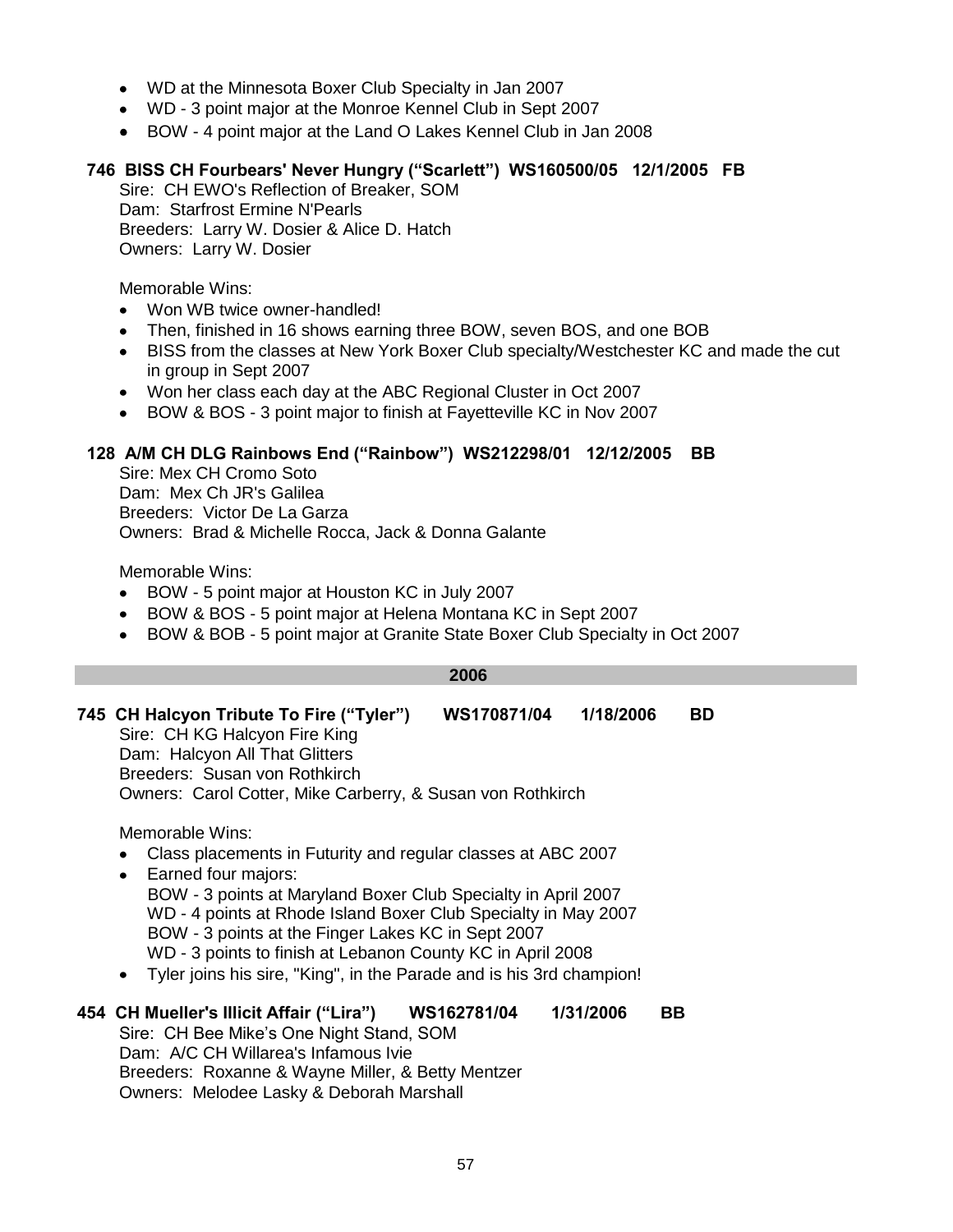- Placed  $4<sup>th</sup>$  in 12-15 month class at ABC Futurity in 2007
- Placed  $3<sup>rd</sup>$  in 12-18 month regular brindle class at ABC in 2007
- Finished as BOW for a 4 point major at Eastern Dog Club in Dec 2007

# **617 CH Beau Bien's Echo of Ego ("Huckleberry") WS173822/01 2/17/2006 BD**

Sire: CH Arriba Talisman Ego, SOM Dam: Beau Bien's Makin' Magic Breeders: Marilyn Grayson Owners: Marilyn Grayson

Memorable Wins:

- Placed second in 12-15 month class in the Futurity at ABC 2007
- Back-to-back majors to finish at the Fort Worth KC shows in March 2008
- **136 CH LattaLane's Kiss Me I'm Irish ("Mia") WS167204/01 3/17/2006 BB** Sire: CH TuRo's Overture Dam: CH LattaLane's Cover Story Breeders: Thomas & Carol Latta Owners: Thomas & Carol Latta

Memorable Wins:

- BOW & BOS 3 point major at Tree Towns Boxer Club specialty in June 2007
- BOW 5 point major at Beaumont KC in July 2007
- **229 CH Varsity's Sky Captain ("Dex") WS179064/01 3/17/2006 BD**

Sire: A/C CH HiTimes North of Naughty Dam: C CH HiTimes Makn Whoopi at Varsity Breeders: Amanda & Kevin Felix Owners: Carman & Margaret Greco

Memorable Wins:

- WD 4 point major from 9-12 month class at Louisville KC in March 2007
- WD 3 point major from 12-18 month class at Chambersburg Area KC in April 2007
- BOB from classes at Greater Clarksburg WV KC in Sept 2007

#### **CH Bluecollar's Diamond Larceny ("Derby") WS126302/03 3/30/2006 FB**

Sire: CH Ellis' Laissez Les Bon Temp Rouler, SOM Dam: CH Denbars Market Maker, DOM Breeders: Daniel Still & Wendy Still Owners: Ashley Risner

Memorable Wins:

- WB 4 point major at Metairie KC in Dec 2007
- WB 3 point major in San Antonio in 2007

#### **702 CH McCoy's Peg of My Heart ("Peggy") WS174505/01 4/4/2006 FB** Sire: CH McCoy's Hide Your Hearts Dam: McCoy's Farther Along

Breeders: Larry McCoy Owners: Larry McCoy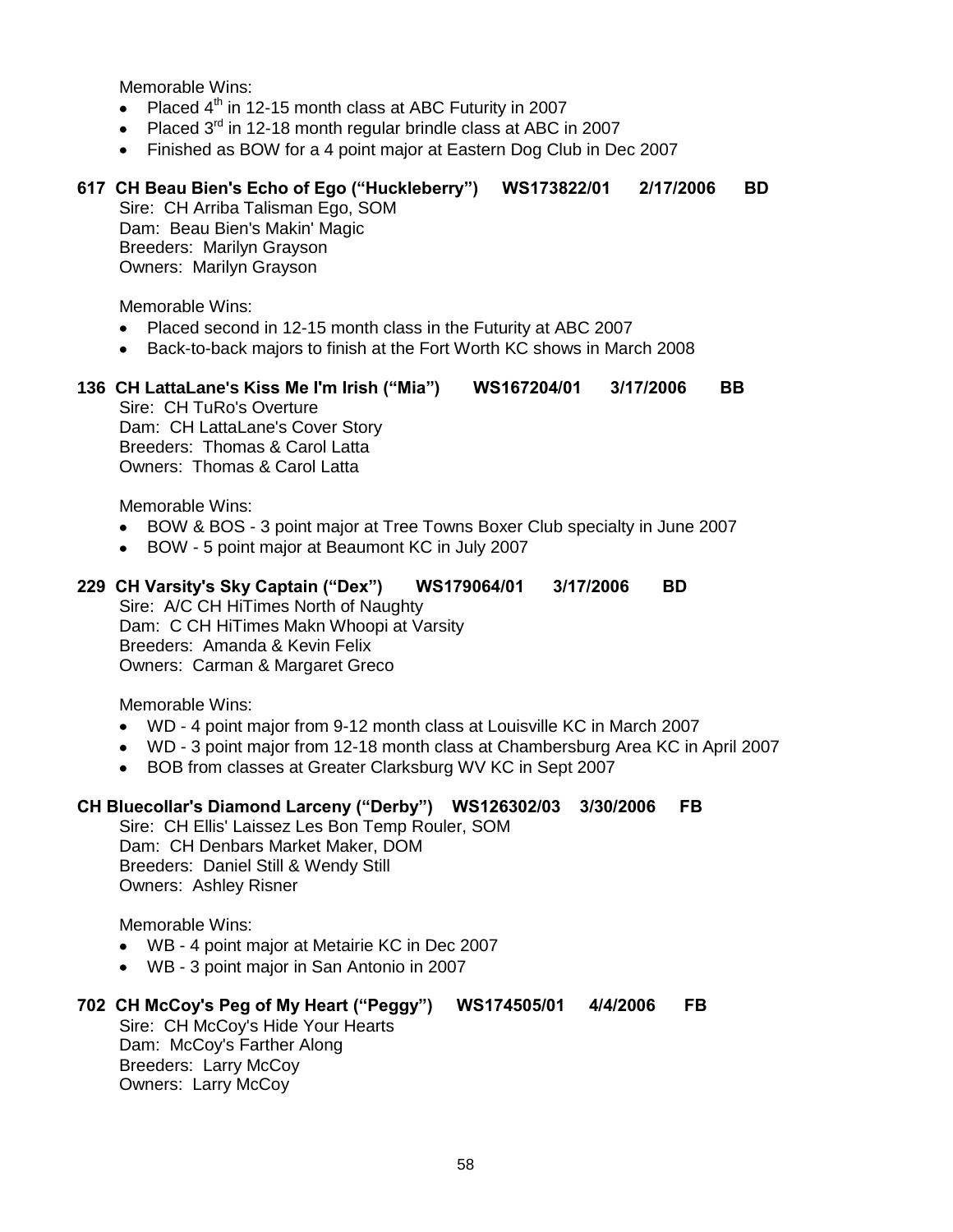- WB 4 point major at Cedar Valley Boxer Club Specialty in Sept 2007
- BOW 3 point major at Muncie Kennel Club on same day her littermate won WD for 3 point  $\bullet$ major and all on the breeder's birthday on Aug 18, 2007!
- $\bullet$ Peggy joins her sire in the Parade!

# **792 A/C CH Winfall Stype Is Great ("Indy") WS209322/02 4/4/2006 BB**

Sire: A/C CH Hi-Stan's How Doya Like Me Now Dam: C CH Winfall I've Got Style Breeders: Tina Porter & Lee Stanton Owners: Tina Porter & Lee Stanton

Memorable Wins:

- BOW 4 point major from 9-12 month class at Louisville KC in March 2007  $\bullet$
- $\bullet$ Finished with 3 majors and two BOBs over specials and a Group 4

## **42 CH Lady Lola Of Janay ("Lola") WS183851/05 4/10/2006 BB**

Sire: CH Tri-Starr Fowlers True Grit Dam: CH Heart Acre N Fulco Hearts Delight Breeders: Jason & Tai Barnes Owners: Jeffery Yocca

Memorable Wins:

- Lola earned three majors shown over only a six week period from start to finish: BOW - 4 point major at Sawnee Mountain KC of Georgia Inc. in Feb 2008 BOW - 4 point major at Nashville KC in March 2008 BOW - 5 point major to finish at Tarheel Boxer Club Specialty in March 2008
- Lola is her owner's first champion!

#### **611 CH Storybook Key To The Castle ("Wyatt") WS175391/07 4/16/2006 BD**

Sire: CH Maxl's Golden Boy, SOM Dam: Rochil's Black Magic Woman Breeders: Skip & Linda Abel Owners: Juan & Diana Medina, Skip & Linda Abel

Memorable Wins:

- BOW & BOS for first major at Shreveport KC in April 2007
- $\bullet$ First place in 12-15 month brindle class in Futurity and third place in 12 -18 month regular class at ABC 2007
- Group 2 at Fun-Tier KC of Greater Killeen in Oct 2007

#### **67 CH Caymans Sunny Side Up ("Chadwick") WS171264/01 4/18/2006 BD**

Sire: CH R-Dans Sonny Boy Dam: Caymans Sweet Serena Breeders: Sydney Brown Owners: Gene Garrett & Rand Martin

- RWD at first show at Wine Country KC in Nov 2006  $\bullet$
- First WD at Hangtown KC in May 2007
- WD 4 point major at Del Valle DC of Livermore in Oct 2007  $\bullet$
- WD 3 point major to finish at KC of Salinas in Dec 2007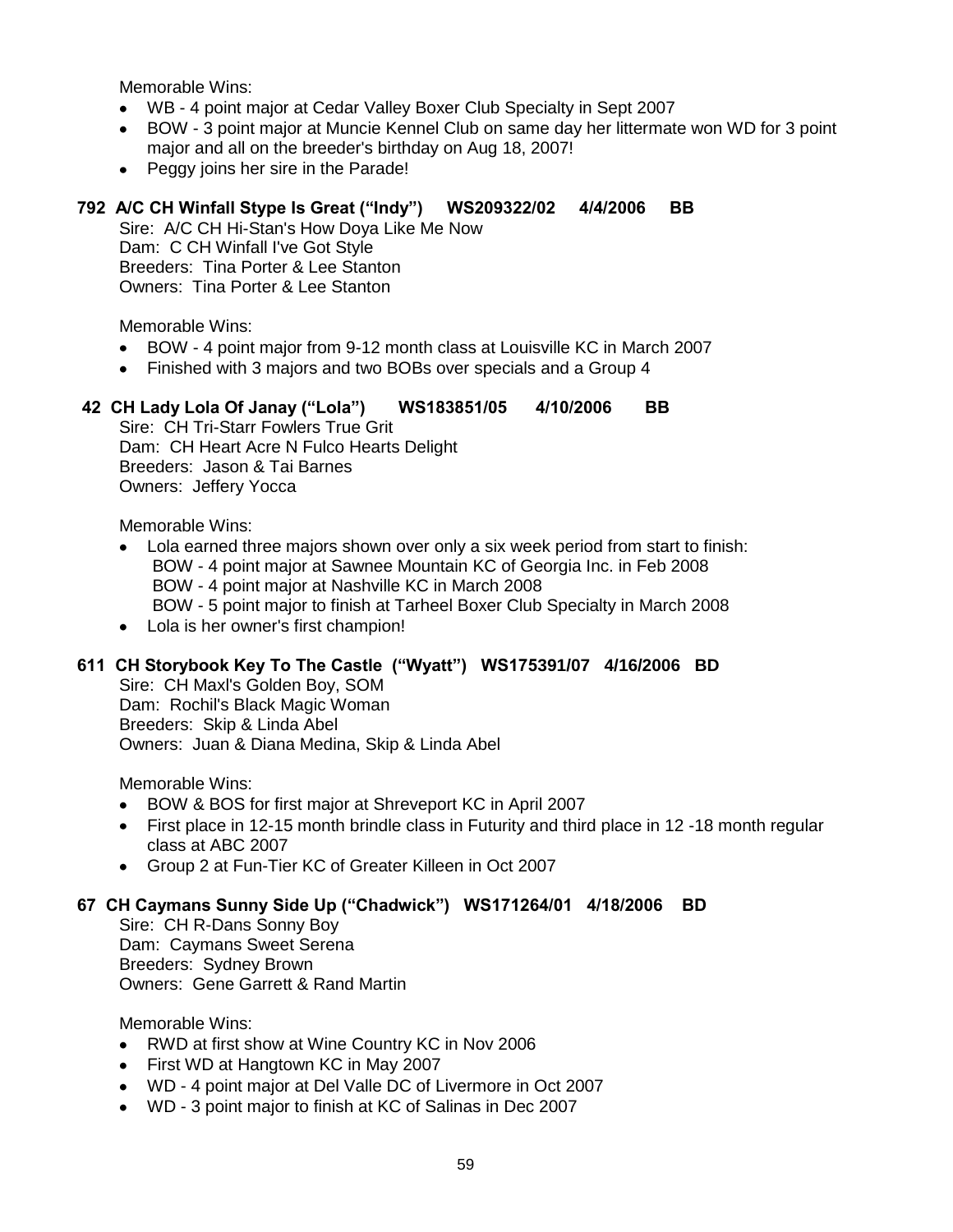# **CH Pearlisle Standing-O for Bix-L ("Doc") WS187755/01 6/8/2006 FD**

Sire: CH Bix-L's Ricochet to Greyhawk, SOM Dam: Luckyjade's Vision X Standing-O, DOM Breeders: Dr. & Mrs. Robert Hallock, & Pamela Shaw-George Owners: Susan Burnett & Beth Pariseau

Memorable Wins:

- Finished with 12 points and three majors in his last five shows in April 2008
- Back-to-back majors: BOW - 4 points at Wichita Kennel Club WD - 3 points at Hutchinson Kennel Club
- Followed by WD 3 point major to finish at Steel City KC
- Doc is the 11<sup>th</sup> Champion for his sire and  $7<sup>th</sup>$  Champion for his dam!

#### **141 CH Raklyns The Bronx MVP At Third ("Arod") WS182683/03 6/12/2006 BD**

Sire: A/C CH KG Halcyon Fire King Dam: CH Raklyns Showin' Off Breeders: Debbie & Erin Struff, Karen & Pat Quagliana Owners: Debbie & Erin Struff, Karen & Pat Quagliana

Memorable Wins:

- Finished from the 9-12 month class with three majors: WD at 7 months of age for 4 points at Tampa Bay KC in Jan 2007 BOW - 4 point major at Tar Heel Boxer Club Specialty in March 2007 BOW - 3 point major at Eastern Boxer Club Specialty in April 2007
- Arod is being campaigned as a Special during 2008!

#### **615 CH Raklyns The Bronx Shortstopper ("Jetes") WS182683/02 6/12/2006 BD**

Sire: A/C CH KG Halcyon Fire King Dam: CH Raklyns Showin' Off Breeders: Debbie & Erin Struff, Karen & Pat Quagliana Owners: Debbie & Erin Struff, Karen & Pat Quagliana

Memorable Wins:

- BBE Group 1 at Middlesex County KC in 2007
- First place in 9-12 month brindle puppy class at ABC in 2007
- Back-to-back BOW at Gainesville DFA in Jan 2008  $\bullet$
- $\bullet$ Back-to-back majors and BOW to finish at the Connecticut River Working Group shows in March 2008

#### **111 CH Wildwood-Hammatt's Bayou Brody ("Brody") WS182869/02 6/20/2006 BD**

Sire: CH Windwood's Heartthrob Dam: Hammatt's Rasn Ruckus Breeders: John Brent Hammatt Owners: Karen McCrory & Brent Hammatt

- Placed in 9-12 month class at ABC in 2007
- WD 3 point major at 9 months of age owner- handled at Houston KC in March 2007
- Back-to-back 3 point majors at the Bayou KC and Vicksburg KC of Mississippi shows to finish in Sept 2007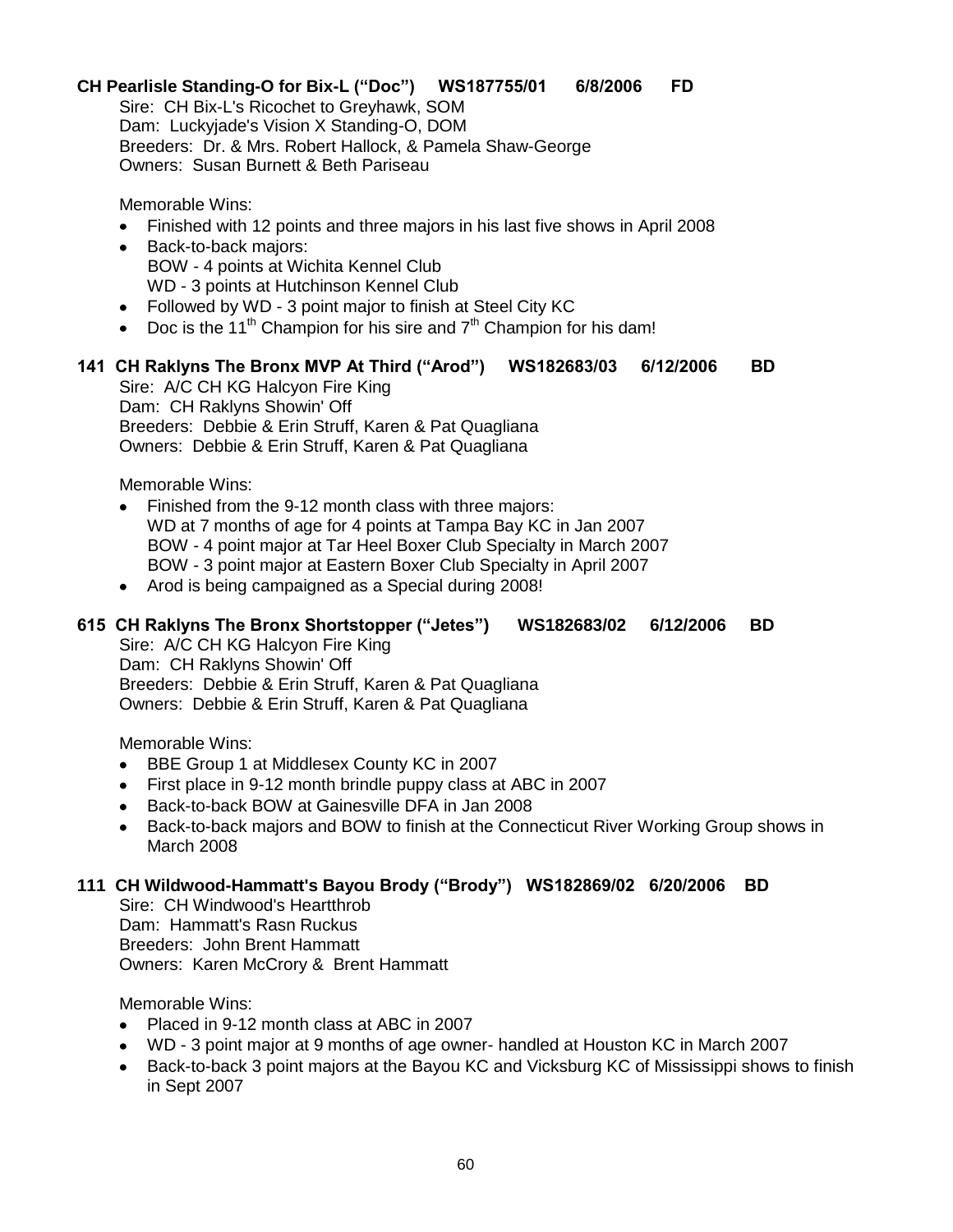# **125 CH Shadigee's Let It Ride ("Ruger") WS180438/02 6/21/2006 BD**

Sire: BISS Am/BPIS Can. CH Summer's Blackjack Of Shadigee SOMC Dam: Shadigee's Hidden Secret Breeders: Kevin & Lisa Gibbs, Lee & Mary Jane Nowak Owners: Kevin & Lisa Gibbs, Lee & Mary Jane Nowak

Memorable Wins:

- BOB & Group 4 at Bald Eagle KC in Nov 2007
- BOW at Finger Lakes Kennel Club in March 2008
- Finished with back-to-back 4 point majors at Harrisburg KC and Eastern Boxer Club Specialty in April 2008

# **527 CH Aracrest Cinderella Man ("Braddock") WS225905/01 7/1/2006 BD**

Sire: Aracrest Chase A Dream Dam: Aracrest Matinee Breeders: Norah McGriskin Owners: Norah McGriskin

Memorable Wins:

- First place in 9-12 month brindle class and Reserve Winner of 9-12 month class at ABC 2007
- Best Puppy and BOW at Boxer Club of Canada Specialty in June 2007
- Finished American Championship in Feb 2008

#### **262 BISS CH Sharledar's Crown Jewel ("Ruby") WS185036/02 7/20/2006 FB**

Sire: CH Triple Crown's Prince Of Thieves Dam: Sharledar's Georgia On My Mind Breeders: Sharon Darby Owners: Sharon Darby, Tami & David Westendorf, & M. Stechler

Memorable Wins:

- RWB from 9-12 month class at ABC 2007
- Multiple specialty wins including:  $\bullet$  BOW at Georgia Boxer Club Specialty in April 2007 Grand Sweepstakes and WB at Ohio Boxer Club in June 2007
- BISS in Central Indiana Boxer Club in Feb 2008

#### **135 CH Sandtrap's Golden is Grande ("Dancer") WS194271/01 9/1/2006 FD**

Sire: CH Maxl's Golden Boy, SOM Dam: CH Rochil's Enchanted Moment Breeders: Carol & Herbie Marchbanks, Sandra & Perry Combest Owners: Carol & Herbie Marchbanks

Memorable Wins:

- $\bullet$ BOW - 3 point major at Tyler KC in Oct 2007
- Back-to-back 5 point majors at Sioux Empire KC shows in Oct 2007
- Finished his championship in 14 shows at the age of 13 months
- Dancer is his sire's 41st champion!  $\bullet$

#### **210 CH Kami-Ko N' Kini's Walk The Line ("Cash") WS192820/01 9/8/2006 FD**

Sire: CH Encore's Jazzman Dam: CH Kami-Ko N' Kini Boot N' Saddle Breeders: Lois Trist & Beverly Albert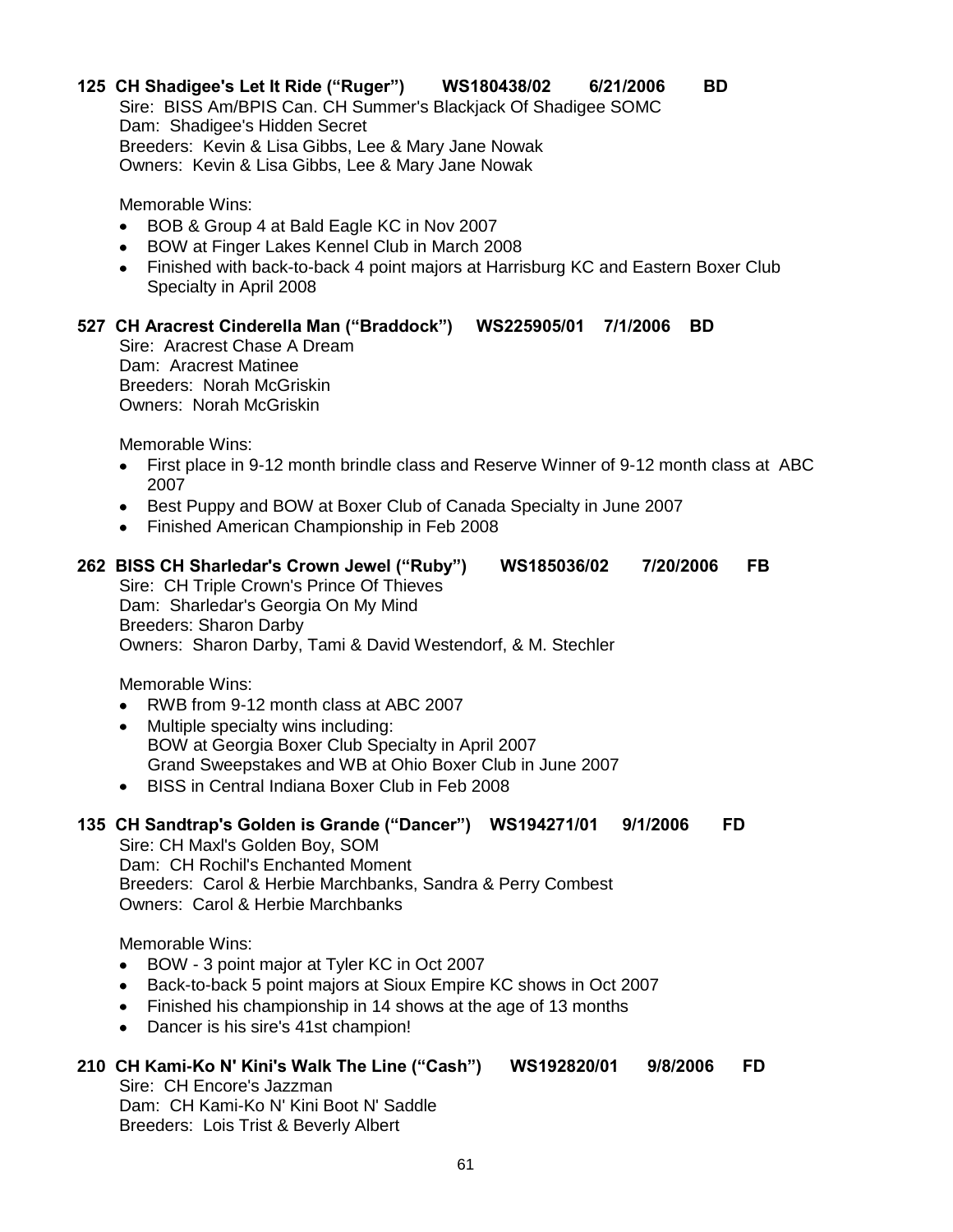Owners: Lois Trist & Beverly Albert

Memorable Wins:

- $\bullet$ Best in Match at Greater Cincinnati Boxer Club Puppy match at ABC 2007
- Placed  $4<sup>th</sup>$  in 6-9 month Futurity class and first in 6-9 month regular class at ABC 2007  $\bullet$
- Acquired points from puppy classes and 4 and 5 pt majors from 12-18 month class
- Finished at 18 months of age in his first time in Open class
- Cash joins his Dam in the Parade!

## **153 CH Lyndell's General Manager ("Emmit") WS192504/01 9/21/2006 BD**

Sire: MGM's Man Of My Dreams Dam: Crooked Creek's True Colors Breeders: Susan Hoover Owners: Kerry & Allison Jones

Memorable Wins:

- WD at Eastern Boxer club in June 2007
- WD for 3 point major at Greater Cincinnati Boxer Club in June 2007
- Best in Sweeps at Boxer Club of Western NY in Nov 2007
- WD for 3 point major at Middlesex County KC to finish at 14 months of age in Dec 2007

# **512 CH Mahogany's It's About Time ("Abbey") WS196120/01 10/8/2006 FB**

Sire: CH Hi-Tech's Basic Edition, SOM Dam: Brush Hill's Bellisimo Breeders: LuAnn Gardner & Ellen Bradley Owners: Guido & Susan Tafur

Memorable Wins:

- Placed  $3<sup>rd</sup>$  in 6-9 month class in Futurity and first in regular class at ABC 2007
- WB & BOB over specials at Middleburg KC in Oct 2007
- Finished with back-to-back majors in April 2008: BOW - 4 points at Lebanon County KC BOW - 4 points & BOB over specials at Chambersburg Area KC
- 

# **664 CH Mahogany's Mi Own Sweet Time ("Molly") WS196120/04 10/8/2006 FB**

Sire: CH Hi-Tech's Basic Edition, SOM Dam: Brush Hill's Bellisimo Breeders: LuAnn Gardner & Ellen Bradley Owners: LuAnn & David Gardner

Memorable Wins:

- Grand Prize Sweepstakes Winner at ABC Regional in Oct 2007 and at Middlesex Boxer Club Specialty in Dec 2007
- Best Bred by Exhibitor In Show at Worcester County KC in Dec 2007
- BOB over specials & Group 2 at Boardwalk KC in February 2008
- $\bullet$ Back-to-back majors in March 2008: BOW - 4 points at New York Boxer Club Specialty WB & BOS - 3 points at Twin Brooks KC
- Finished from BBE class at 17 months of age in April 2008

# **738 CH White Pines Remember Me ("Remi") WS196927/01 11/20/2006 FB**

Sire: A/C CH White Pine's Spirit Of Bentbrook Dam: CH White Pines First Edition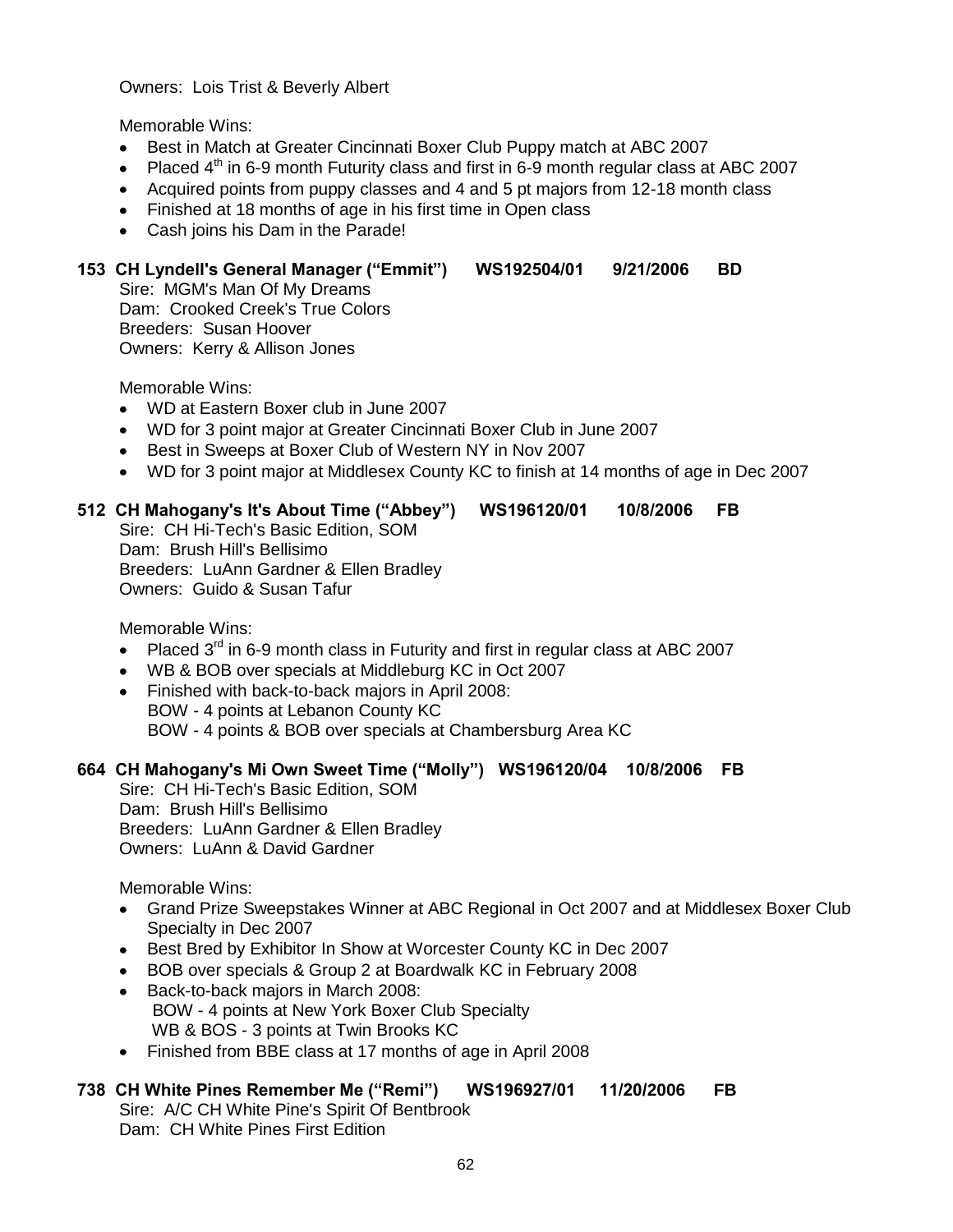Breeders: Robert & Linda Gaspar Owners: Robert & Linda Gaspar

Memorable Wins:

- Best Puppy in Sweeps at Ohio Boxer Club Specialty in June 2007
- $\bullet$ BOW - 3 point major and Grand Sweepstakes winner at Allegheny Boxer Club Specialty in Aug 2007
- BOW & BOS 4 point major at Tar Heel Boxer Club Specialty in Sept 2007
- Remi collected 37 puppy blues and finished at 11 months of age in Oct 2007
- $\bullet$ BOB at Northeast Indiana KC over 5 specials in Nov 2007

#### **288 CH River-Run's Paramount Masquerade ("Ivy") WS212884/05 2/2/2007 BB**

Sire: CH Paramount's Boogie Nights Dam: CH Bravo's Dress Rehearsal Breeders: Dr. Jennifer Krutilla Owners: Monica Lynch, Susan Finley & Dr. Jennifer Krutilla

Memorable Wins:

- WB & BOS 4 point major at Central Indiana Boxer Club Specialty in Feb 2008  $\bullet$
- $\bullet$ BOW - 4 point major at Greater St. Louis Boxer Club Specialty in March 2008
- BOW 4 point major at Mid-Kentucky KC in March 2008  $\bullet$
- WB to finish at Georgia Boxer Club Specialty in April 2008
- Congratulations, Ivy, for being the youngest participant in the Parade!

#### **Champions & Titleholders**

# **665 CH Lar-San's Diamond in the Rough CD RE ("Cole") WP963782/02 1/18/2000 FD**

Sire: CH Hi-Tech's Aristocrat, SOM Dam: CH Noble Hearts Jewel of Lar-San, CDX, RN Breeders: Larry W. & Susan G. Stogner Owners: Larry W. & Susan G. Stogner

Memorable Wins:

- WD 3 point major at Greater St. Louis BoxerClub Specialty in 2002
- Placed second in Open Fawn class at ABC 2002
- WD 3 point major at Tullahoma KC in March 2002
- BOW at Greater Hickory KC in 2002
- CD at Nashville Obedience Club in 2006

#### **270 CH TealCrest's Pennys From Heaven CD RA MX MXJ CGC TT ("Penny") WR051949/01 10/12/2001 FB**

Sire: CH Bee-Vee's What You Say Dam: Teryl's Just Call Me Angel Breeders: Jill Hootman Owners: Jill Hootman

- Finished her conformation championship very speedily in July 2003
- Completed 12 more titles in 4 years in agility, obedience and rally
- Ranked amongst the top 20 boxers in both Front and Finish and in AKC Agility Statistics
- $\bullet$ Her son, Sean, joins her in the parade!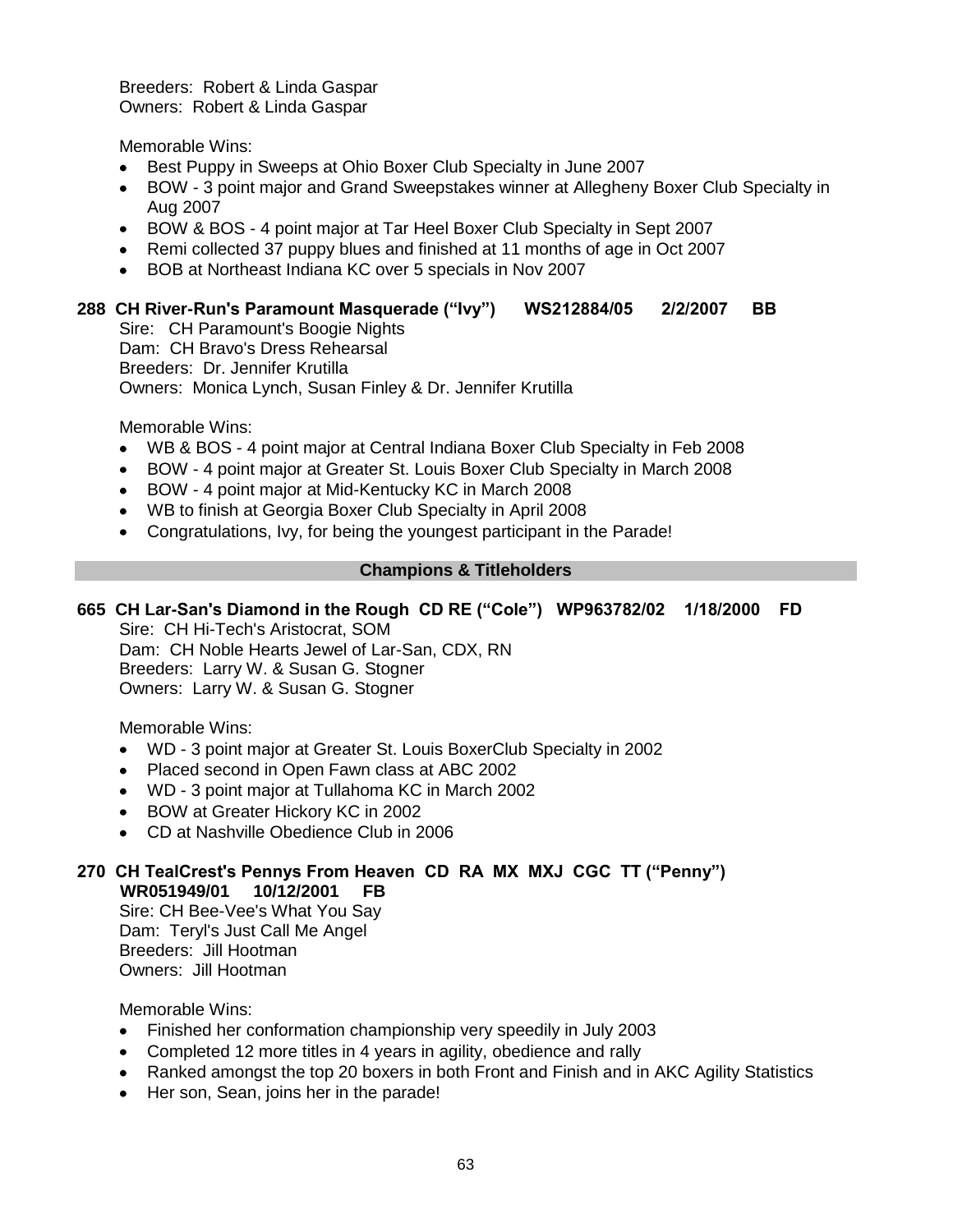# **579 CH Breho Given To Fly CD RN ("Jett") WR048248/04 10/18/2001 FD**

Sire: CH Jem's Pearl Jam, SOM Dam: A/C CH Breho I Bee Blazin, DOM Breeders: Brenda Stuckey & Terri Galle Owners: Connie Back, Brenda Stuckey, & Terri Galle

Memorable Wins:

- BOW 4 point major at Bluebonnet Boxer Club in July 2003  $\bullet$
- BOW 4 point major at the Bluebonnet Boxer Club Specialty in 2003  $\bullet$
- BOW & BOB to finish at Greenville KC in Feb 2004
- Earned CD and RN titles and assists other Boxers in Obedience training
- Jett is an example of Plain Fawn excellence!

## **583 CH Kelly's Cruise On Up Shalsade CD RE MX MXJ XF CGC ("Cruiser") WS014013/01 7/3/2002 FD**

Sire: CH Shalsade's Blazing Bullet CGC Dam: Cabara's Gold-N-Sunset Breeders: Kim Hatfield Owners: Susan Kelly & Shirley Laussade Kim Hatfield

Memorable Wins:

- BOW 4 point major at Bexar County KC in July 2003
- BOW 4 point major to finish at Dan Emmet KC in July 2003  $\bullet$
- BOB and Group 3 at Mobile KC in Nov 2004  $\bullet$
- Cruiser is the 1st champion for his dam, 2nd for his sire and 12th conformation champion for his owners
- In the Obedience ring in 2007 he took his working ability to a new level earning NR, AR, RE, and CD titles
- In the Agility ring in 2007 he earned several titles up to Master Jumpers and Excellent Fast (XF)
- In 2008 to date, he has his Master Agility title, 5 double Qs and 467 points towards his MACH title

# **626 CH Kelly's Copy My Style Shalsade OA AXJ NF CGC ("Kelsey") WS014013/03 7/3/2002 BB**

Sire: CH Shalsade's Blazing Bullet, CGC Dam: Cabara's Gold-N-Sunset Breeders: Kim Hatfield Owners: Kim Hatfield

- BOS 3 point major at Forsyth KC in Dec 2003  $\bullet$
- BOW 4 point major at Hoosier KC in Feb 2004  $\bullet$
- WB 4 point major to finish at Three Rivers KC of Missouri
- Kelsey is the 3rd champion for her dam, 4th for her sire and 14th conformation champion for  $\bullet$ her owners
- Entered Agility in June 2007 and qualified all three days at each of her first three weeks out
- Kelsey quickly progressed through Novice and Open levels to earn her AXJ, OA and NF
- She is competing in both the Agility and Obedience rings at ABC this year!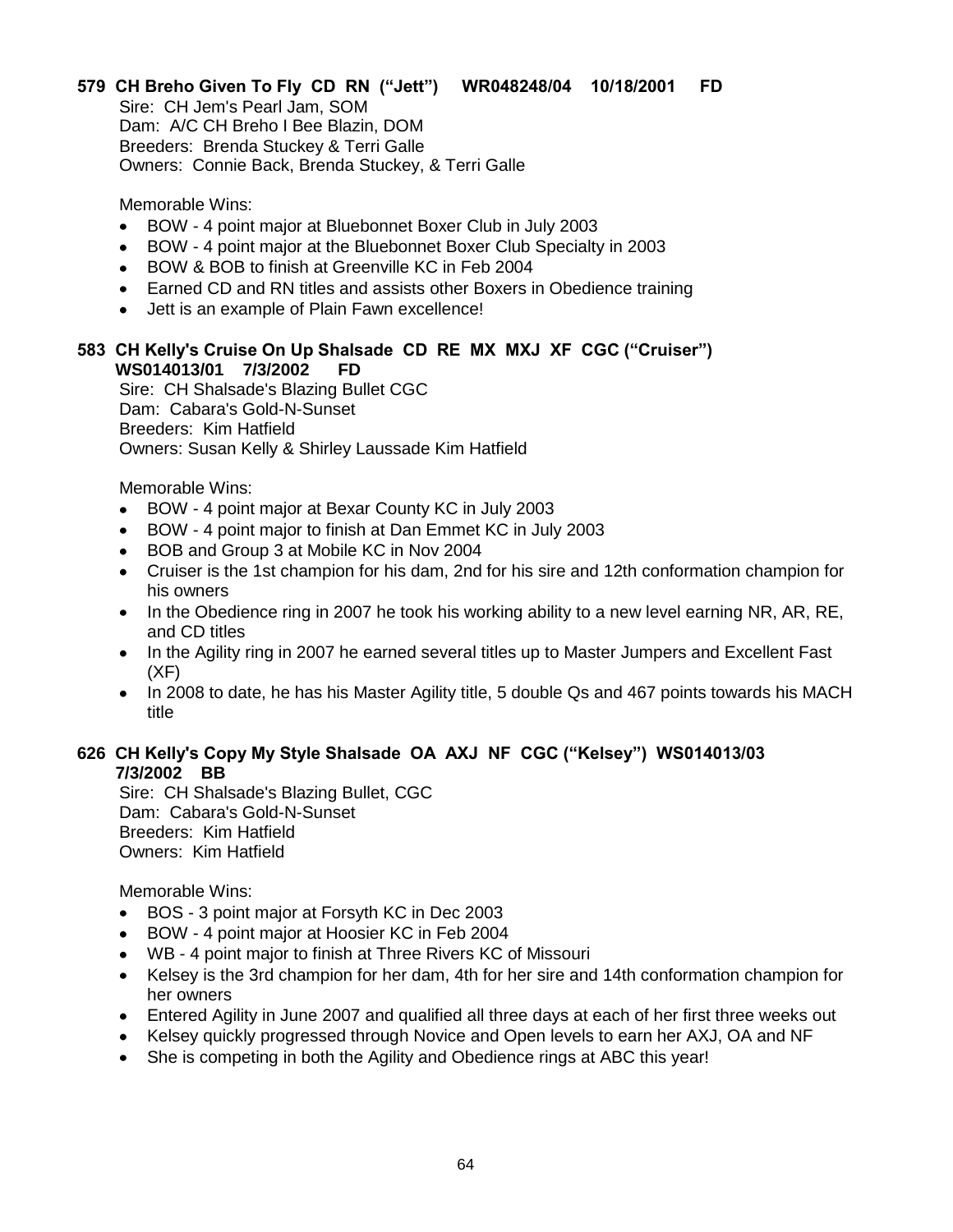# **616 CH Winmere Indian Paintbrush RA NA OAJ CGC ("Indy") WS036452/03 3/23/2003 BB**

Sire: CH School's Firework's Powerplay Dam: Winmere Tess D'Urbervilles RN CGC Breeders: Theresa Garton & Lynn Garton Owners: Theresa Garton & Lynn Garton

Memorable Wins:

- BOW for 2 points owner-handled at her first show as a puppy; owner-handled to many of her other single points
- WB 4 point major at Comal County KC in Feb 2005
- Completed her Rally Novice title in three shows
- With limited showing, Indy is competing in Agility in Excellent classes

# **410 CH Regal's Full Of Ten Der Grace RN CGC ("Ninya") WS117312/05 1/6/2005 FB**

Sire: Ch Regal Hitech Picasso of Darvick RN, SOM Dam: Ch Regal's Hearts Afire, DOM Breeders: Korinne & Evan Vanderpool Owners: Rebecca Gilchrist & Korinne Vanderpool

Memorable Wins:

- BOW & BOS at Minnesota Boxer Club Specialty in Jan 2007  $\bullet$
- WB & BOS at Central Indiana Kennel Club in Feb 2007
- BOW & BOS to finish championship in Clinton Iowa KC in Mar 2007
- Ninya is now training in obedience, agility and rally
- She earned her RA in April 2008 and a NADAC agility title in March 2008

#### **265 CH TealCrest's Luck of the Irish RN ("Sean") WS137107/01 5/20/2005 FD**

Sire: CH MaSue's Out Of Luck Dam: CH TealCrest's Pennys From Heaven CD RA MX MXJ Breeders: Jill Hootman Owners: Jill Hootman

Memorable Wins:

- Started his show career with a BOB and Group 2 from the classes
- Finished quickly while garnering 14 points in 19 days
- Will be competing in Obedience, Rally, Agility and Breed throughout 2008, showing he is an all-around working dog!

#### **Titleholders**

# **308 Staley's Sadie Girl CD RA MX MXJ ("Sadie") WP861634/02 6/18/1998 BB**

Sire: Pritiboy Butch Koenig Dam: Comanche Bethsheba Breeders: Rhonda Carter Owners: Brenda Staley

- Sadie has recently retired at age 10 but was working at the excellent level toward her MACH
- Earned more than 20 double Qs and was accumulating points
- Achieved her U-ACHX (United Kennel Club) with several high in trials along the way
- Has earned several NADAC and USDAA titles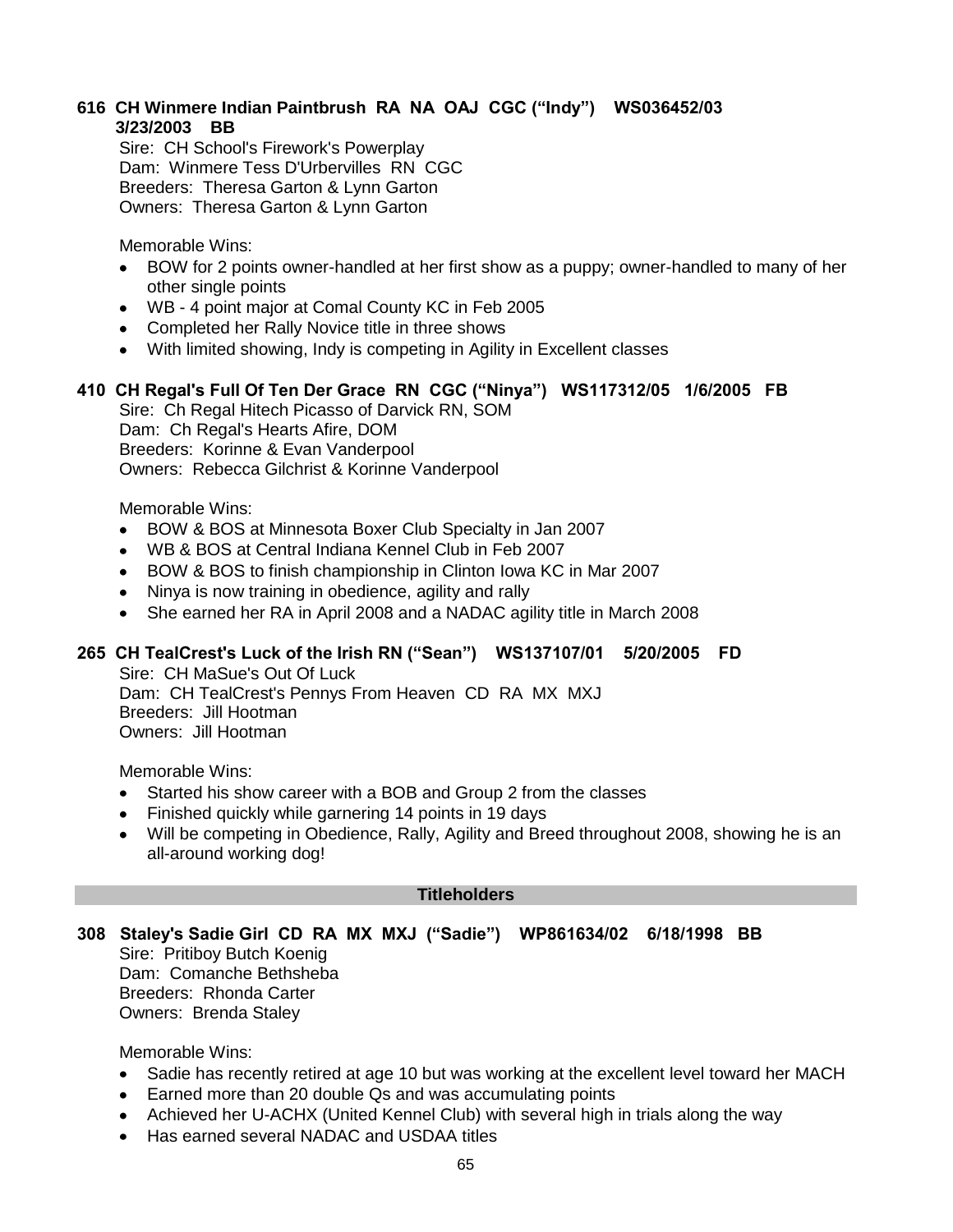Has her CD and is competing at ABC this year for her Rally Excellent Title

# **539 Jakob II VCD2 CDX TD RE AXP AJP ("Jakob") WP88392901 11/16/1998 BD**

Sire: Dupart Zethos V Adeltros Two Dam: Duchess Black Velvet Breeders: Johanna Ford Owners: Renee & Terry Basye Jr

Memorable Wins:

- Companion Dog in 2001
- Companion Dog Excellent at ABC 2005
- Excellent Preferred Jumpers at ABC 2006
- In 2007 at age 9 Tracking Dog, VCD1, VCD2
- Second Boxer of Record to hold VCD2 title!
- **Excellent Preferred Standard in 2008**

#### **289 Benchmark's Joe Louis CD RAE AX MXJ ("Jake") WP982576/03 7/8/2000 BD**

Sire: CH Encore's Rock Solid Dam: Benchmark's Kwik Cash Breeders: Ellen Ellerman & Jerra Ackerman Owners: Brenda & Charles Staley

Memorable Wins:

- Agility High In Trial at ABC 2005
- Rally RAE in Dec 2006 first male boxer to receive RAE
- Various UKC, USDAA and NADAC titles
- Currently working at Excellent level for his MX

#### **346 Harpo's Certaincharm D'Jacquet UDX RN NAP NJP (" Charm") WR000941/02 7/10/2000 BB**

Sire: CH Jacquet's Bravo Of Goldfield Dam: Jacquet's Heliocentric CDX Breeders: Karla Spitzer & Scott Friedman Owners: Mary Nee & Karla Spitzer

Memorable Wins:

- Earned first UD leg with first place at ABC 2004
- Finished UDX in Oct 2007

#### **Lonergan's Maggie May RN OA AXJ ("Maggie") WR028173/06 5/24/2001 BB**

Sire: Cowboy XIII Dam: Dream Catcher Breeders: Natasha Van Brunt Owners: Elisabeth Lonergan

Memorable Wins:

2006 Completion of Excellent Jumpers with Weaves title at the Lakeland Dog Training  $\bullet$ Club Agility trial

# **325 Schoental's Oskar II CGC CD CDX ("O2") WR045034/04 9/16/2001 BD**

Sire: CH Bee Mike's One Night Stand, SOM Dam: CH Schoental's Fraulein Martina, CD Breeders: Barbara R. & Robert L. Compton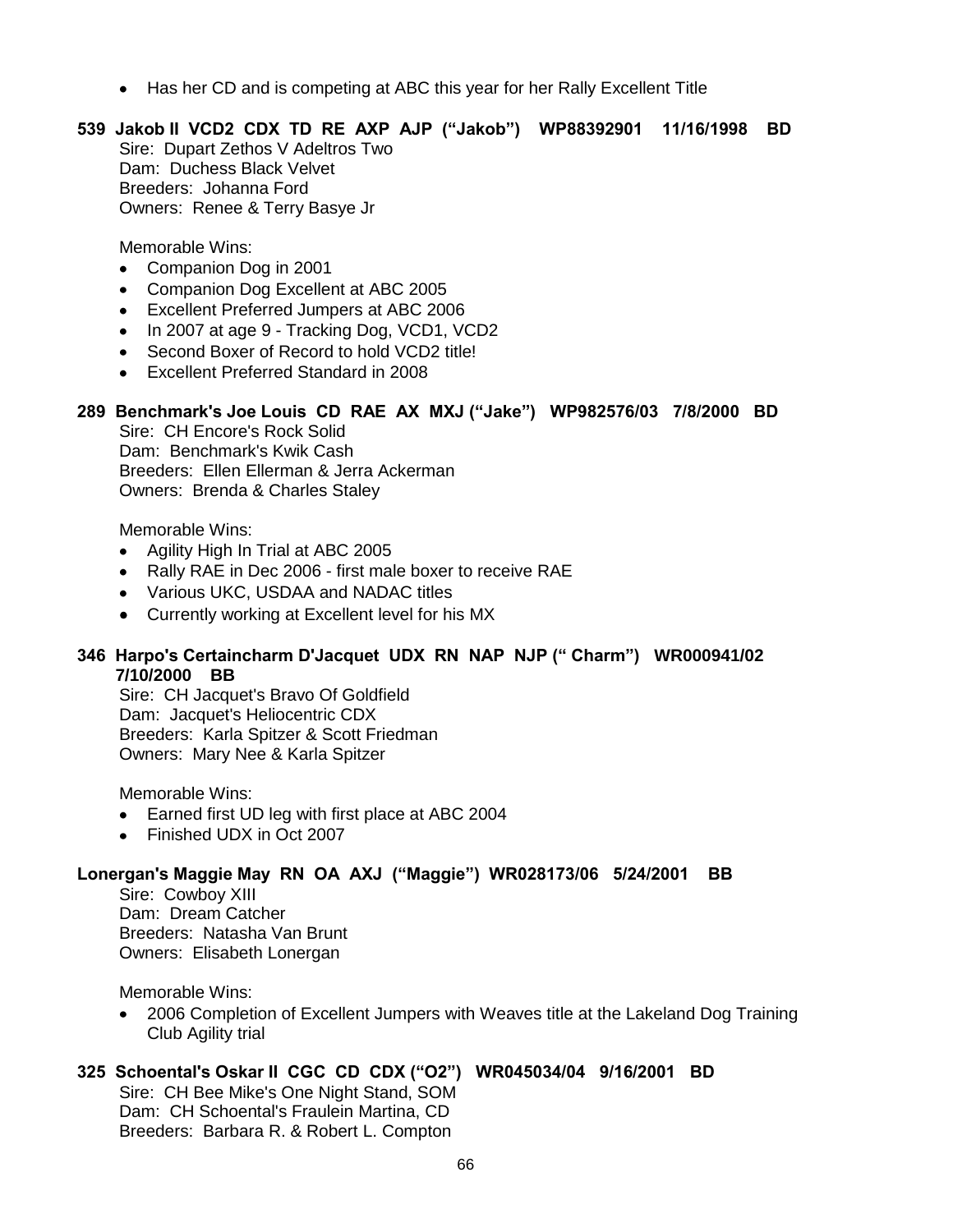Owners: Chris & Cheryl Brown

Memorable Wins:

- 2nd class place in Novice "A" at ABC 2004
- Earned CDX from Open "A" class in Nov 2007 (out of 26 entries, only 6 qualified)
- $\bullet$ "O2" is 4th consecutive generation of titled working dogs for Schoental boxers

## **398 MACH Yates Absolute Perfection CD RAE MXF ("Abby") WR048653/05 9/21/2001 FB**

Sire: Bacchus Koop Capone Dam: Douthat's Daisy Breeders: E. Annette Douthat & John M. Douthat Owners: Jennifer and Clint Yates

Memorable Wins:

Top 5 Agility Boxer 2006 and 2007 competing in both Agility Invitationals!  $\bullet$ 

#### **552 Josephine von Bachbett VCD2 CDX TD RA AX AXJ BH ("Josie") WS001755/03 1/21/2002 FB**

Sire: Ivo vom Hafen Police K9 SchH3, IPO3, FH2 Dam: Xenia von Sparta VCD1, CDX, TD, NA, NAJ, SchH3, IPO2, FH2, WH Breeders: Cathy Hubert-Markos Owners: Renee & Terry Basye Jr.

Memorable Wins:

- #4 Novice Boxer Front and Finish Rating system in 2004
- Upon earning her Tracking Dog title along with her Companion Dog Excellent, Open Agility and Open Agility Jumpers, she earned her VCD1 & VCD2 in 2005
- Excellent Standard and Jumpers Titles in 2006
- First Boxer of Record to Hold a VCD2 title!!

#### **396 Sassafras Haley SpitN Image UD RE AX AXJ OAP OJP CGC ("Freya") WR069010/04 6/2/2002 FB**

Sire: CH Evergreen Big Shot Elanwood Dam: Evergreen Haley of Sassafras, CD,CGC Breeders: Judy Fey Owners: Judy Fey

Memorable Wins:

- Utility Dog Sept 22, 2007- all 3 legs were with first places
- AXJ earned Feb 2, 2006
- AX earned March 19, 2006

#### **576 Jersey Mcalister Baxter AX AXJ XF ("Jersey") WS083873/01 4/30/2004 BB**

Sire: J and K Mr. Brownstone Dam: Mares Akira Breeders: Lourdes Mares Owners: Brandon Mackabee & Jenifer Glazier

Memorable Wins:

• Nationally ranked in 3 Agility organization within the first year of competition and training